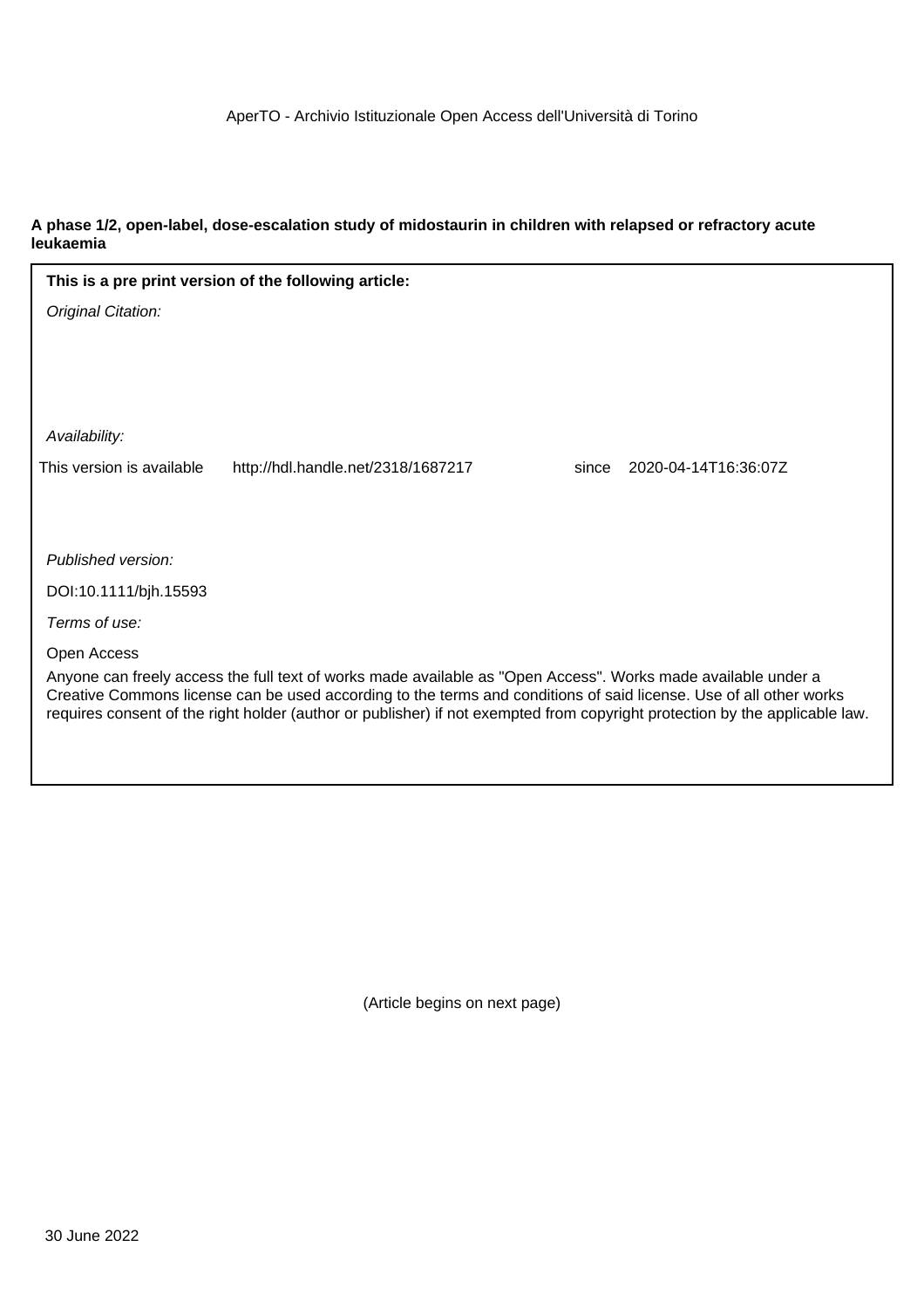*Draft&1*

# A phase 1/2, open-label, dose-escalation study of midostaurin in **children!with!relapsed!or!refractory!acute!leukemia**

C. Michel Zwaan,<sup>1</sup> Stefan Söderhäll,<sup>2</sup> Benoit Brethon,<sup>3</sup> Matteo Luciani,<sup>4</sup> Carmelo Rizzari,<sup>5</sup> Ronald Stam,<sup>1,6</sup>, Emmanuelle Besse,<sup>7</sup> Catherine Dutreix,<sup>7</sup> Franca Fagioli,<sup>8</sup> Phoenix Ho,<sup>9</sup> Carlo Dufour,<sup>10</sup> and Rob Pieters $1,6$ 

<sup>1</sup>Erasmus MC-Sophia Children's Hospital, Rotterdam, the Netherlands; <sup>2</sup>Karolinska Institutet, Stockholm, Sweden; <sup>3</sup>Hôpital Robert-Debré, Paris, France; <sup>4</sup>IRCCS Ospedale Pediatrico Bambino Gesù, Rome, Italy; <sup>5</sup>Fondazione MBBM, Azienda Ospedaliera San Gerardo, Monza, Italy; <sup>6</sup>Princess Máxima Center, Utrecht, the Netherlands; <sup>7</sup>Novartis Oncology, Basel, Switzerland; <sup>8</sup>Pediatric Onco-Hematology, Stem Cell Transplantation and Cellular Therapy Division, A.O.U. Città della Salute e della Scienza di Torino, Ospedale Infantile Regina Margherita, Torino, Italy; <sup>9</sup>Children's Hospital, Seattle, WA; <sup>10</sup>IRCCS Istituto Giannina Gaslini, Hematology Unit, Genova, Italy.

#### **Corresponding author:**

P.O. Box 2040, 3000 CA Rotterdam, The Netherlands

Telephone +31 10 703 66 91

Fax +31 10 703 11 34

c.m.zwaan@erasmusmc.nl

Section designation: Scientific section, clinical trials and observations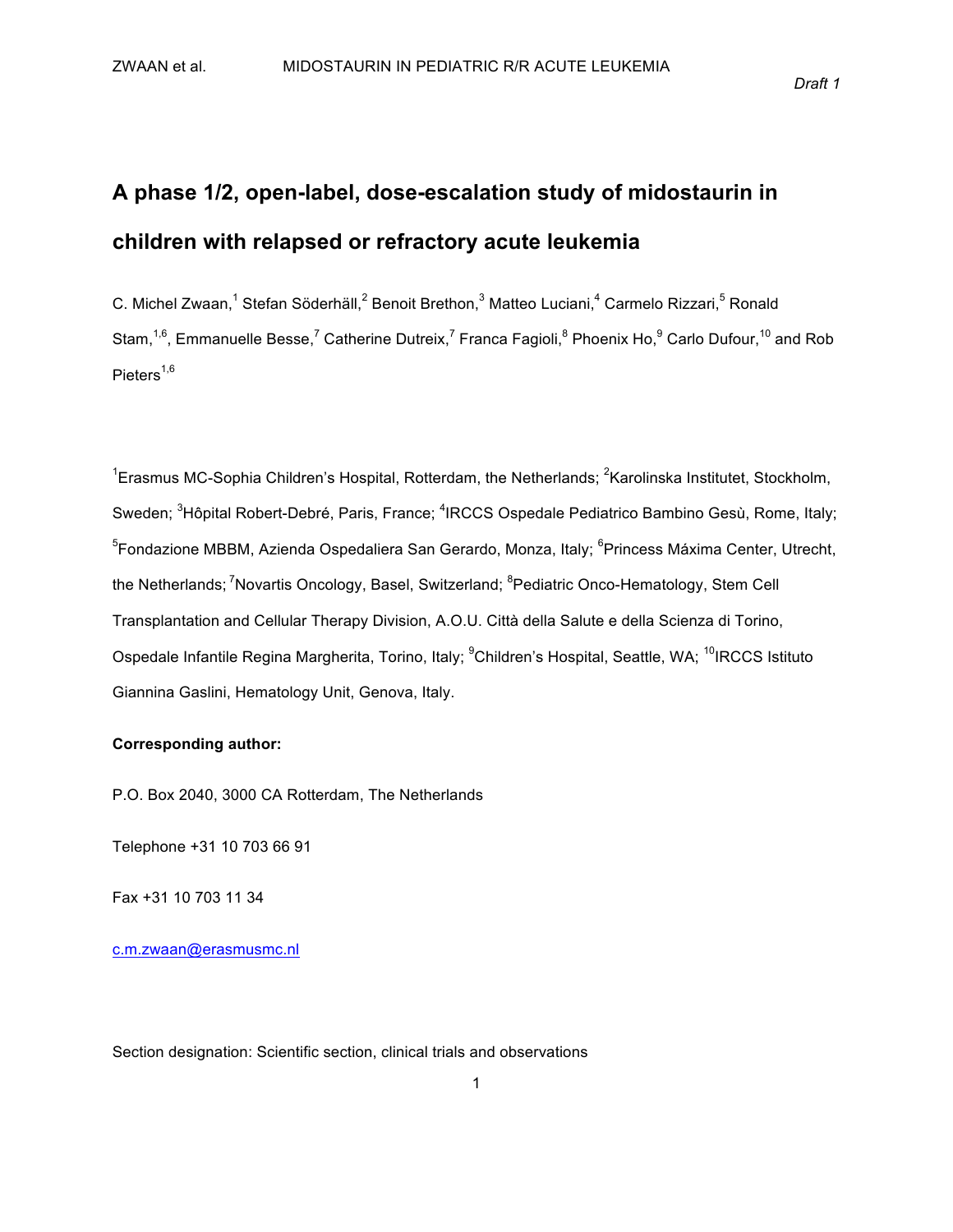Title: A phase 1/2, open-label, dose-escalation study of midostaurin in children with relapsed or refractory acute leukemia (116 characters, limit 120)

**Short title: MIDOSTAURIN IN PEDIATRIC R/R ACUTE LEUKEMIA (43 characters, limit 50)** 

Submitted [date]; accepted [date]. Prepublished online as Blood First Edition Paper, [date]; DOI 10.1182/blood-YYYY-MM-NNNNNNN.

Presented as a poster at the 57th annual meeting of the American Society of Hematology, Orlando, FL, December 6, 2015 (abstract 2564).

The online version of the article contains a data supplement.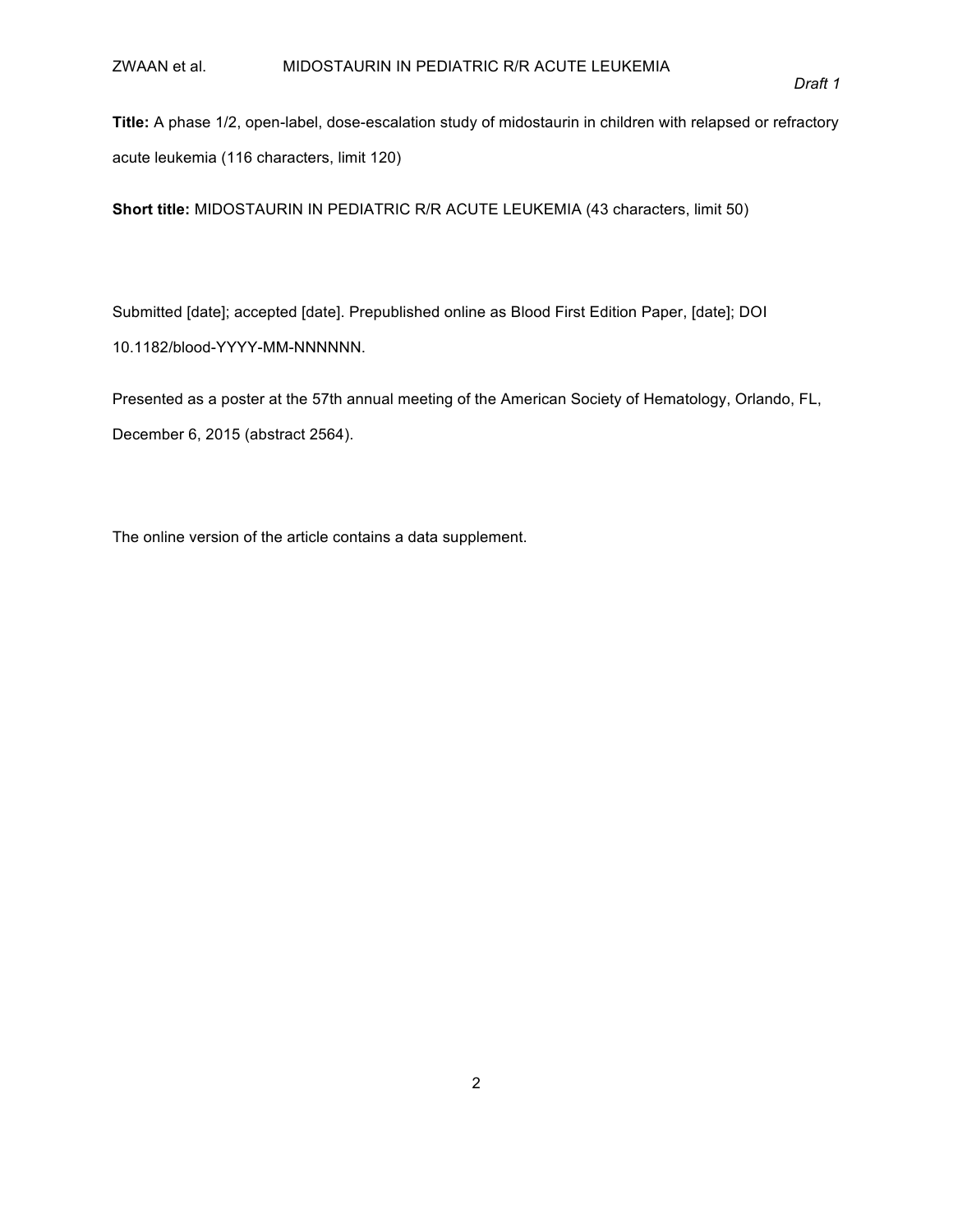### **Key!Points**

- Midostaurin monotherapy was adequately tolerated in children with *FLT3*-mutated AML or *MLL*rearranged ALL, and the safety profile was consistent with that of adult studies (186 *characters*)
- The observed single agent activity indicates that future trials evaluating midostaurin pediatric acute leukemia should be in combination with standard chemotherapy (164 *characters*)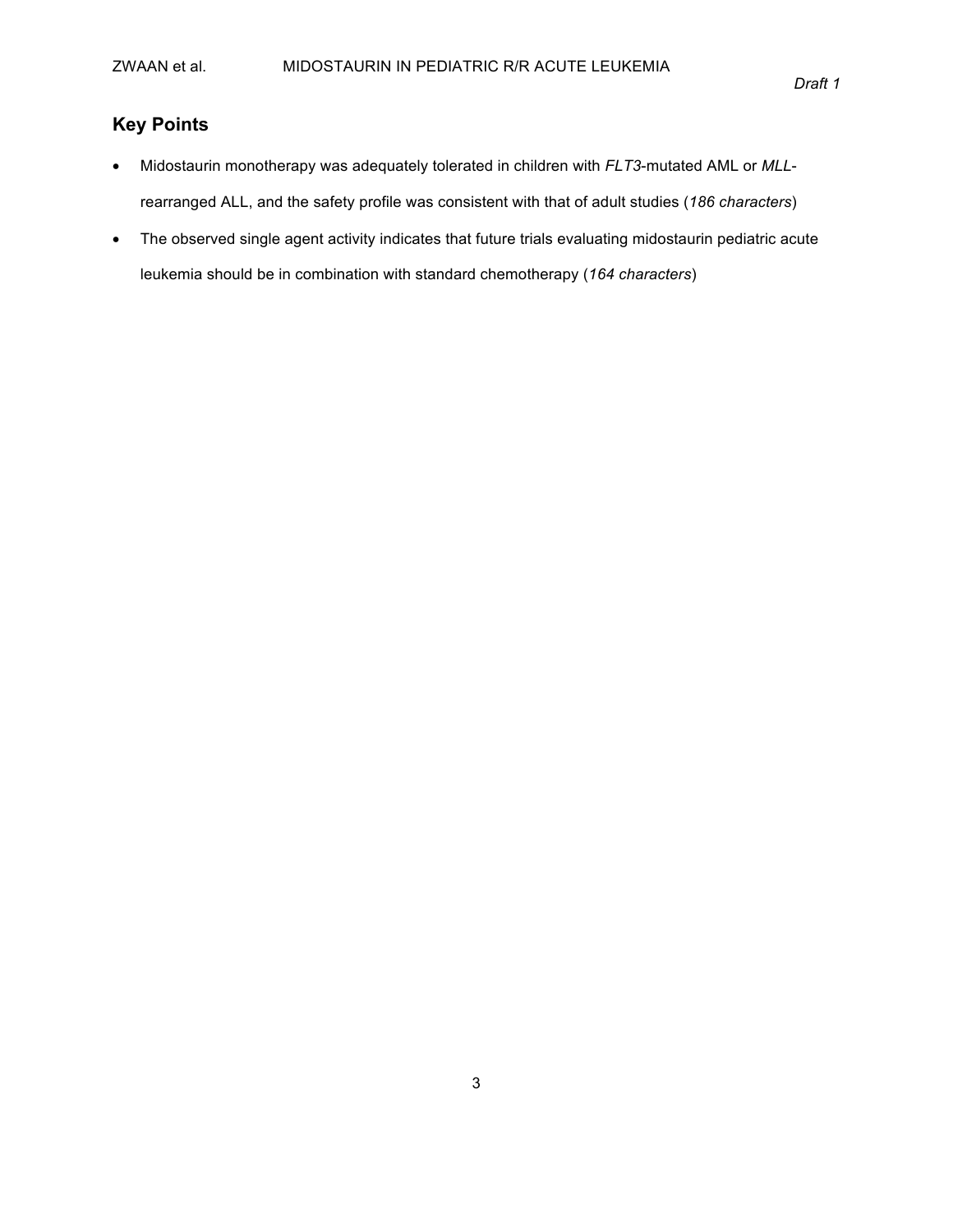### **Abstract (249!words)**

*FLT3*-mutated acute myeloid leukemia (AML) and *MLL*-rearranged acute lymphoblastic leukemia (*MLL*r-ALL) are associated with activation or increased expression of FLT3, respectively. This multicenter, doseescalation study evaluated oral midostaurin solution (doses ≤60 mg/m<sup>2</sup> twice daily [bid]) in pediatric patients with relapsed or refractory *FLT3*-mutated AML or *MLL*r-ALL. The primary objective was to determine the recommended dose for expansion (RDE) for 2 age groups (3 months to 2 years;  $>2$  to <18 years). Secondary objectives included response rate, overall survival (OS), and safety. Among 22 patients, 9 had *FLT3*-mutated AML (all older), and 13 had *MLL*r-ALL (11 younger, 2 older). For patients with *FLT3*-mutated AML and *MLL*r-ALL, the rate of best clinical response (mostly blast reductions) was 55.6% (1 patient achieved an incomplete remission) and 23.1%, respectively. The median OS was 3.7 months and 1.4 months, respectively. No dose-limiting toxicities (DLTs) occurred with the 30 mg/m<sup>2</sup> bid dose (0/6); 1 DLT occurred with the 60 mg/m<sup>2</sup> bid dose (1/11). The most common adverse events (AEs) were vomiting, pyerexia, thrombocytopenia, diarrhea, and nausea; grade 3/4 AEs were more common in the 60 mg/m<sup>2</sup> cohort. Midostaurin in combination with induction/consolidation chemotherapy significantly improved survival compared with placebo in adult patients with *FLT3*-mutated AML. Evaluation of midostaurin in combination with chemotherapy in pediatric *FLT3*-mutated AML is warranted. The RDE for midostaurin in combination with chemotherapy was set at 30 mg/m<sup>2</sup> bid, given the known toxicities of standard chemotherapy in combination with midostaurin in adult patients with AML. (Funded by Novartis Pharmaceuticals; ClinicalTrials.gov number, NCT00866281)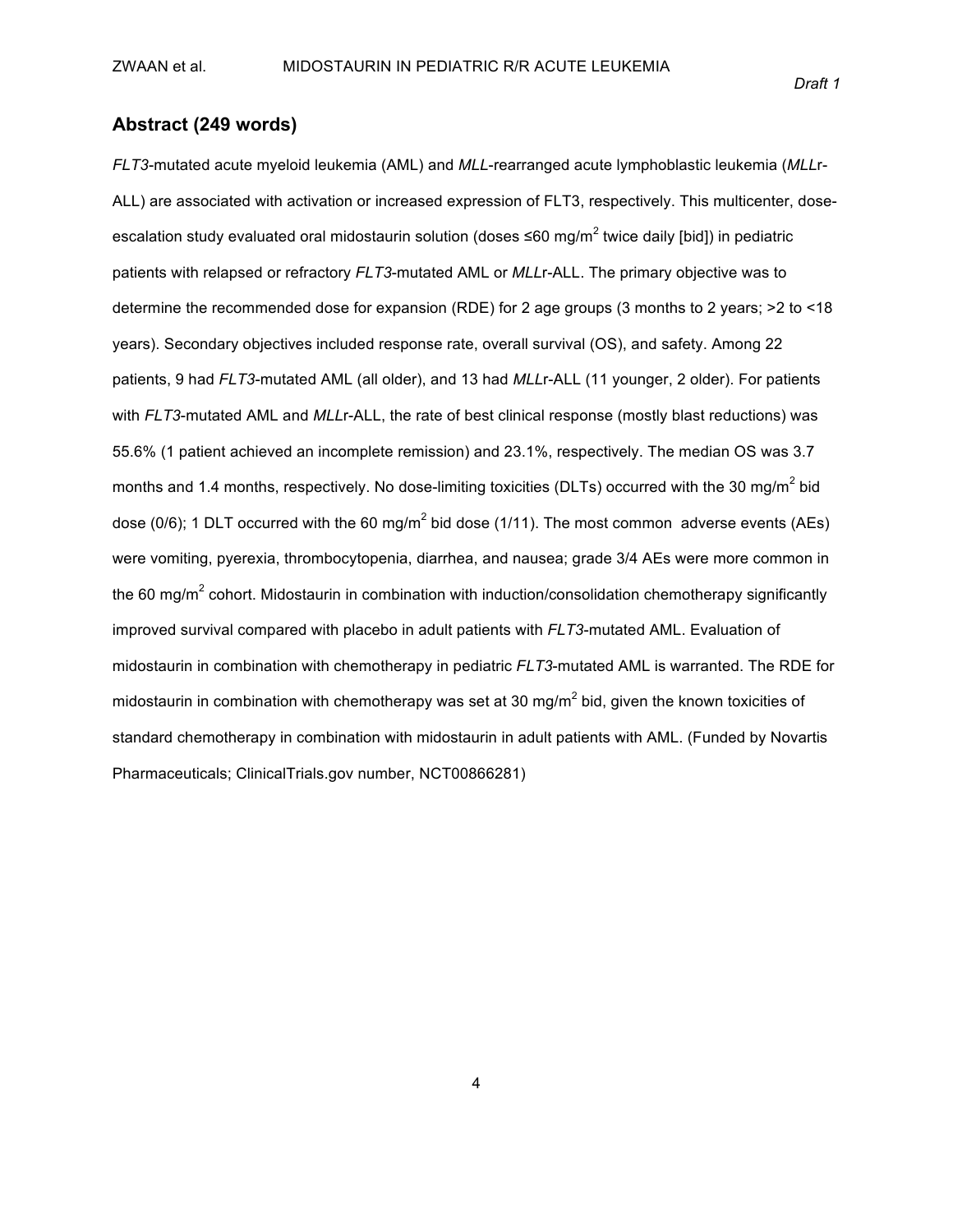### **Introduction**

Acute leukemias comprise approximately 27% of childhood cancers, and among these the most frequent are acute lymphoblastic leukemia (ALL) and acute myeloid leukemia (AML).<sup>1</sup> *Mixed lineage leukemia* gene rearrangements (*MLLr*) occur more frequently in infants (53%-80% of patients with ALL aged <1 year) than in children (5% of children with ALL aged >1 year).<sup>2,3</sup> Patients with *MLLr*-ALL have a worse prognosis than patients without *MLLr*-ALL.<sup>3,4</sup> The outcome of childhood AML has improved over the past several decades.<sup>1</sup> In recent collaborative group studies both the median event-free survival (EFS) and overall survival (OS) have ranged between 3 and 8 years, and the percentage of patients who relapse has declined to approximately 30% (reviewed in Zwaan 2015).<sup>5</sup>

#### **FLT3**

Fms-like tyrosine kinase 3 (FLT3), a receptor tyrosine kinase that is an important mediator of signal transduction in normal hematopoiesis,<sup>6</sup> is highly expressed in hematologic malignancies, including AML and ALL.<sup>7</sup> High levels of *FLT3* gene expression have been associated with an increased risk of relapse in pediatric patients with AML $^8$  and in infant ALL. $^9$  Activating mutations in FLT3, such as internal tandem duplications (ITD) and tyrosine kinase domain (TKD) point mutations have also been identified in 12% to 18% and 3% to 7% of pediatric patients with AML, respectively.<sup>10-12</sup> The frequency of *FLT3* mutations in children with AML increases with age.<sup>13</sup> In general, *FLT3* mutations are rare in patients with ALL,<sup>14</sup> but they occur at a higher frequency in patients with *MLL*r-ALL, particularly *FLT3*-TKD mutations.<sup>14-16</sup>

The presence of a *FLT3*-ITD mutation confers a poorer prognosis in pediatric AML, and the presence of a *FLT3*-ITD allelic ratio (AR) >0.4 is a significant and independent prognostic factor for relapse.<sup>12</sup> In a recent report of 54 children with newly diagnosed *FLT3*-ITD AML who were treated in the AIEOP AML-2002 study, the presence of this mutation was associated with older age, higher WBC, and a higher probability of relapse.<sup>17</sup> Among these patients, 51% had an ITD mutation with a high AR that was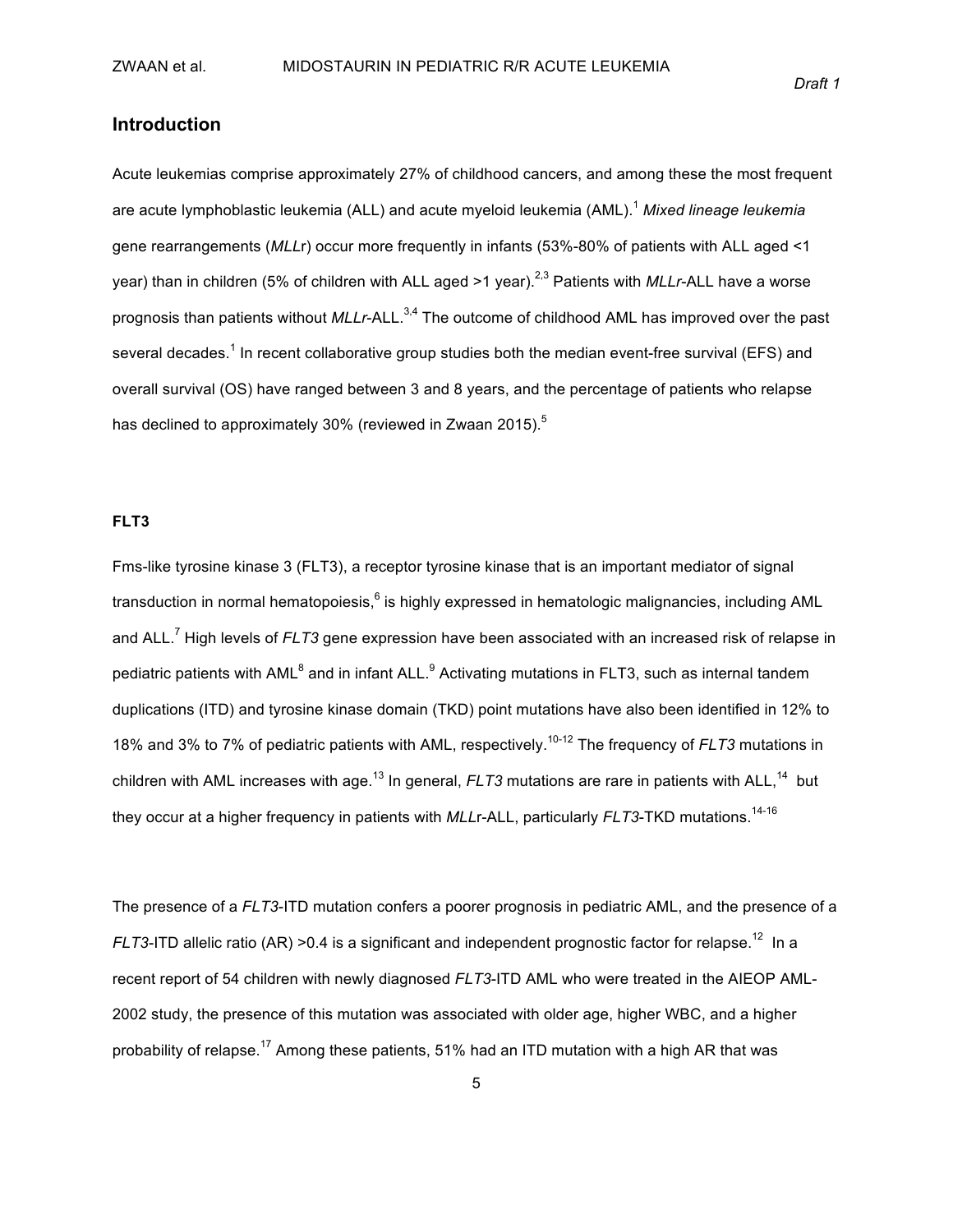associated with poorer prognosis (3-year EFS 19.2% compared to 63.5% for low AR patients). Patients with a less than 2 log reduction in *FLT3*-ITD minimal residual disease (MRD) after one cycle of induction chemotherapy had a lower EFS and increased cumulative incidence of relapse (CIR) compared to those with a greater than 2 log reduction.<sup>17</sup> Likewise, *FLT3* overexpression is also associated with poor prognosis in patients with *MLL*r-ALL.<sup>18,19</sup>

#### **Midostaurin**

Midostaurin (PKC412, CGP41251), an N-benzoylated staurosporine derivative, is amutlikinase inhibitor that was recently approved by the US Food and Drug Administration for use in combination with standard cytarabine and daunorubicin induction and cytarabine consolidation chemotherapy in adult patients with  $FLT3$ -mutated AML.<sup>20</sup> Midostaurin inhibits the FLT3 tyrosine kinase that serves a key signaling role in normal hematopoiesis and in the pathogenesis of leukemias. $^{16,21}$  Midostaurin also inhibits protein kinase C and the mutated tyrosine kinases KIT-D816V, KIT-D816Y and FGFR3-K650E in mastocytosis and multiple myeloma. 22-24

### **Patients and!methods**

#### **Study design**

This was a multicenter dose-escalation and dose-expansion study (NCT00866281), oral midostaurin solution was administered to children aged 3 months to <18 years in 2 age groups: younger and older (Figure 1). The bioequivalency of the oral midostaurin solution to that of the soft gel capsules used in adult patients was evaluated in healthy volunteers prior to the initiation of this study (**Supplemental Information**). The first cohort received the starting dose of midostaurin 30 mg/m<sup>2</sup> bid, equivalent to the adult dose of 50 mg bid; patients with a body surface area ≥1.67 received midostaurin 50 mg bid. Each subsequent cohort received increasing doses until the maximum dose (60 mg/m<sup>2</sup> bid, equivalent to the 100 mg bid adult dose) was reached or until the stopping rules were met due to dose-limiting toxicity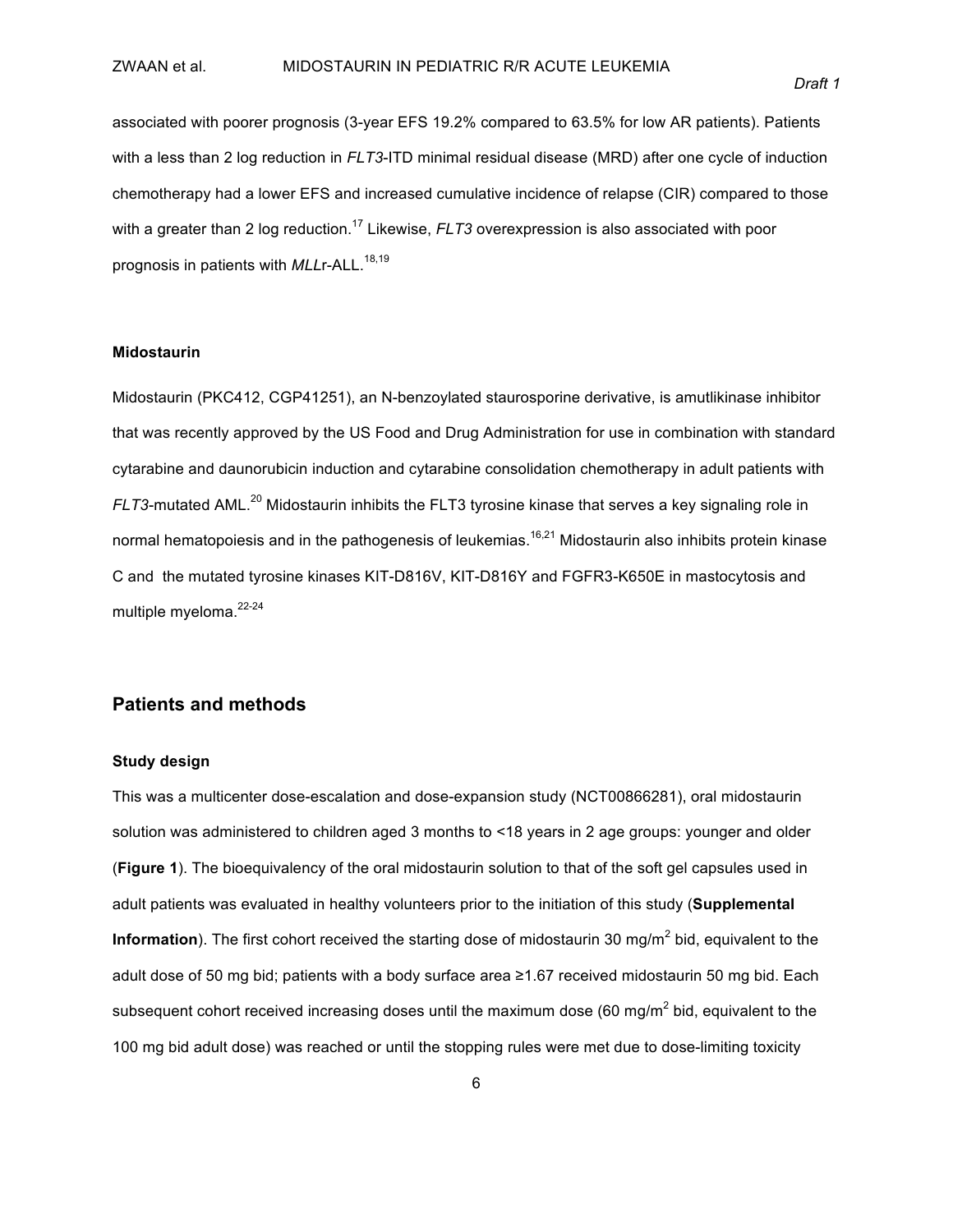(DLT), which was defined as a nonhematologic grade 3/4 AE or drug-related abnormal laboratory value or an AE leading to study discontinuation within 14 days of starting treatment. Exceptions to DLT were grade 3/4 alkaline phosphatase elevations, grade 3/4 AEs related to disease progression, alopecia, and febrile neutropenia lasting up to 3 days. Grade 3/4 nausea and vomiting was considered to be a DLT if it persisted despite appropriate anti-emetic treatment.

Oral midostaurin was administered as an oral solution every 12 hours in 14-day cycles. Patients could receive >1 cycle of midostaurin if considered clinically appropriate by the investigator and in the absence of safety concerns. The starting dose of midostaurin for each age strata was 30 mg/m<sup>2</sup> bid (or 50 mg bid for patients with a body surface area ≥1.67 m<sup>2</sup>).

#### **Patients**

Eligible patients had a documented diagnosis of *FLT3*-mutated AML or *MLLr*-ALL and an expected survival of ≥8 weeks. MLLr-ALL was either refractory to standard induction therapy or in first or subsequent relapse. *FLT3*-mutated AML was refractory to at least two different induction regimens, refractory to re-induction at first relapse, or in second or greater relapse. A performance status (PS) of ≥60 was required; Lansky PS was used for patients ≤12 years and Karnofsky PS was used for patients >12 years. Patients had adequate organ function, as assessed by aspartate transaminase (AST) and alanine transaminase (ALT) ≤5× the upper limit of normal (ULN), serum total bilirubin ≤1.5×ULN, and serum creatinine ≤2× ULN. Patients with isolated extramedullary leukemia or symptomatic leukemic central nervous system involvement were excluded, as were patients who had received prior treatment with a FLT3 inhibitor or investigational agent, except for sorafenib.

#### **Objectives**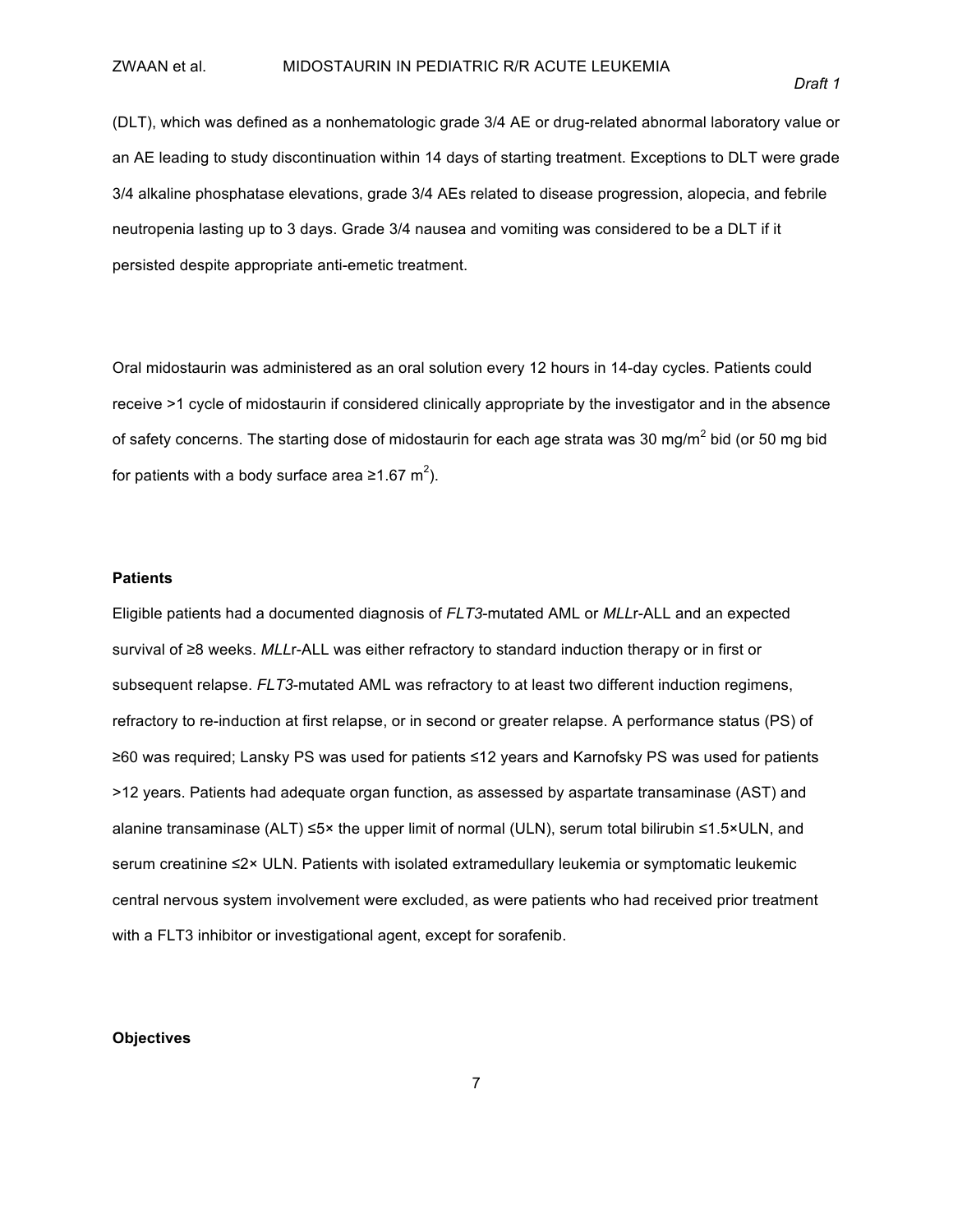The primary objective of this study was to determine the maximum tolerated dose (MTD) or recommended dose for expansion (RDE) of oral midostaurin solution in this pediatric population. Secondary objectives included characterizing the population pharmacokinetics (PK) of midostaurin and its metabolites, assessing the safety and tolerability of midostaurin, and determining overall response rates (ORR) per modified Cheson criteria (see **Supplemental Table 2**),<sup>28</sup> time to relapse, and OS.

#### **Assessments**

Safety was monitored continuously throughout treatment and up to 28 days after discontinuation according to the Common Toxicity Criteria for AEs (CTCAE), version 3.0. Bone marrow aspirate/biopsy were performed at baseline, on the first day of cycles 2 and 3, the beginning of every other cycle thereafter, and at the end of treatment. Response was assessed weekly beginning on cycle 1, day 8 through cycle 3, day 1; therafter, the assessments occurred at the discretion of the investigator in order to confirm clinical benefit, but at least once every 3 months.

*FLT3* mutation status and *FLT3* expression levels in the bone marrow and peripheral blood (including FLT3 phosphorylation data and in vitro midostaurin sensitivity) was assessed locally at baselineand this assessment of *FLT3* mutation-positivity was allowed for enrollment, if the sample was taken within 30 days of starting midostaurin therapy for patients with relapsed AML or 90 days for patients with refractory AML; *FLT3* mutation status was later confirmed in a central laboratory (Erasmus University Medical Center, Rotterdam, Netherlands) using samples collected at baseline.

Samples for pharmacokinetic analyses were collected on day 1 cycle 1 after the first dose of midostsaurin (patients were randomized to have samples taken at 1, 2, and 3 hours after the first dose; all patients had samples taken at 12 hours, immediately prior to the second dose), predose on days 5 and 7 of cycle 1,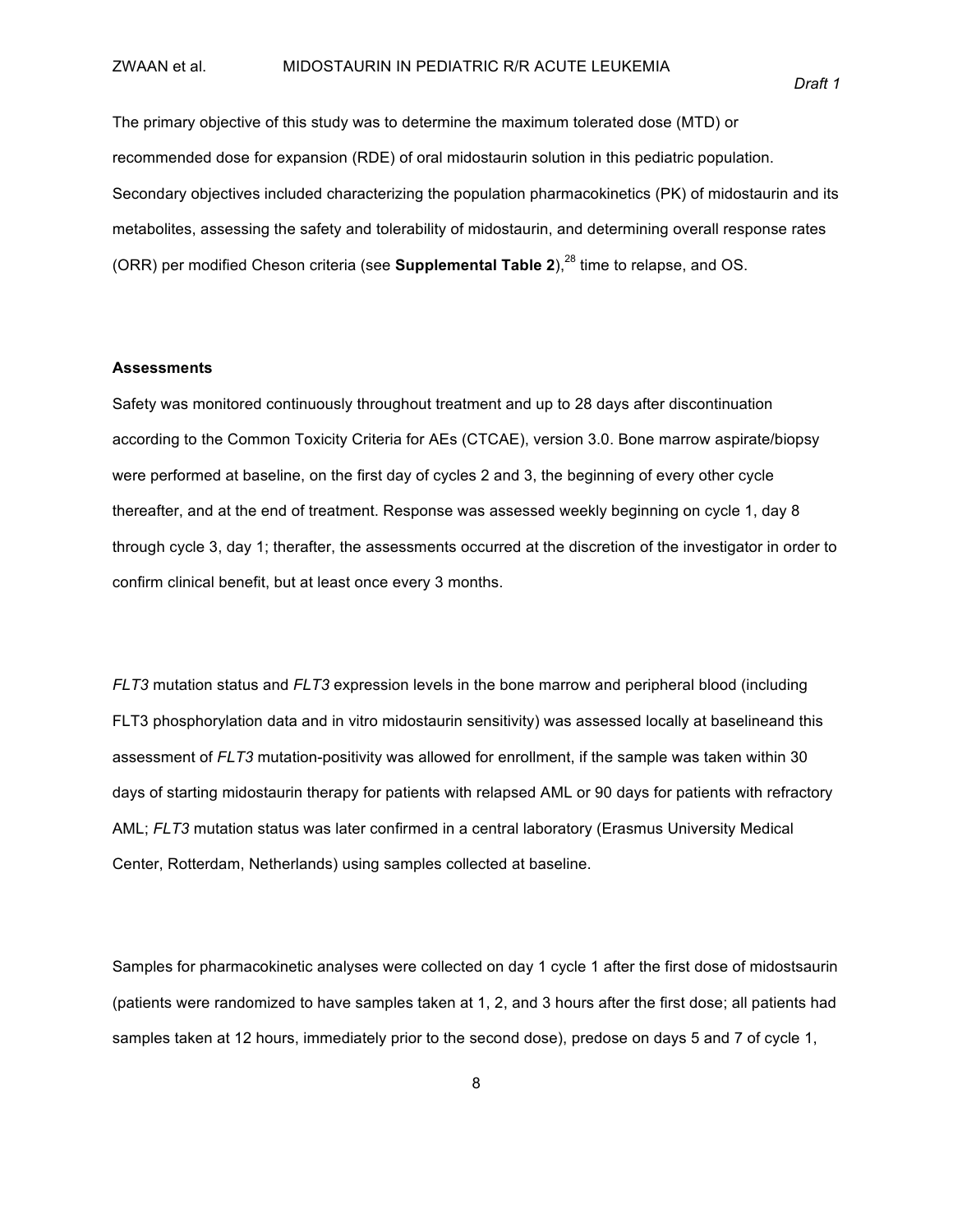day 1 of cycle 2, day 1 of cycle 3, and on day 1 of every other cycle thereafter until study drug discontinuation. The plasma concentrations of midostaurin and its metabolites (CGP62221 and CGP52421) were summarized by timepoint, age group and dose. The modeling of the population PK analysis of the pediatric data was based on an available model developed for adult patients with AML.

#### **Statistics**

In the dose-escalation phase, a single 3-parameter Bayesian logistic regression model (BLRM) was used, allowing separate dose escalation and estimation of the MTD and/or RDE in each age group. Information on probabilities of toxicity for each dose were updated after each patient cohort was completed using all available data from both age groups. Recommendations were based on the posterior probabilities of DLT being in underdosages (0% to <16%), targeted toxicity (16% to <33%), or excessive toxicity (33% to 100%). The escalation with overdose control (EWOC) principal<sup>29,30</sup> required that any dose of midostaurin with >25% chance of being in the excessive toxicity category was not considered for the next dose cohort. Following the EWOC principal, $29,30$  after each cohort of patients, the recommended dose was the one with the highest posterior probability of DLT in the target interval (16%-33%) among the doses fulfilling the overdose criteria. Time-to-event assessments, including OS, were described using Kaplan-Meier analysis.

#### **Ethics**

This study was conducted in accordance with the Declaration of Helsinki, and was reviewed and approved by the institutional review boards at each study center prior to initiation of the study. Written informed consent was provided by the parent or legal guardian and/or the patient in accordance to local laws and regulations.

9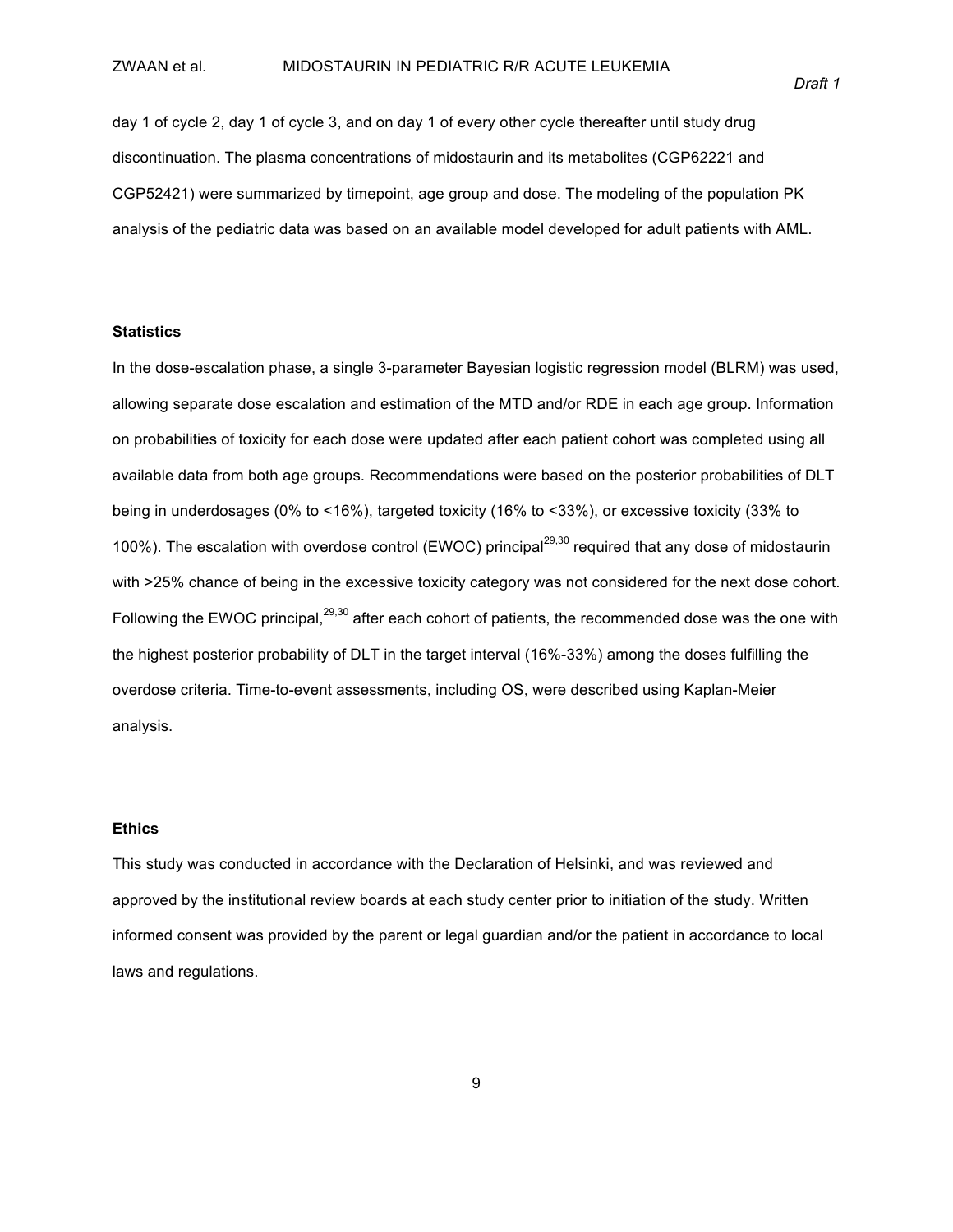#### **Results**

#### **Baseline characteristics**

Twenty-two patients were enrolled from September 2009 to 2013. Baseline characteristics by diagnosis are presented in Table 1. In the AML cohort (n=9), all patients were in the older age group and had a median age of 15.8 years (range, 10.5-17.1 years). French-American-British (FAB) classification of these patients was M1 (n=1), M2 (n=4), M4 (n=2), M5 (n=1), and missing (n=1). Most patients (78%) were female and 67% had a performance status of 80 to 100. Baseline disease status was first relapse with salvage attempt (n=1), second relapse with salvage attempt (n=1), refractory to second induction therapy (n=4), and other (n=3). The median number of prior therapies was 4 (range, 3-9) with a best response of CR (n=6), marrow response (n=1), minor response (n=1), or partial response (n=1). One patient received a previous allogeneic bone marrow stem cell transplant (SCT). The median time from diagnosis to study treatment was 9.0 (range, 3.3-45.7) months, the median time from diagnosis to first relapse or recurrence was 8.4 (range, 2.0-43.8) months, and the median time from last relapse or recurrence to starting this study was  $1.4$  (range,  $0.5-4.3$ ) months.

Baseline samples for central laboratory analysis of *FLT3* mutations were available for all 22 patients, but were only evaluable in 13 samples (7 samples were not evaluable and 2 samples were missing; **Supplemental Table 3**). *FLT3*-ITD was confirmed in only 5 out of 9 patients in the AML cohort; 1 patient had *FLT3*-WT, and information was not obtained for 3 patients. One of the patients with missing *FLT3* mutation status at baseline was found to have *FLT3*-ITD at a subsequent timepoint assessed by the central laboratory.

Among patients with ALL (n=13; 11 younger and 2 older), the median age was 1.6 (range, 0.5-13.8) years, 10 patients (77%) were female, nine patients (69%) had a performance status of 80 to 100, and all 13 patients had *MLL*r-ALL. Baseline disease status was first relapse (n=6; 2 with salvage attempt), refractory to second induction therapy (n=1), second relapse with salvage attempt (n=3), and other (n=3).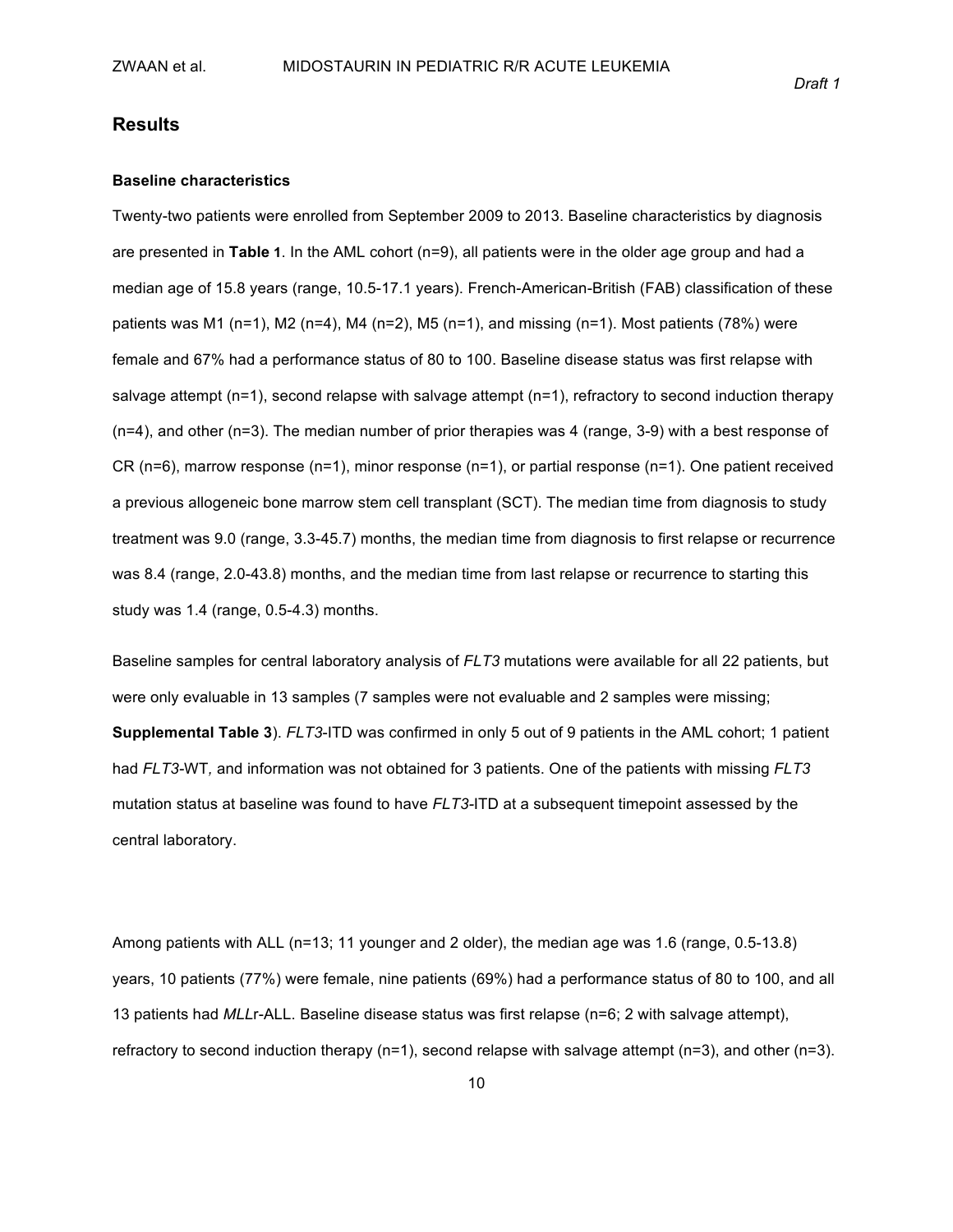The median number prior therapies was 3 (range, 1-8), with a best response of CR (n=8) or hematologic improvement (n=1). One patient received a previous allogeneic stem cell transplant. The median time from diagnosis to treatment was 11.0 (range,  $3.1-17.7$ ) months, the median time from diagnosis to first relapse or recurrence was 7.4 (1.4-14.8) months, and he median time from last relapse or recurrence to starting the study was 0.5 (range, 0.1-3.9) months. Central laboratory analysis of *FLT3* mutation status in baseline samples identified *FLT3*-WT in 7 out of 13 patients, and *FLT3*-TKD in 1 patient (see **Supplemental Table 3**). For the remaining 5 patients with missing baseline assessment, peripheral blood samples collected post-baseline were used for central laboratory analysis, and *FLT3-WT* was identified in 4 patients. High levels of phosphorylated FLT3 were not detected in any patient sample at baseline; thus, no interpretable data were generated on phosphorylated FLT3 (see **Supplemental Table 4**).

#### **Determination of MTD and RDE**

Of the 22 enrolled patients, 7 patients (3 with *FLT3*-mutated AML and 4 with *MLLr-ALL* per local assessment) received the starting dose (30 mg/m<sup>2</sup> bid) and 15 patients (6 with *FLT3*-mutated AML and 9 with *MLL*r-ALL per local assessment) received the maximum dose (60 mg/m<sup>2</sup> bid). All patients discontinued treatment (**Figure 2**). No DLTs or significant safety concers were experienced among the 6 patients (2 younger and 4 older) who received the 30 mg/m<sup>2</sup> dose. Dose escalation proceeded to 60 mg/m<sup>2</sup> bid in 11 patients (younger, n=5; older, n=6), with a DLT reported in 1 patient in the younger group (grade 3 ALT elevation). One patient with *FLT3*-mutated AML in the 60 mg/m<sup>2</sup> bid cohort completed the per-protocol follow-up; the remaining 21 patients died. The median duration of exposure to midostaurin for all patients was 16 (range, 3-64) days. No patients in the younger group and 8 patients (72.7%) in the older group had an exposure to midostaurin ≥28 days. Given that the study design did not allow dosing beyong 60 mg/m<sup>2</sup> bid, a true MTD beyond 60 mg/m<sup>2</sup> bid could not be determined using the BLRM model for either age cohort. The 60 mg/m<sup>2</sup> bid dose was chosen as the RDE given that it was safely administered in each age group. Using a three-parameter BLRM, the mean posterior probability of a DLT

11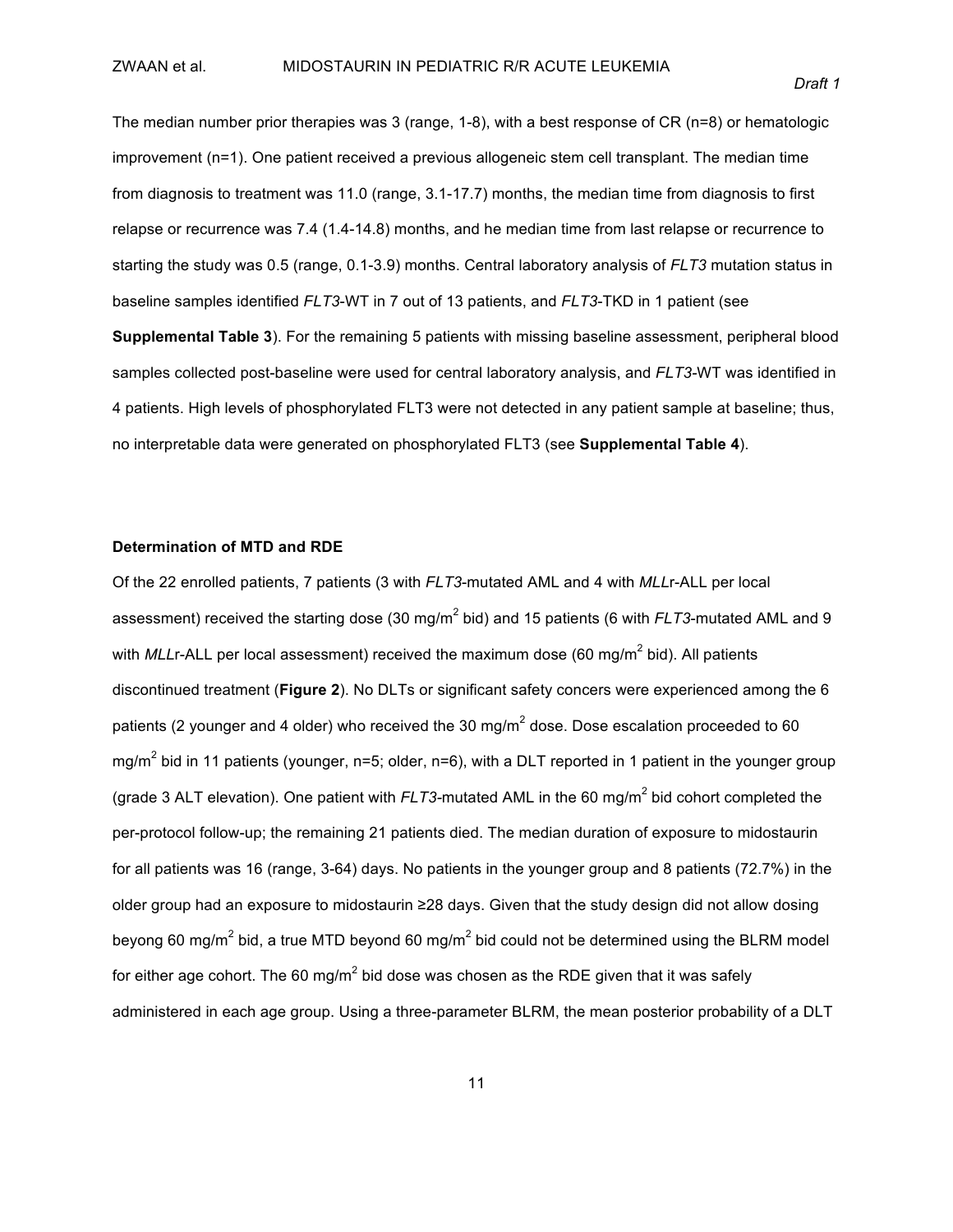#### ZWAAN et al. MIDOSTAURIN IN PEDIATRIC R/R ACUTE LEUKEMIA

at the 60 mg/m<sup>2</sup> bid dose were 10% (95% CI, 1%-33%) for the younger patient group and 8% (95% CI,

1%-26%) for the older patient group (see **Supplemental Table 5**).

### **Efficacy**

The rates of best clinical response were 55.6% (95% Cl, 21.2%-86.3%) and 23.1% (95% Cl, 5.0%-53.8%) for patients with *FLT3*-mutated AML and *MLLr*-ALL per local assessment, respectively (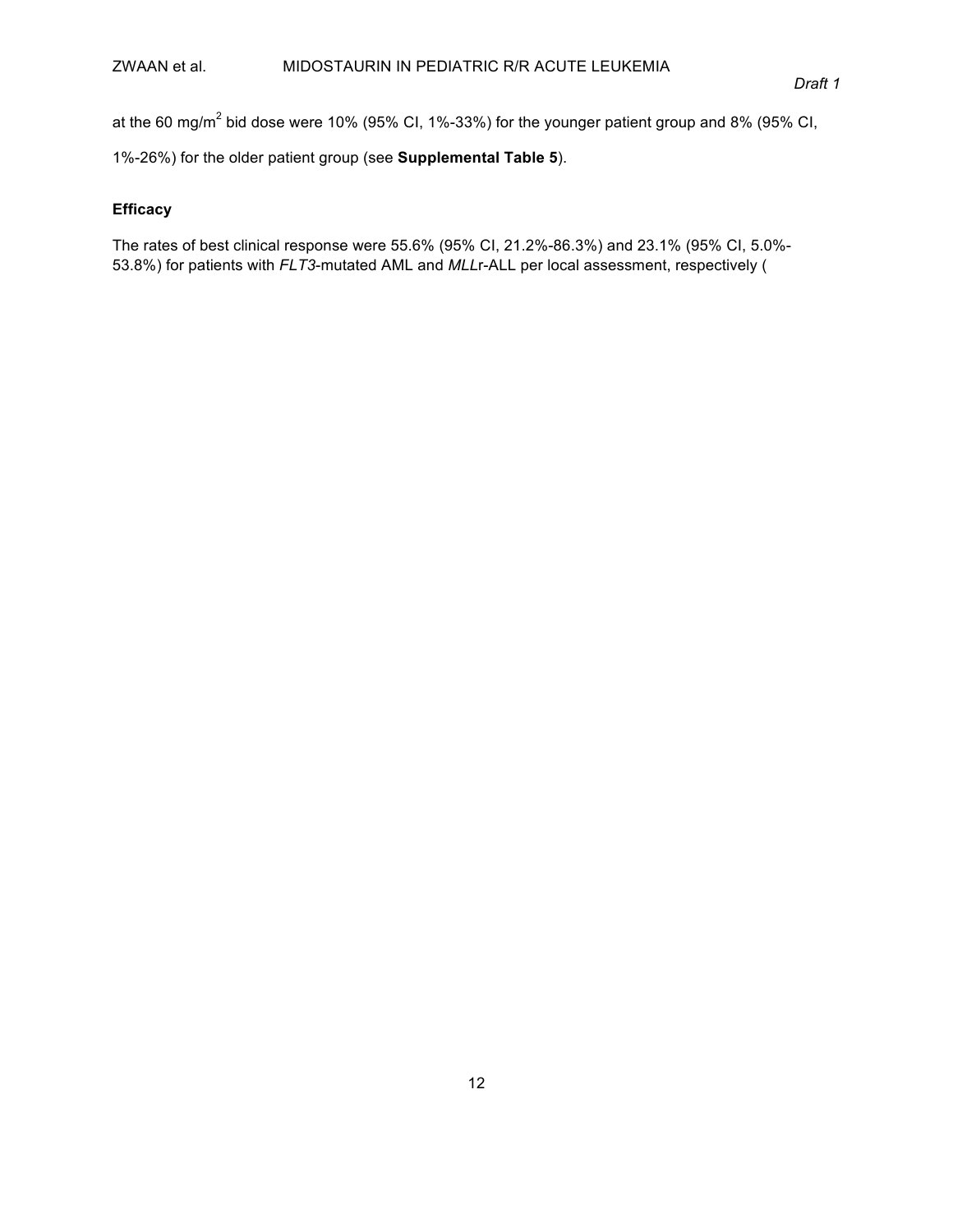**Figure 3**). Of the 5 patients with AML who responded, 1 patient achieved a CR with incomplete count recovery (CRi), 2 patients had a bone marrow blast response (BR), and 1 patient each achieved a peripheral blood blast response (BRp) and a minor BRp. The patient who achieved a CRi was a 14-yearold female with *FLT3*-mutated AML, who had multiple relapses on prior chemotherapy regimens; she achieved a CRi on day 14 and remained in remission until her last response assessment on day 67. This patient discontinued midostaurin therapy (on day 64) prior to receiving a hematopoietic SCT on day 76 and was alive at the time of the per-protocol survival follow-up on day 960. *FLT3*-ITD expression was not assessed in this patient. In the *MLL*r-ALL group, 3 patients achieved a best response of BRp.

Of the 8 patients who responded overall, 4 patients (1 with *FLT3*-mutated AML and 3 with *MLL*r-ALL per local assessment) experienced disease progression or died within 2 months of achieving a response; the remaining patients were censored due to the start of subsequent antineoplastic therapy. The median time to response was 14.0 (range, 8-22) days for patients with *FLT3*-mutated AML and 8.0 (range, 3-8) days for patients with *MLL*r-ALL. The median OS was 3.7 (95% CI, 2.7-8.3) and 1.4 (95% CI, 1.0-2.9) months for patients with *FLT3*-mutated AML and *MLL*r-ALL, respectively (**Supplemental Figure 1**). At the time of the last data cutoff, 1 patient (with AML) was alive; all other patients died.

#### **Safety**

The majority of patients (95.5%) in the safety set experienced ≥1 AE on treatment or during the 28-day follow-up period (Table 2). The most common any-grade AEs (occurring in ≥30% of patients) were vomiting (68.2%), pyrexia (40.9%), thrombocytopenia (40.9%), diarrhea (36.4%), and nausea (31.8%). Grade 3/4 AEs were more common in the 60 mg/m<sup>2</sup> bid cohort than in the 30 mg/m<sup>2</sup> bid cohort (86.7% vs 57.1%). The most frequent grade 3/4 AEs (occurring in ≥10% of patients) reported more frequently in the 60 mg/m<sup>2</sup> bid cohort than in the 30 mg/m<sup>2</sup> bid cohort (86.7% vs 57.1%) included, thrombocytopenia (53.3% vs 0%), ALT elevation (26.7% vs 14.3%), anemia (26.7% vs 0%), and hypokalemia (26.7% vs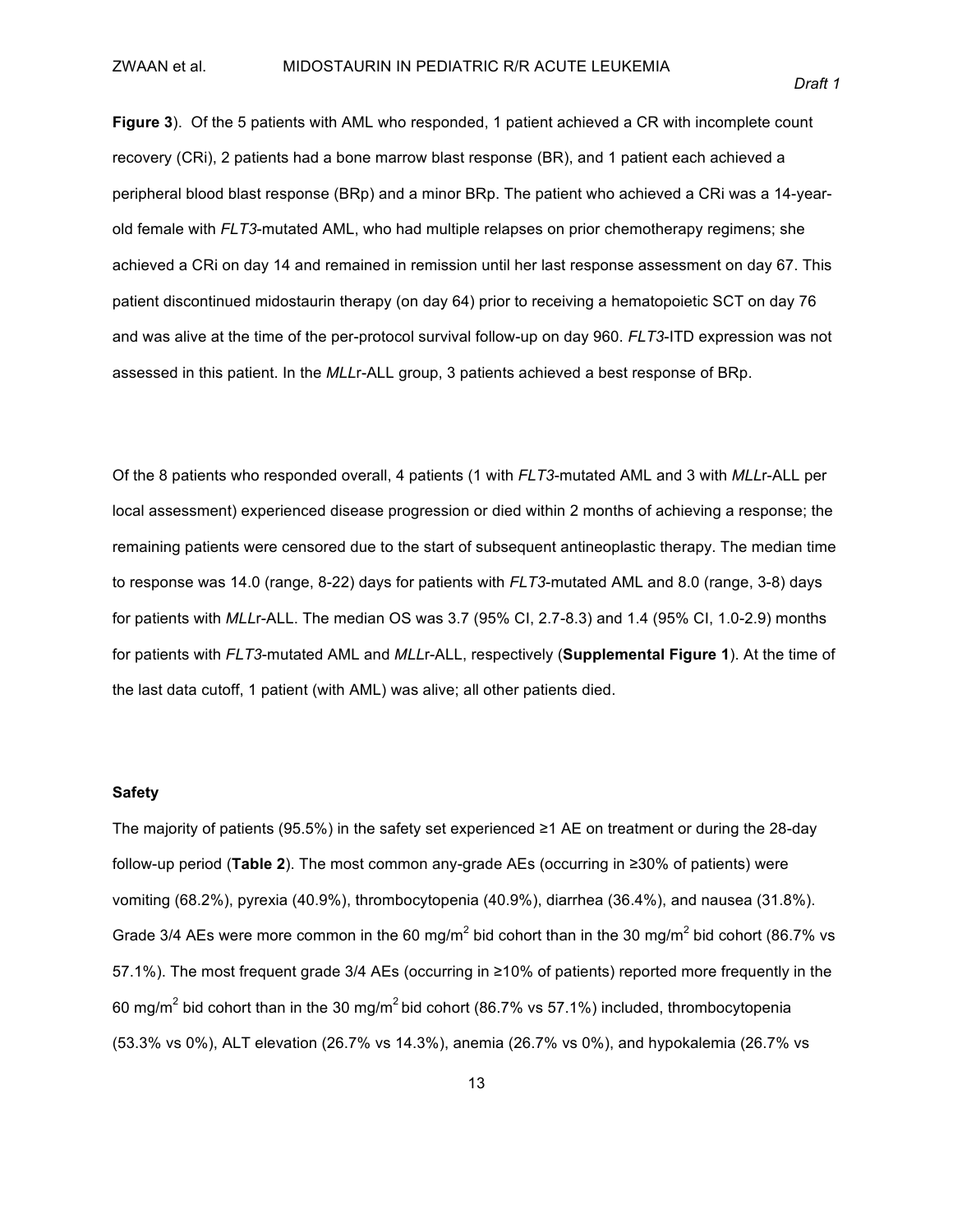0%). Overall, 77.3% of patients experienced grade 3/4 AEs (72.7% and 81.8% in the younger and older cohorts, respectively).

No DLTs were reported at the 30 mg/m<sup>2</sup> bid dose. In 60 mg/m<sup>2</sup> bid cohort, 1 DLT was reported (grade 3) ALT elevation) in a patient in the younger group, whereas no DLTs were reported in patients in the older group. AEs suspected to be study treatment related were reported in 16 patients (72.7%), including 13 grade 1/2 and 3 grade 3/4 AEs. The 3 patients (13.6%) with suspected treatment-related grade 3/4 AEs included 2 patients with grade 3 ALT increase, and 1 patients with grade 4 neutropenia and leukopenia. Of the 21 patients who died, 5 died on treatment (ie, while receiving midostaurin or within 28 days of receiving the final midostaurin dose) due to the underlying malignancy (*FLT3*-mutated AML, n=4; *MLL*r-ALL,  $n=1$ ).

#### **Pharmacokinetics**

Plasma concentrations of midostaurin were analyzed in a population PK analysis. Exposure to midostaurin and its metabolites in children, based on a model that had been developed for adult patients andt that was adjused for a more rapid absorption in children, fell within the ranges predicted using data from adults. Weight, age, and body surface area were highly correlated in children; exposure decreased with increasing weigth at both midostaurin doses. Midostaurin exposure was predicted to peak around day 3 and then decline, reaching steady-sate levels at half day-1 levels (Supplemental Figure 2). CGP62221 exposure was predicted to peak around day 5 and then decline to steady-state levels that were 1.5-fold to 2.0-fold higher than day 1 levels. CGP52421 exposure was predicted to increase from day 1 to steady-state levels that were approximately 15-fold higher than day 1 levels.

#### **Discussion**

This study was the first to evaluate the safety, efficacy, and PK of oral midostaurin solution in children. The primary objective of the study was to estimate the MTD or RDE for the 2 age groups. The MTD for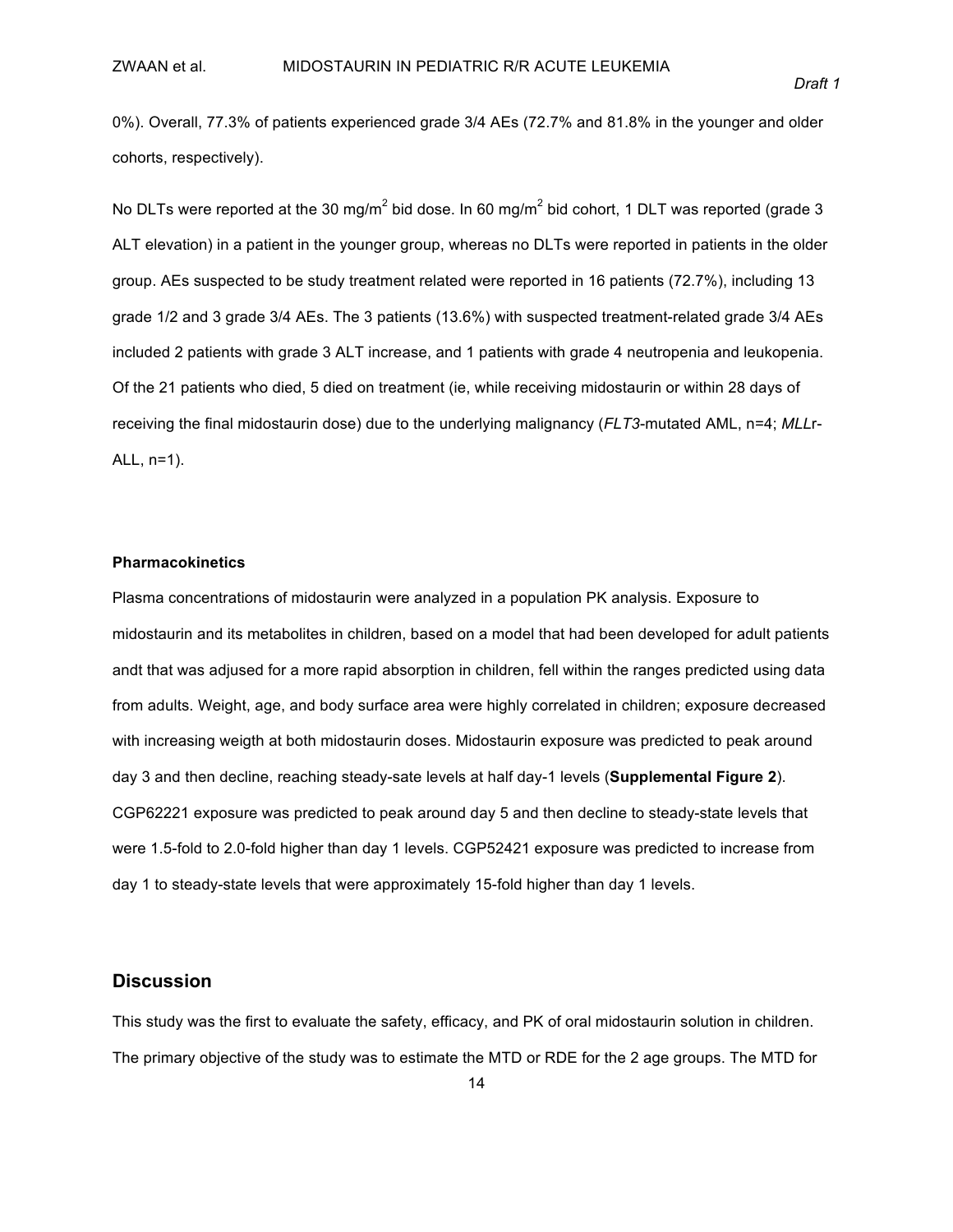single-agent midostaurin was not determined. According to the BLRM, the 60 mg/m<sup>2</sup> bid dose was tolerable in both the young and older patient groups. The study design and slow patient recruitment did not allow dosing beyond 60 mg/m<sup>2</sup> bid. The safety profile of single-agent midostaurin was similar for patients in the younger and older patients groups, but a higher frequency of grade 3/4 AEs was reported in patients who received the 60 mg/m<sup>2</sup> bid dose vs the 30 mg/m<sup>2</sup> bid dose.

Single-agent midostaurin showed limited clinical activity in children with *FLT3*-mutated AML or *MLLr-ALL*. These results are in line with single-agent midostaurin in adult patients with *FLT3*-mutated AML; despite an ORR of 71%, none of the patients achieved a CR and the majority of patients had varying degrees of blast response.<sup>25</sup> Nevertheless, in adult patients with *FLT3*-mutated AML midostaurin therapy was associated with rapid blast response and inhibition of FLT3 autophosphorylation. $^{31}$  Preliminary data from patient-derived samples suggested that midostaurin sensitivity was similar in MLLr-ALL overexpressing FLT3 and FLT3-mutated AML,<sup>15</sup> which was not confirmed by the clinical data here.

These single-agent studies, in combination with preclinical and clinical data support the use of sequential chemotherapy and TKI therapy for patients with *FLT3*-mutant AML and *MLL*r-ALL. Combining chemotherapy with subsequent TKI therapy has a synergistic effect in *MLL*r-ALL and *FLT3*-ITD AML cell lines and patient-derived samples; this effect was not seen when the exposure sequence between the 2 therapies was reversed (ie, TKI followed by chemotherapy).<sup>2,32</sup> Midostaurin in combination with chemotherapy has shown clinical activity in adult patients (aged 18-60 years) with newly diagnosed *FLT3*mutated AML.<sup>26,27</sup> A dose of midostaurin equivalent to the 30 mg/m<sup>2</sup> bid dose evaluated here (50 mg bid) was determined to be both safe and effective for use in combination with chemotherapy in adult patients with *FLT3*-mutated AML; patients on the 50 mg bid dose schedule showed high response rates and a lower frequency of grade 3/4 AEs than patients on a 100 mg bid dose schedule.<sup>26</sup> Results from the phase 3, placebo-controlled RATIFY study evaluating midostaurin 50 mg bid in combination with chemotherapy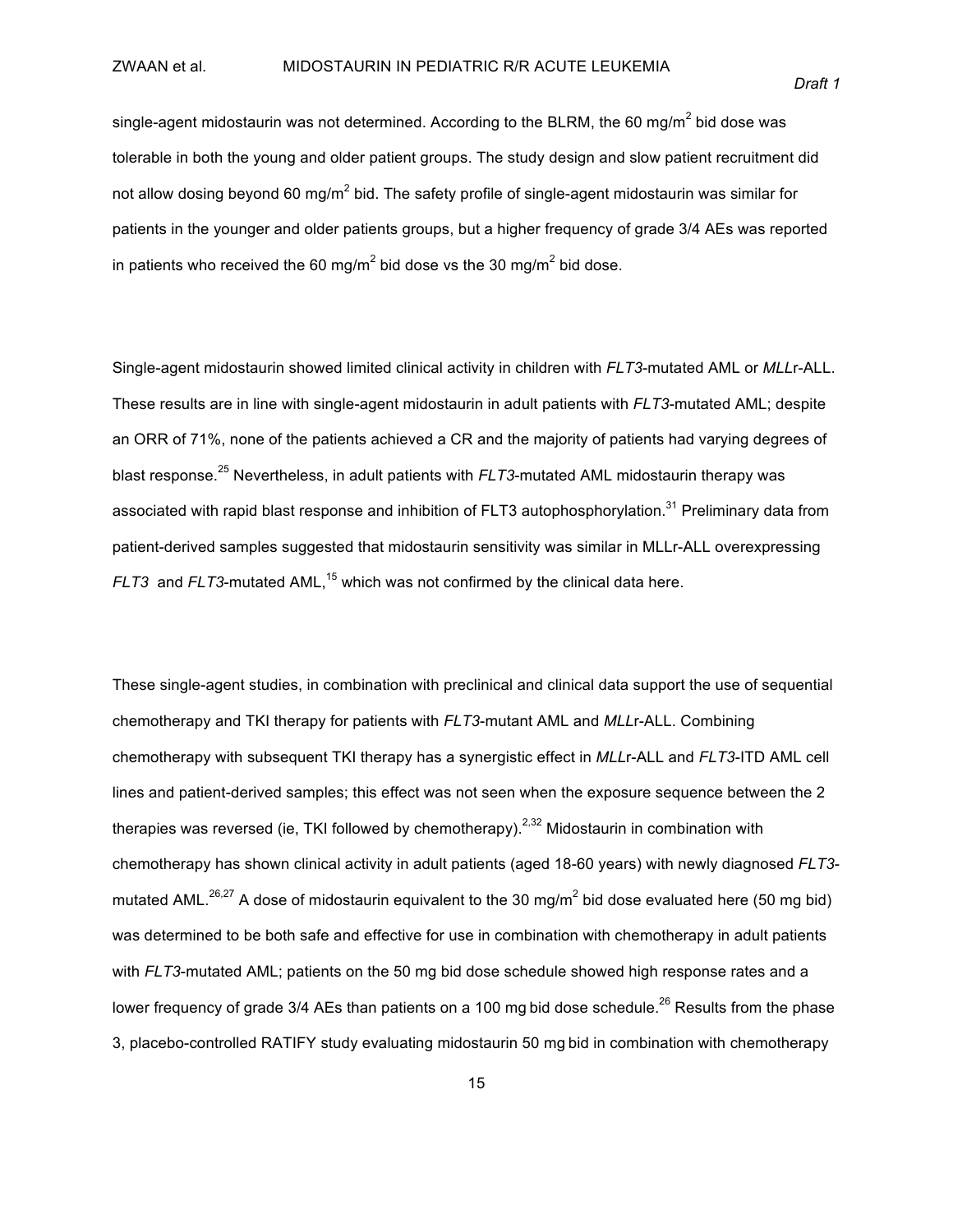in adult patients (aged 18-60 years) with newly diagnosed *FLT3*-mutant AML showed significant improvement in OS and EFS for patients who received midostaurin compared with patients who received placebo.<sup>27</sup>

Given that FLT3 inhibitors have demonstrated clinical benefit in combination with chemotherapy in adults<sup>27</sup> and elderly patients,<sup>33</sup> and as single-agent maintenance therapy in pediatric patients,<sup>34</sup> it is not surprising that additional ongoing studies are evaluating FLT3 inhibitors in combination therapies in pediatric patients. Sorafenib, a FLT3 inhibitor, demonstrated clinical benefit as maintenance therapy following SCT in children with *FLT3*-ITD–positive AML, particularly in patients with minimal residual disease.<sup>34</sup> In children with relapsed AML or *MLL*r-ALL, the FLT3 inhibitor quizartinib, 4 of 17 patients responded, including 2 with complete response.<sup>35</sup> Results from a phase 3 study evaluating lestaurtinib in combination with chemotherapy in pediatric patients with *MLL*r-ALL (NCT00557193) were recently reported; the addition of lestaurtinib did not improve outcomes in this patient population.<sup>36</sup> There are currently 2 trials underway investigating the safety and efficacy of a TKI plus chemotherapy or targeted agents in children and younger adults (<40 years) with newly diagnosed (sorafenib and bortezomib in patients aged ≤29 years [NCT01371981]) or relapsed/refractory (crenolanib and sorafenib aged ≤39 years [NCT02270788]) *FLT3*-mutant AML. Thus, further clinical evaluation of midostaurin in pediatric patients should be done in combination with established chemotherapeutic regimens.

According to our central laboratory determination, of the 13 patients with available baseline *FLT3* mutation status, 5 patients with AML had *FLT3*-ITD mutations and 1 patient with *MLLr-ALL* had a *FLT3*-TKD mutation, while the remaining 7 samples were *FLT3-WT. FLT3-ITD* was not identified in patients with *MLL*r-ALL, which is consistent with prior studies that identified *FLT3*-TKD as the only activating mutation in *MLL*r-ALL.<sup>15,16</sup> *FLT3* mutation status was determined after baseline for 6 additional patients, of which only 1 patient had *FLT3*-ITD. Having a documented *FLT3* mutation was an inclusion criterion for patients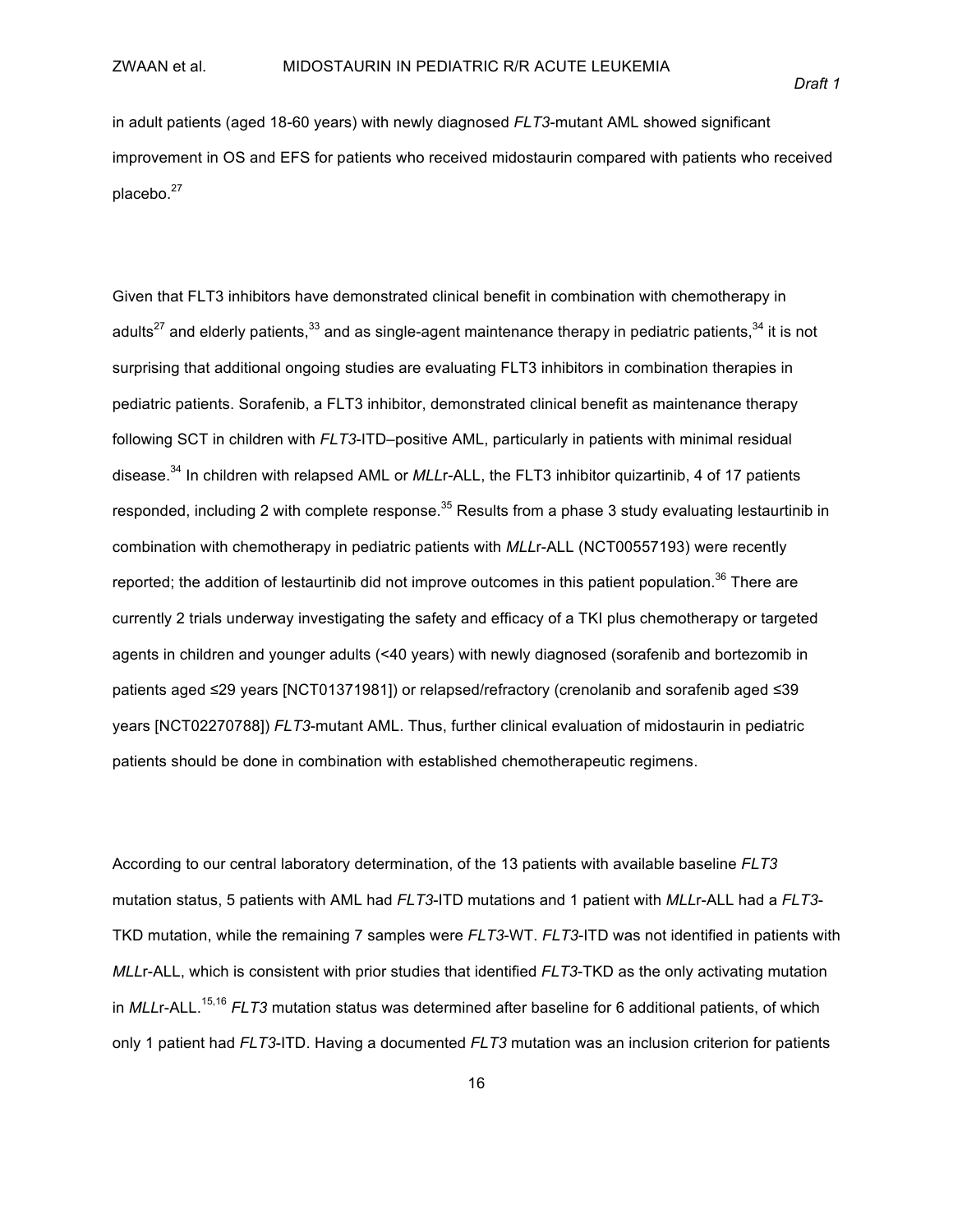with AML; however, not all patients with AML with known mutation status had *FLT3*-mutant AML per our central laboratory assessment. *FLT3* mutation status could have changed from the time of diagnosis to relapse $^{38}$  or the diagnostic technique may not have been sensitive enough to detect the *FLT3* mutation. $^{39}$ For example, Cloos and collaborators determined that approximately 18% of pediatric and adult patients with AML had a change in *FLT3*-ITD status between diagnosis and relapse.<sup>38</sup> Determining the *FLT3* mutation status of patients with AML is important because *FLT3*-ITD conveys a worse prognosis than *FLT3*-WT.<sup>10-12</sup> A recent epigenetic study of B-cell ALL showed that MLL fusion proteins directly target the *FLT3* promoter and activate transcription, explaining why FLT3 overexpression is associated with *MLL*r- $ALL.<sup>40</sup>$ 

Despite these preclinical models, single-agent midostaurin did not show clinical activity in children with *MLL*r-ALL, possibly because overexpression of FLT3 alone is not sufficient to drive the disease or because FLT3 was not inhibited enough at the doses tested to elicit responses. However, without additional data on changes in FLT3 phosphorylation status of patients at baseline and on-treatment, it is difficult to draw a conclusion. The unmet need for pediatric patients with R/R *FLT3*-mutant AML or *MLL*r-ALL is high. Although single-agent midostaurin showed limited activity in pediatric patients with *FLT3*mutated AML or *MLL*r-ALL, midostaurin was generally well tolerated and should be evaluated in combination with chemotherapy in this patient population. In addition, future studies should also seek to understand the kinetics of *FLT3* mutations between diagnosis and relapse, as they present such an important prognostic factor for patients with AML.

### **Acknowledgements**

We thank the patients enrolled in this trial and their families for their participation. We also acknowledge all of the investigators at the study sites that participated in the trial: Erasmus MC/Sophia Children's Hospital, Rotterdam, the Netherlands; Karolinska Institutet, and Karolinska University Hospital Stockholm,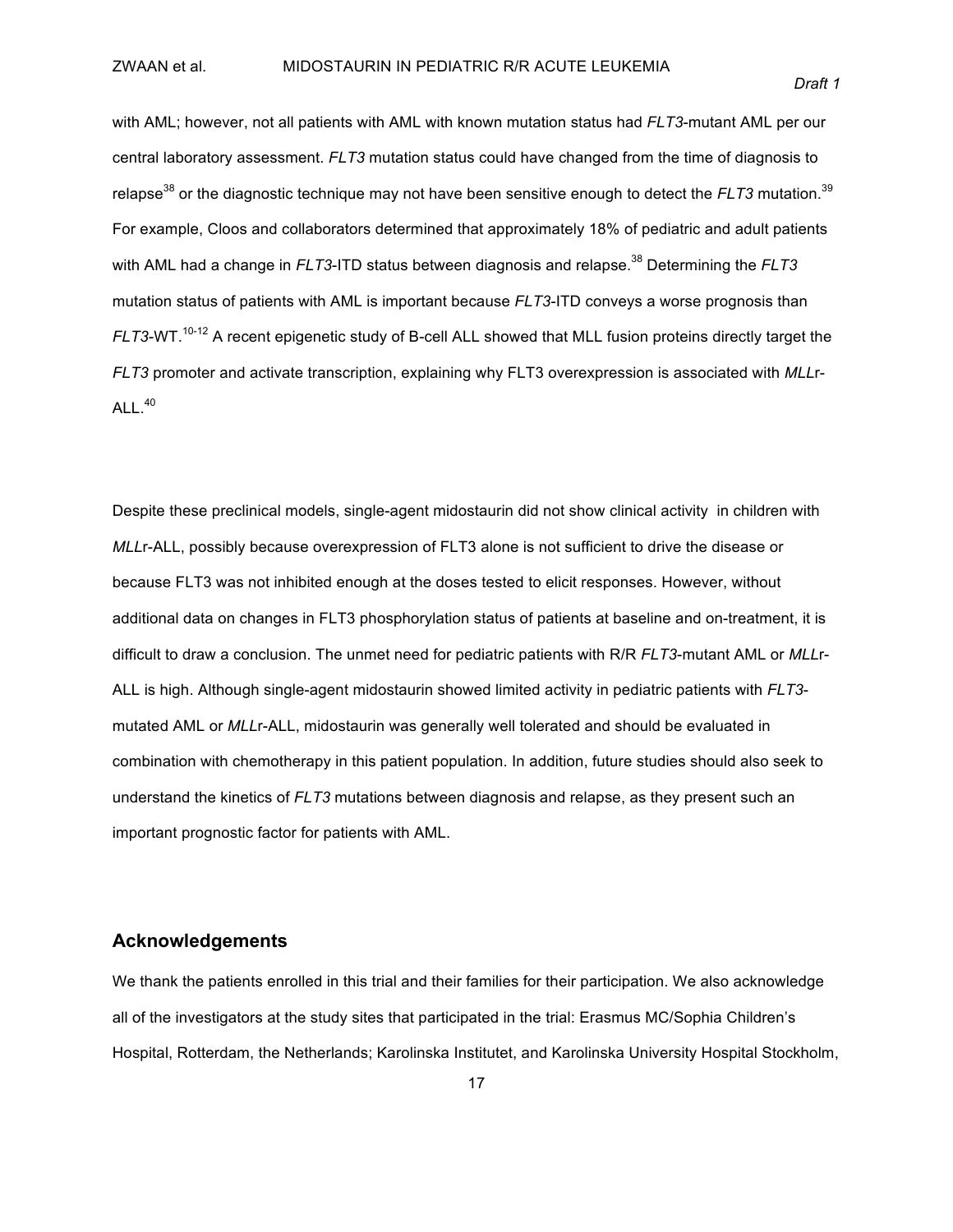Sweden; Hôpital Robert-Debré, Paris, France; IRCCS Ospedale Pediatrico Bambino Gesù, Rome, Italy; Fondazione MBBM, Azienda Ospedaliera San Gerardo, Monza, Italy; Pediatric Onco-Hematology, Stem Cell Transplantation and Cellular; Therapy Division, A.O.U. Città della Salute e della Scienza di Torino, Ospedale Infantile Regina Margherita, Torino, Italy; Seattle Children's Hospital, Seattle, WA; Hematology Unit, IRCCS Instituto Giannina Gaslini, Genova, Italy; Princess Máxima Center for Pediatric Oncology, Utrecht, the Netherlands. We would also like to thank Katherine Mills-Luján, PhD, CMPP, and Pamela Tuttle, PhD, CMPP, of ArticulateScience, LLC for medical editorial assistance, which was funded by Novartis Pharmaceuticals Corporation.

### **Authorship**

Contribution: the study was designed by the sponsor (Novartis Pharmaceuticals) and the study steering committee (CMZ, ML and RP); CMZ, SS, BB, ML, CR, RS, FF, PH, CDufour, and RP enrolled patients; data was collected and analyzed by the sponsor in conjunction with the authors who had full access to the data; CMZ and RP wrote the manuscript with medical support from ArticulateScience LLC; all authors contributed to draft revisions and approved the final version of the manuscript.

Conflicts-of-interest disclosure: this clinical study was sponsored and funded by Novartis Pharmaceuticals. In addition, the authors declare the following conflicts of interest: CMZ is a consultant for and has received funding from Novartis Pharmaceuticals; CDufour is a consultant for Pfizer and has participated in advisory committees for Novartis Pharmaceuticals; PH is a former employee of Seattle Genetics and has equity ownership in Seattle Genetics; DS, EB, and CDutreix are current employees of Novartis Pharmaceuticals.

18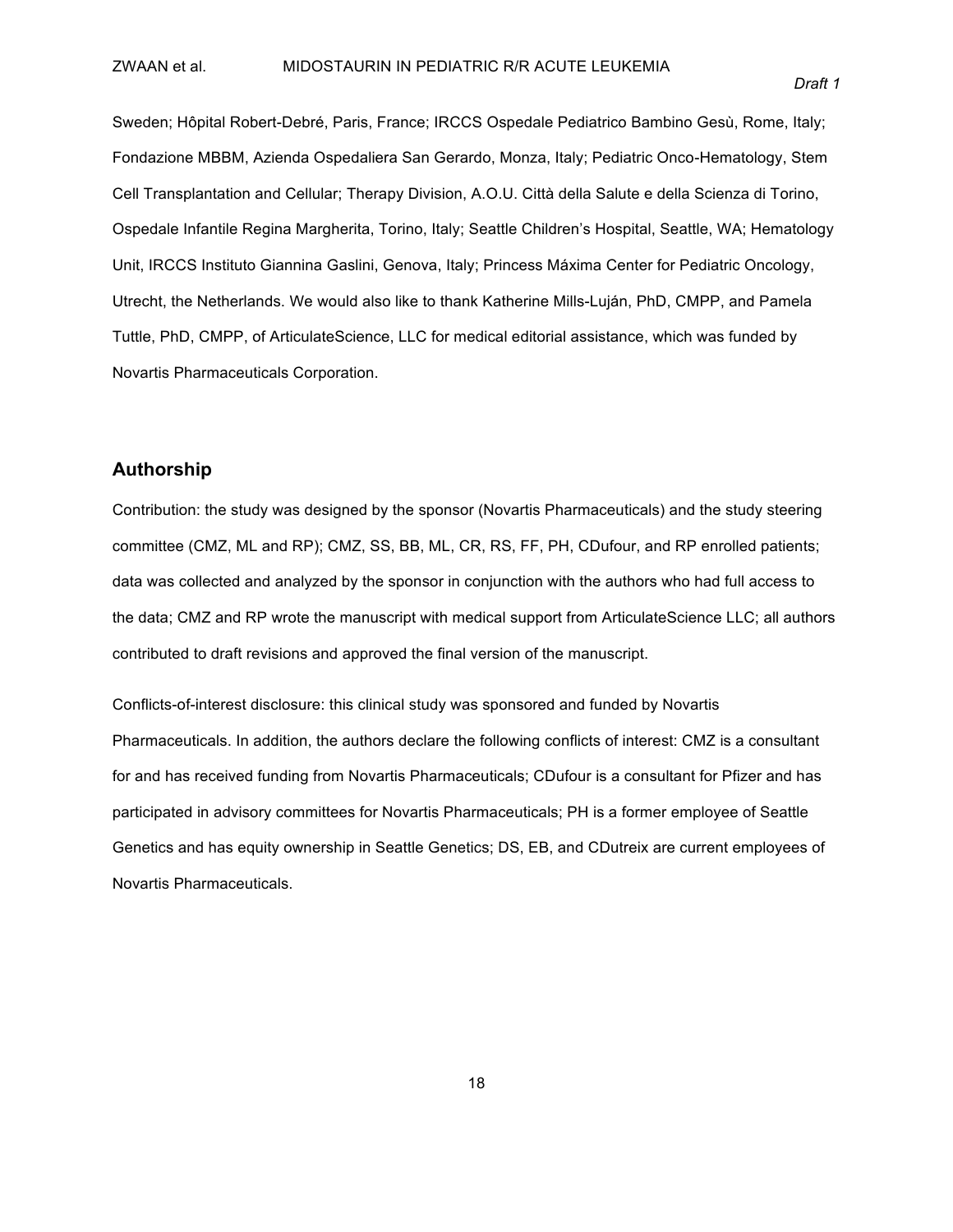### **References**

1. National Cancer Institute. Childhood cancer - section 28, SEER cancer statistics review (1975-2012), based on November 2014 SEER data submission, posted to the SEER website, April 2015. http://seer.cancer.gov/csr/1975\_2012/results\_merged/sect\_28\_childhood\_cancer.pdf. Accessed December 2, 2015, 2015.

2. Brown P, Levis M, McIntyre E, Griesemer M, Small D. Combinations of the FLT3 inhibitor CEP-701 and chemotherapy synergistically kill infant and childhood MLL-rearranged ALL cells in a sequencedependent manner. *Leukemia.* 2006;20(8):1368-1376.

3. Hilden JM, Dinndorf PA, Meerbaum SO, et al. Analysis of prognostic factors of acute lymphoblastic leukemia in infants: report on CCG 1953 from the Children's Oncology Group. *Blood.* 2006;108(2):441-451.

4. Pieters R, Schrappe M, De Lorenzo P, et al. A treatment protocol for infants younger than 1 year with acute lymphoblastic leukaemia (Interfant-99): an observational study and a multicentre randomised trial. Lancet. 2007;370(9583):240-250.

5. Zwaan CM, Kolb EA, Reinhardt D, et al. Collaborative efforts driving progress in pediatric acute myeloid leukemia. *J Clin Oncol.* 2015;33(27):2949-2962.

6. Stirewalt DL, Radich JP. The role of FLT3 in haematopoietic malignancies. Nat Rev Cancer. 2003;3(9):650-665.

7. Gilliland DG, Griffin JD. The roles of FLT3 in hematopoiesis and leukemia. *Blood.* 2002;100(5):1532-1542.

8. Kang HJ, Lee JW, Kho SH, et al. High transcript level of FLT3 associated with high risk of relapse in pediatric acute myeloid leukemia. *J Korean Med Sci.* 2010;25(6):841-845.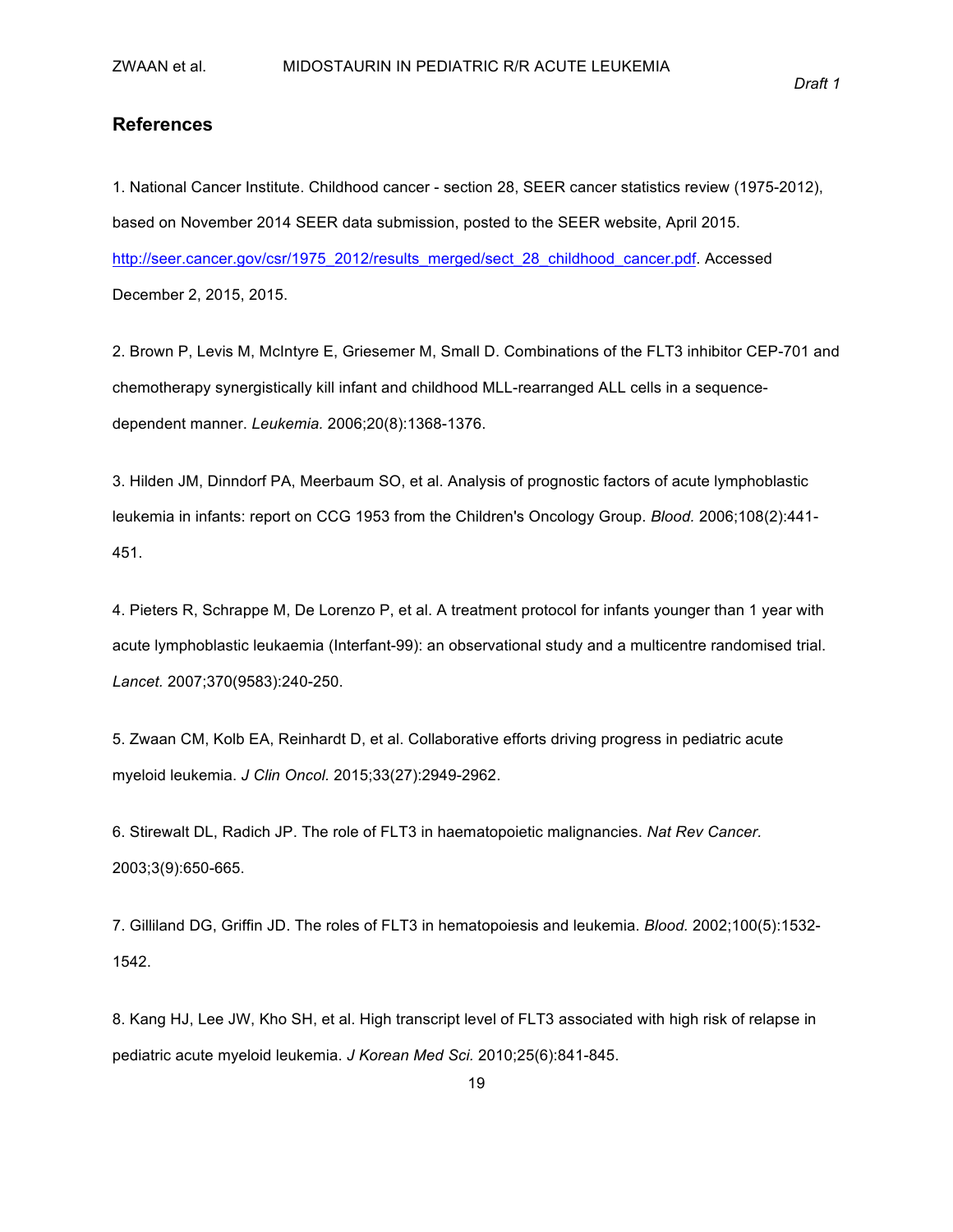9. Stam RW, Schneider P, Hagelstein JA, et al. Gene expression profiling-based dissection of MLL translocated and MLL germline acute lymphoblastic leukemia in infants. *Blood.* 2010;115(14):2835-2844.

10. Zwaan CM, Meshinchi S, Radich JP, et al. FLT3 internal tandem duplication in 234 children with acute myeloid leukemia: prognostic significance and relation to cellular drug resistance. *Blood.* 2003;102(7):2387-2394.

11. Balgobind BV, Hollink IH, Arentsen-Peters ST, et al. Integrative analysis of type-I and type-II aberrations underscores the genetic heterogeneity of pediatric acute myeloid leukemia. *Haematologica.* 2011;96(10):1478-1487.

12. Meshinchi S, Alonzo TA, Stirewalt DL, et al. Clinical implications of FLT3 mutations in pediatric AML. *Blood.* 2006;108(12):3654-3661.

13. Creutzig U, Zimmermann M, Reinhardt D, et al. Changes in cytogenetics and molecular genetics in acute myeloid leukemia from childhood to adult age groups. *Cancer.* 2016. [published online ahead of print on August 16, 2016].

14. Kabir NN, Rönnstrand L, Kazi JU. FLT3 mutations in patients with childhood acute lymphoblastic leukemia (ALL). Med Oncol. 2013;30(1):462.

15. Stam RW, den Boer ML, Schneider P, et al. Targeting FLT3 in primary MLL-gene-rearranged infant acute lymphoblastic leukemia. *Blood.* 2005;106(7):2484-2490.

16. Armstrong SA, Kung AL, Mabon ME, et al. Inhibition of FLT3 in MLL. Validation of a therapeutic target identified by gene expression based classification. *Cancer Cell.* 2003;3(2):173-183.

17. Manara E, Basso G, Zampini M, et al. Characterization of children with FLT3-ITD acute myeloid leukemia: a report from the AIEOP AML-2002 study group. *Leukemia.* 2017;31(1):18-25.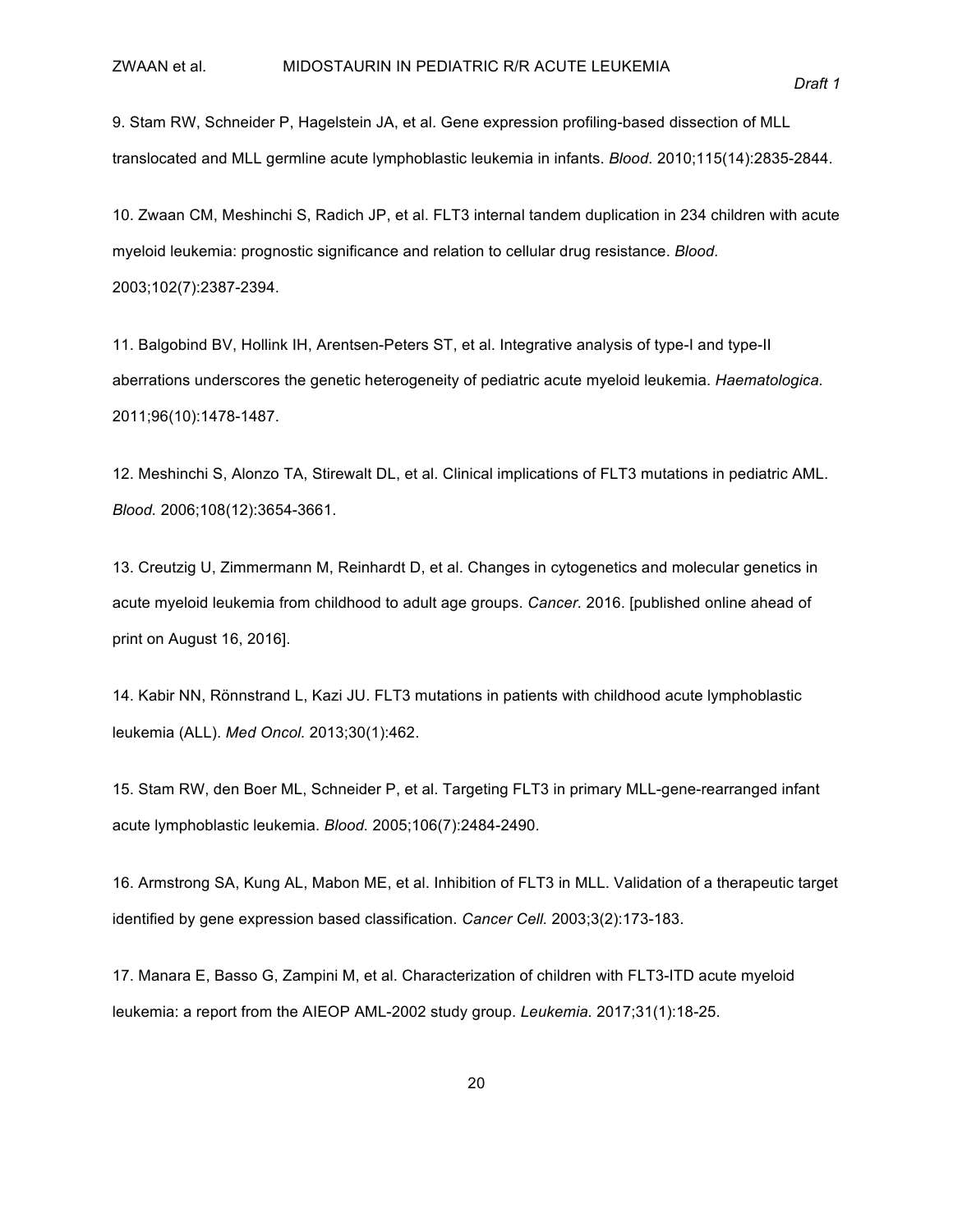18. Stam RW, Schneider P, de Lorenzo P, Valsecchi MG, den Boer ML, Pieters R. Prognostic significance of high-level FLT3 expression in MLL-rearranged infant acute lymphoblastic leukemia. *Blood.* 2007;110(7):2774-2775.

19. Chillon MC, Gomez-Casares MT, Lopez-Jorge CE, et al. Prognostic significance of FLT3 mutational status and expression levels in MLL-AF4+ and MLL-germline acute lymphoblastic leukemia. *Leukemia.* 2012;26(11):2360-2366.

20. Rydapt (midostaurin) [package insert]. Novartis Pharmaceuticals. April 2017.(East Hanover, NJ).

21. Weisberg E, Boulton C, Kelly LM, et al. Inhibition of mutant FLT3 receptors in leukemia cells by the small molecule tyrosine kinase inhibitor PKC412. Cancer Cell. 2002;1(5):433-443.

22. Gotlib J, Berube C, Growney JD, et al. Activity of the tyrosine kinase inhibitor PKC412 in a patient with mast cell leukemia with the D816V KIT mutation. *Blood.* 2005;106(8):2865-2870.

23. Growney JD, Clark JJ, Adelsperger J, et al. Activation mutations of human c-KIT resistant to imatinib mesylate are sensitive to the tyrosine kinase inhibitor PKC412. *Blood.* 2005;106(2):721-724.

24. Chen J, Lee BH, Williams IR, et al. FGFR3 as a therapeutic target of the small molecule inhibitor PKC412 in hematopoietic malignancies. Oncogene. 2005;24(56):8259-8267.

25. Fischer T, Stone RM, DeAngelo DJ, et al. Phase IIB trial of oral Midostaurin (PKC412), the FMS-like tyrosine kinase 3 receptor (FLT3) and multi-targeted kinase inhibitor, in patients with acute myeloid leukemia and high-risk myelodysplastic syndrome with either wild-type or mutated FLT3. *J Clin Oncol.* 2010;28(28):4339-4345.

26. Stone RM, Fischer T, Paquette R, et al. Phase IB study of the FLT3 kinase inhibitor midostaurin with chemotherapy in younger newly diagnosed adult patients with acute myeloid leukemia. *Leukemia*. 2012;26(9):2061-2068.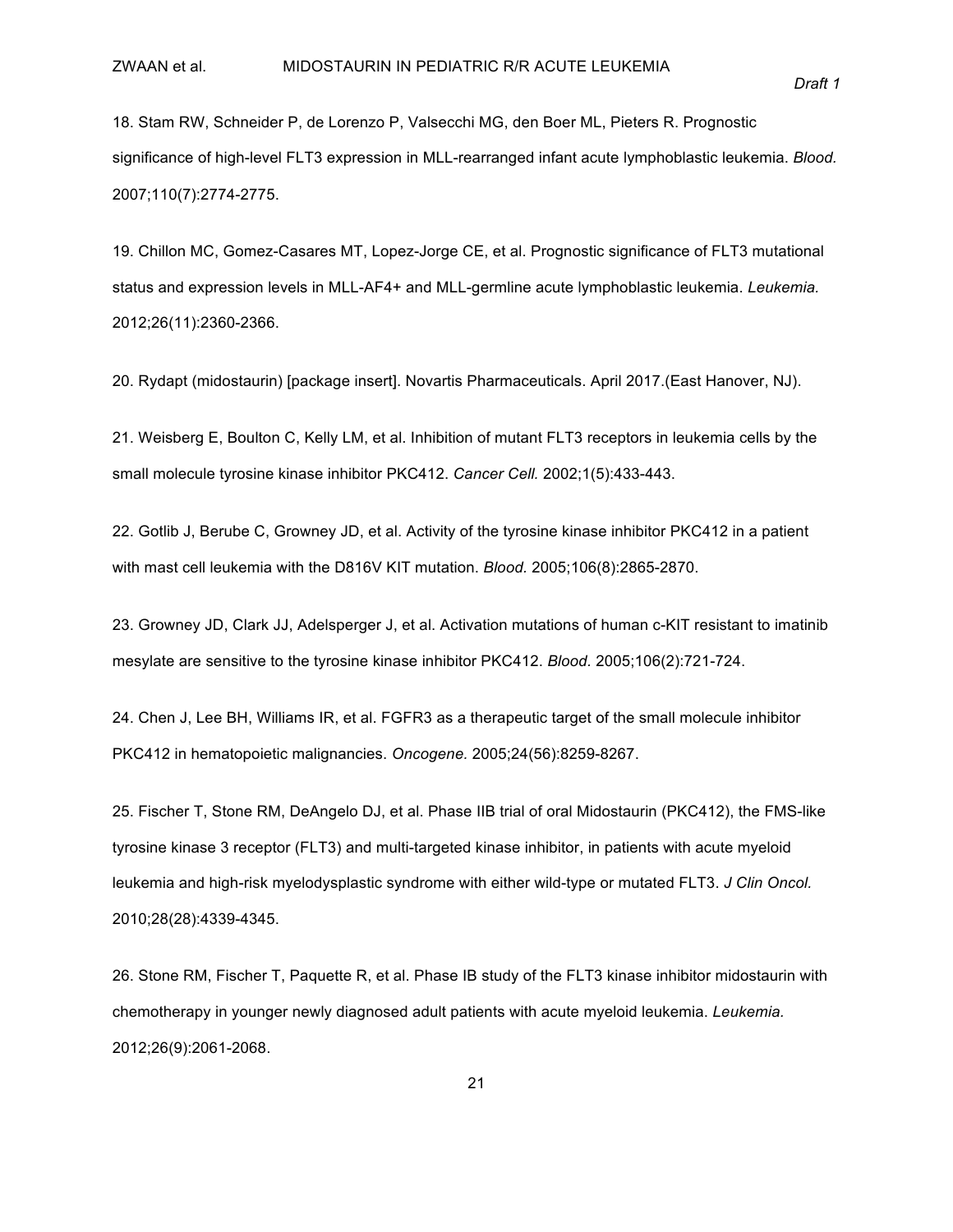27. Stone RM, Mandrekar S, Sandord BL, et al. The multi-kinase inhibitor midostaurin (M) prolongs survival compared with placebo (P) in combination with daunorubicin (D)/cytarabine (C) induction (ind), high-dose C consolidation (consol), and as maintenance (maint) therapy in newly diagnosed acute myeloid leukemia (AML) patients (pts) age 18-60 with FLT3 mutations (muts): An international prospective randomized (rand) P-controlled double-blind trial (CALGB 10603/RATIFY [Alliance]). *Blood.* 2015;126(23): [abstract 6].

28. Cheson BD, Bennett JM, Kopecky KJ, et al. Revised recommendations of the International Working Group for Diagnosis, Standardization of Response Criteria, Treatment Outcomes, and Reporting Standards for Therapeutic Trials in Acute Myeloid Leukemia. *J Clin Oncol.* 2003;21(24):4642-4649.

29. Babb J, Rogatko A, Zacks S. Cancer phase I clinical trials: efficient dose escalation with overdose control. Stat Med. 1998;17(10):1103-1120.

30. Neuenschwander B, Branson M, Gsponer T. Critical aspects of the Bayesian approach to phase I cancer trials. Stat Med. 2008;27(13):2420-2439.

31. Stone RM, DeAngelo DJ, Klimek V, et al. Patients with acute myeloid leukemia and an activating mutation in FLT3 respond to a small-molecule FLT3 tyrosine kinase inhibitor, PKC412. *Blood.* 2005;105(1):54-60.

32. Levis M, Pham R, Smith BD, Small D. In vitro studies of a FLT3 inhibitor combined with chemotherapy: sequence of administration is important to achieve synergistic cytotoxic effects. *Blood.* 2004;104(4):1145-1150.

33. Serve H, Krug U, Wagner R, et al. Sorafenib in combination with intensive chemotherapy in elderly patients with acute myeloid leukemia: results from a randomized, placebo-controlled trial. *J Clin Oncol.* 2013;31(25):3110-3118.

*Draft&1*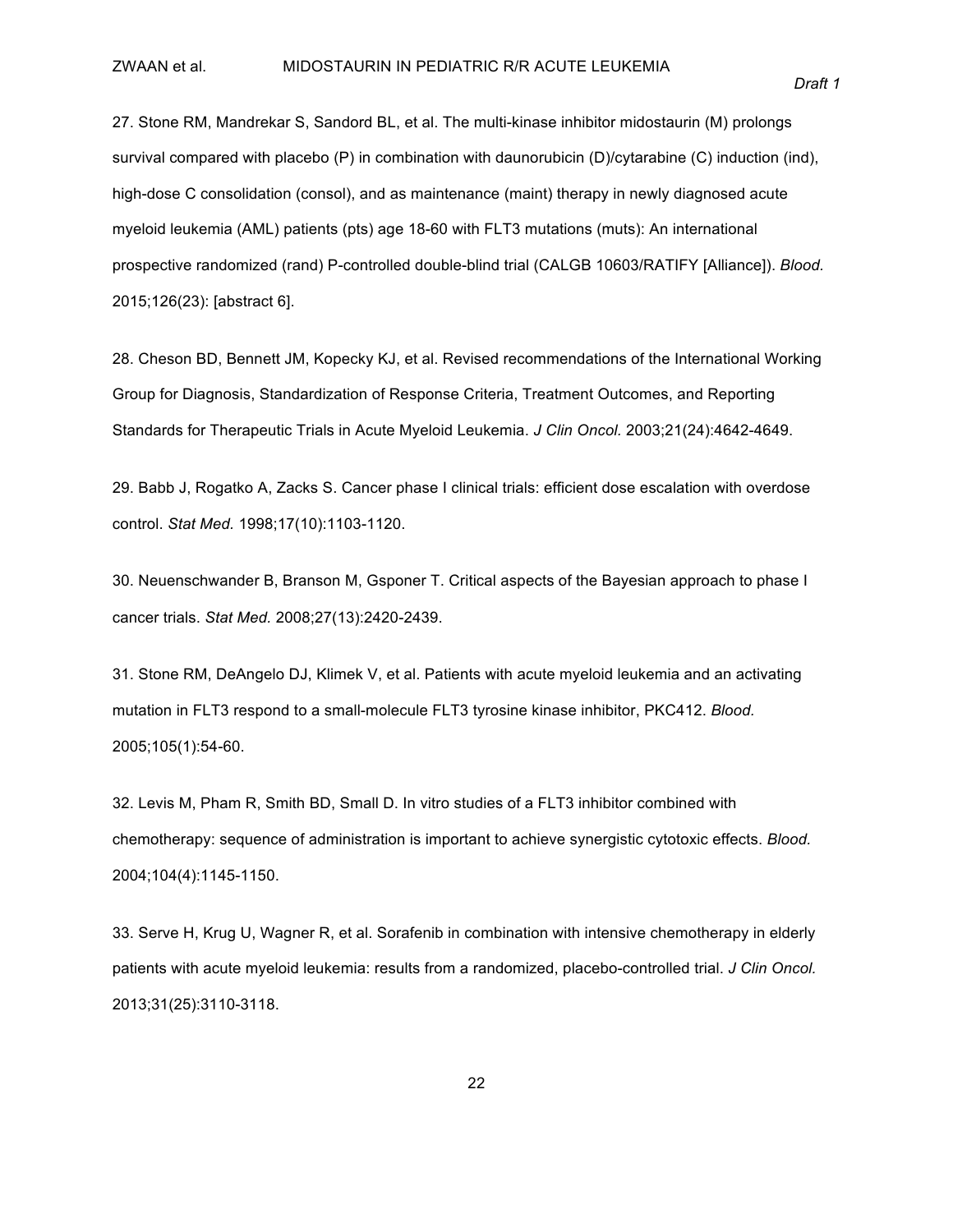34. Tarlock K, Chang B, Cooper T, et al. Sorafenib treatment following hematopoietic stem cell transplant in pediatric FLT3/ITD acute myeloid leukemia. Pediatr Blood Cancer. 2015:62(6):1048-1054.

35. Cooper TM, Cassar J, Eckroth E, et al. A phase I study of quizartinib combined with chemotherapy in relapsed childhood leukemia: a Therapeutic Advances in Childhood Leukemia & Lymphoma (TACL) study. Clin Cancer Res. 2016.

36. Brown P, Kairalla J, Wang C, et al. Addition of FLT3 inhibitor lestaurtinib to post-induction chemotherapy does not improve outcomes in MLL-rearranged infant acute lymphoplastic leukemia (ALL): AALL0631, a Children'd Oncology Group study. Proceedings of the 48th Congress of the International Society of Paediatric Oncology. 2016: [abstract O-001].

37. United States National Institutes of Health (NIH). www.clinicaltrials.gov. Accessed September 12, 2016.

38. Cloos J, Goemans BF, Hess CJ, et al. Stability and prognostic influence of FLT3 mutations in paired initial and relapsed AML samples. *Leukemia.* 2006;20(7):1217-1220.

39. Zuffa E, Franchini E, Papayannidis C, et al. Revealing very small FLT3 ITD mutated clones by ultradeep sequencing analysis has important clinical implications in AML patients. Oncotarget. 2015;6(31):31284-31294.

40. Geng H, Brennan S, Milne TA, et al. Integrative epigenomic analysis identifies biomarkers and therapeutic targets in adult B-acute lymphoblastic leukemia. *Cancer Discov.* 2012;2(11):1004-1023.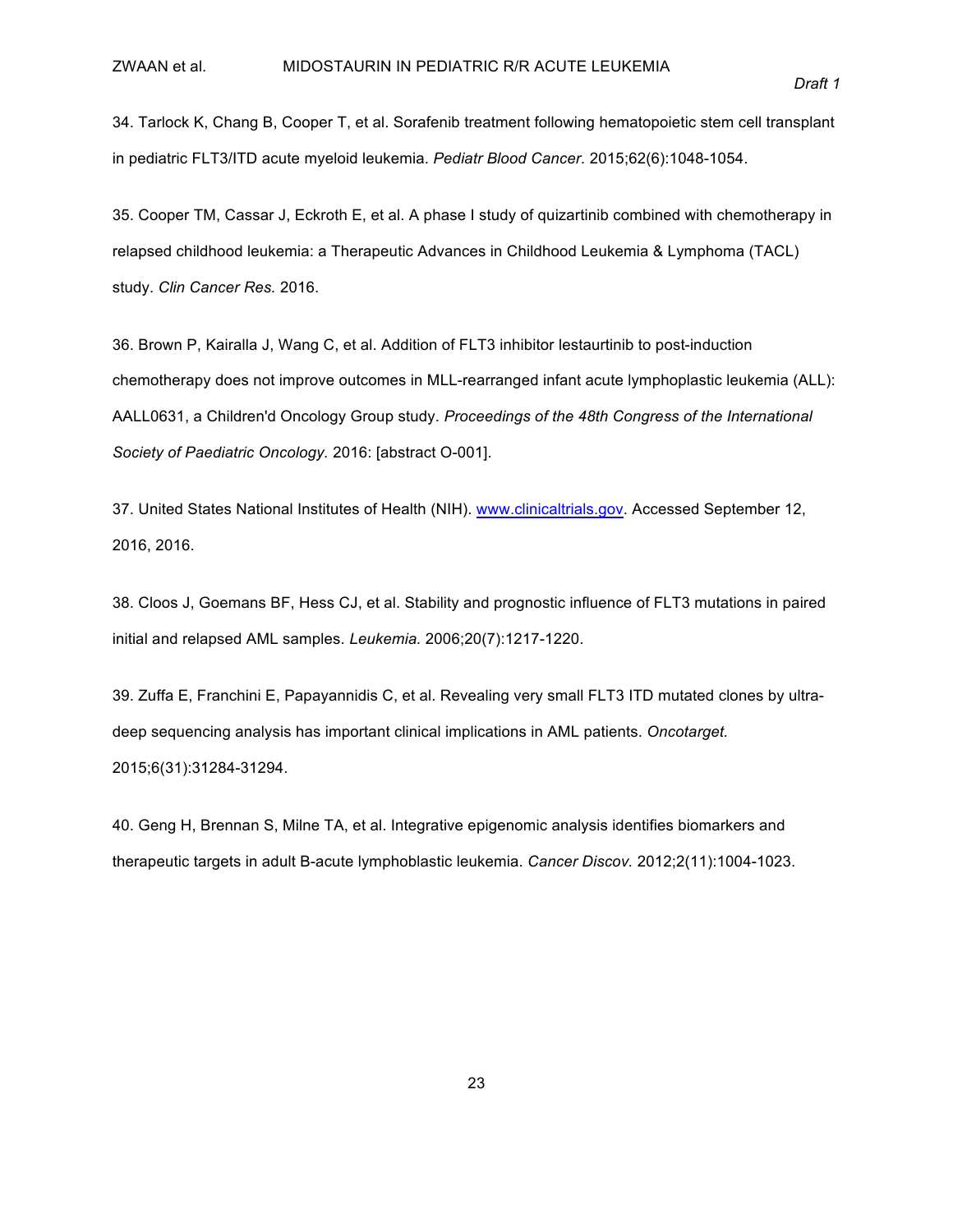## **Tables!and!figures**

|                                             |                                                                                      | AML (n=9),       |                 | ALL (n=13),      |                  | <b>Total (N=22),</b> |                  |
|---------------------------------------------|--------------------------------------------------------------------------------------|------------------|-----------------|------------------|------------------|----------------------|------------------|
| <b>Parameter</b>                            |                                                                                      | $n$ (%)          |                 | n (%)            |                  | $n$ (%)              |                  |
| Median age (range), years                   |                                                                                      | 15.8 (10.5-17.1) |                 |                  | $1.6(0.5-13.8)$  |                      | $2.0(0.5-17.1)$  |
| Sex<br>Male                                 |                                                                                      |                  | 2(22)           |                  | 5(38)            |                      | 7(32)            |
|                                             | Female                                                                               |                  | 7(78)           |                  | 8(62)            |                      | 15 (68)          |
| Race                                        | White                                                                                |                  | 9(100)          |                  | 8(62)            |                      | 17(77)           |
|                                             | Other                                                                                |                  | $\Omega$        |                  | 5(38)            |                      | 5(23)            |
| $\overline{a}$<br><b>Performance status</b> |                                                                                      | >12y<br>8(89)    | ≤12 y<br>1(11)  | >12 y<br>1(8)    | ≤12 y<br>12 (92) | >12 y<br>9(41)       | ≤12 y<br>13 (59) |
| Performance                                 | 100                                                                                  | 0                | 1(100)          | 0                | 2(17)            | 0                    | 3(23)            |
| status                                      | 90                                                                                   | (13)<br>1        | $\mathbf 0$     | 1(100)           | 5(42)            | $\overline{2}$ (22)  | 5(38)            |
|                                             | 80                                                                                   | (50)<br>4        | $\mathbf 0$     | 0                | 2(17)            | 4(44)                | 2(15)            |
|                                             | 70                                                                                   | 2(25)            | $\mathbf 0$     | 0                | 2(17)            | 2(22)                | 2(15)            |
|                                             | 60                                                                                   | 1(13)            | $\overline{0}$  | $\mathbf 0$      | 1(8)             | 1(11)                | 1(8)             |
|                                             | First relapse                                                                        |                  | 1(11)           |                  | 6(46)            |                      | 7(32)            |
|                                             | Without salvage<br>attempt                                                           | 0                |                 | 4(31)            |                  | 4(18)                |                  |
|                                             | With salvage attempt                                                                 | 1(11)            |                 | 2(15)            |                  | 3(14)                |                  |
|                                             | Refractory to second                                                                 |                  |                 |                  |                  |                      |                  |
|                                             | induction therapy                                                                    | 4 $(44)^{b}$     |                 | 1(8)             |                  | 5(23)                |                  |
|                                             | Second relapse                                                                       | 1(11)            |                 |                  | 3(23)            |                      | 4(18)            |
|                                             | With salvage attempt                                                                 | 1(11)            |                 | 3(23)            |                  |                      | 4(18)            |
|                                             | Other                                                                                | 3(33)            |                 | 3(23)            |                  | 6(27)                |                  |
|                                             | Number of prior therapies (range)                                                    | $4(3-9)$         |                 | $3(1-8)$         |                  | $4(1-9)$             |                  |
| <b>Best</b>                                 | Complete remission                                                                   | 6(67)            |                 | 8(62)            |                  | 14 (64)              |                  |
|                                             | Partial remission                                                                    | 1(11)            |                 | $\mathbf 0$      |                  | 1(5)                 |                  |
| response to                                 | Hematologic improvement                                                              | $\mathbf 0$      |                 | 1(8)             |                  | 1(5)                 |                  |
| prior therapy                               | Marrow response                                                                      | 1(11)            |                 | $\pmb{0}$        |                  | 1(5)                 |                  |
|                                             | Minor response                                                                       | 1(11)            |                 | $\mathbf 0$      |                  | 1(5)                 |                  |
|                                             | Progressive disease                                                                  | $\mathbf 0$      |                 | 2(15)            |                  |                      | 2(9)             |
|                                             | Unknown/not applicable                                                               |                  | $\mathbf 0$     |                  | 2(15)            |                      | 2(9)             |
| Patient                                     | Yes                                                                                  |                  | 1(11)           |                  | 1(8)             |                      | 2(9)             |
| received                                    | Allogeneic BM SCT                                                                    |                  | 1(11)           |                  | 1(8)             |                      | 2(9)             |
| previous<br><b>SCT</b>                      | No                                                                                   |                  | 8(89)           |                  | 12 (92)          |                      | 20(91)           |
|                                             | Median time since initial diagnosis of<br>primary disease (range), months            | $9.0(3.3-45.7)$  |                 | $11.0(3.1-17.7)$ |                  | $9.4(3.1 - 45.7)$    |                  |
|                                             | Median time from initial diagnosis to first<br>recurrence or relapse (range), months |                  | $8.4(2.0-43.8)$ | $7.4(1.4-14.8)$  |                  | $7.8(1.4-43.8)$      |                  |

### **Table 1. Baseline characteristics of the full analysis set**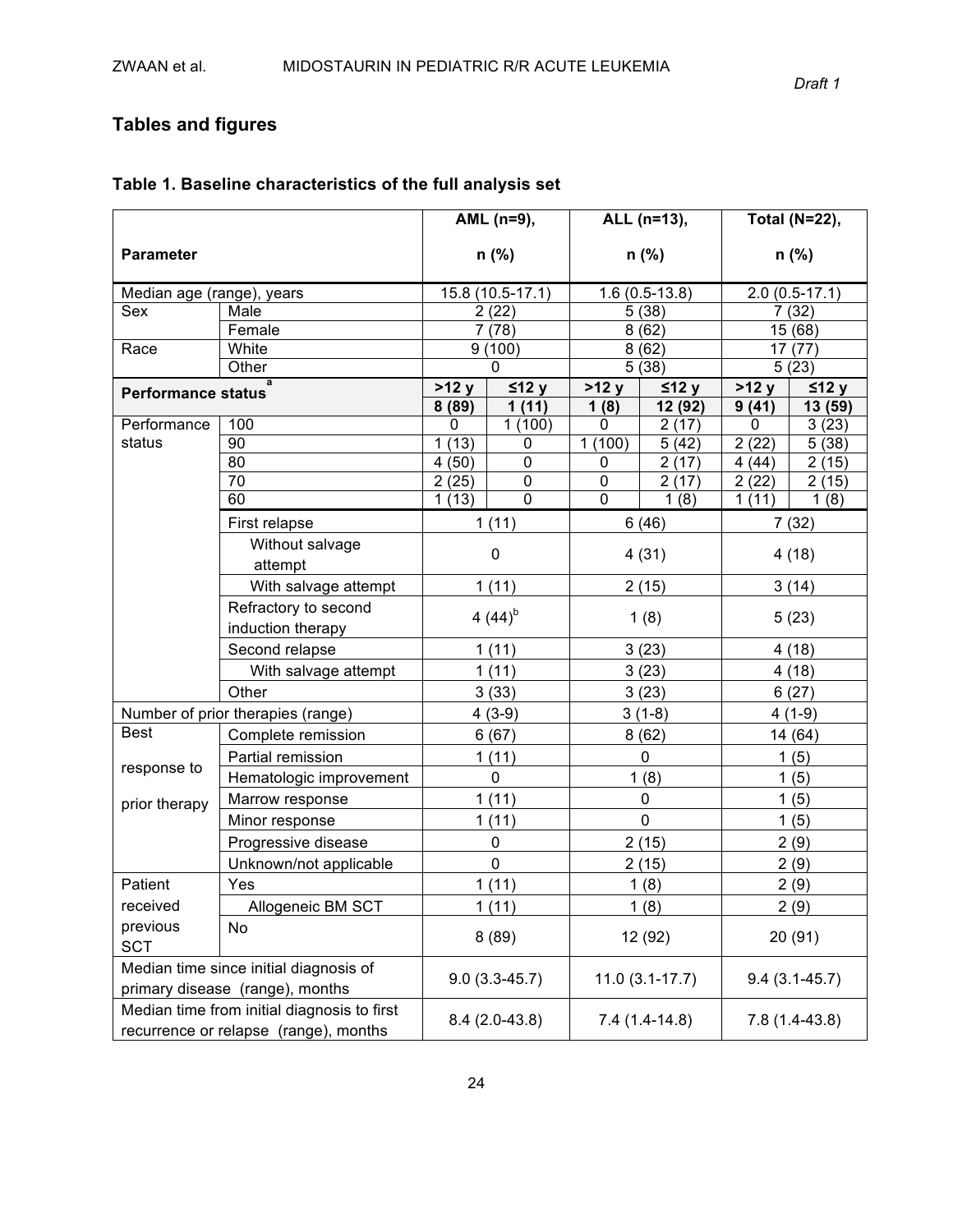#### ZWAAN et al. MIDOSTAURIN IN PEDIATRIC R/R ACUTE LEUKEMIA

*Draft&1*

| Median time since most recent recurrence |                |                |                |
|------------------------------------------|----------------|----------------|----------------|
| or relapse (range), months               | $1.4(0.5-4.3)$ | $0.5(0.1-3.9)$ | $0.7(0.1-4.3)$ |

ALL, acute lymphoblastic leukemia; AML, acute myeloid leukemia; BM, bone marrow; SCT, stem cell transplant.

a Lansky performance status and Karnofsky performance status used for patients ≤ 12 years old and >12 years old,

respectively.

 $b$  Note that 1 patient with AML who was eligible as refractory to second induction at the time of enrollment due to

having received prior antineoplastic therapies, was initially incorrectly identified as previously untreated.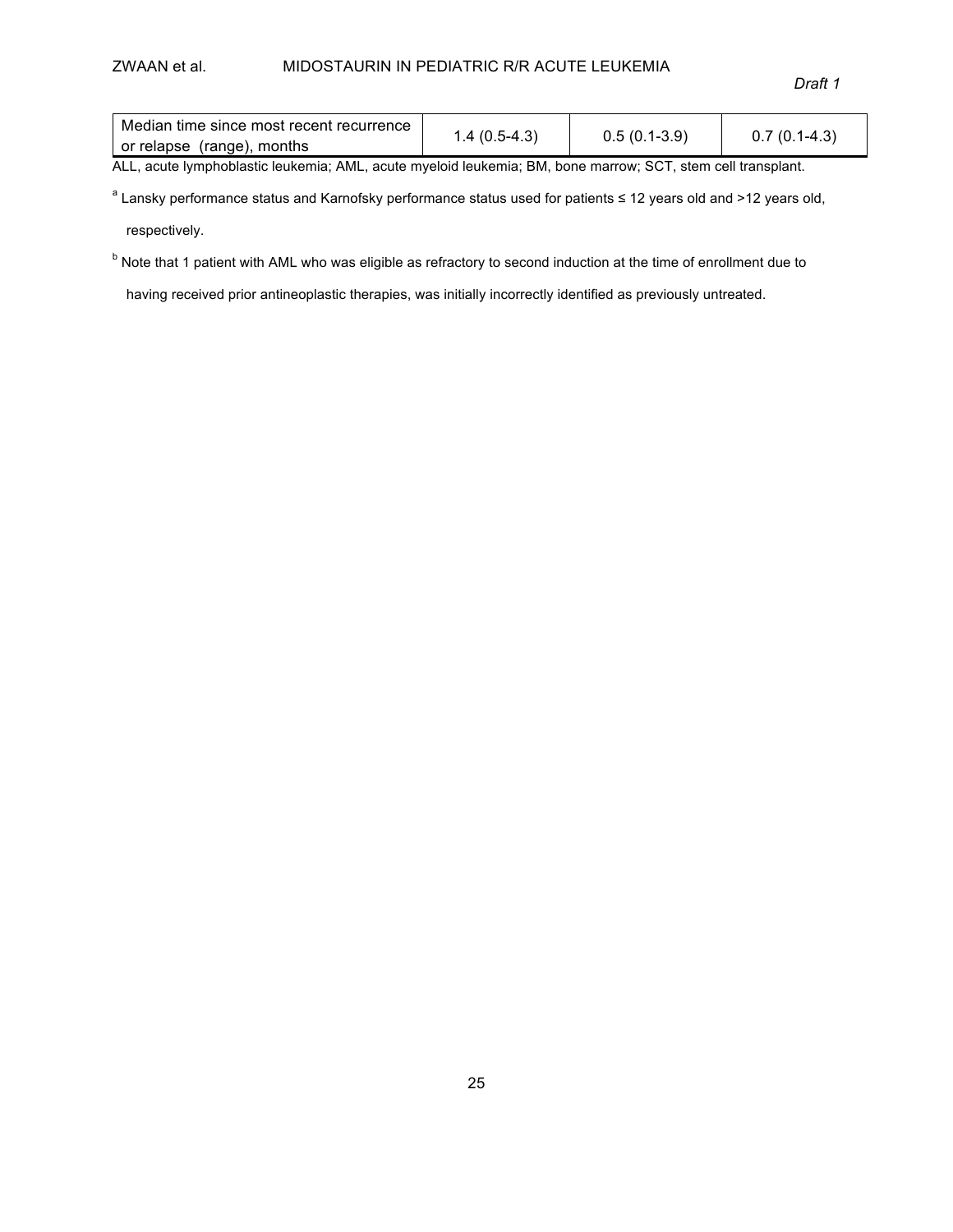| <b>Preferred Term</b> |                   | $30$ mg/m <sup>2</sup> bid |                   | $60$ mg/m <sup>2</sup> bid | <b>Total</b>      |                |  |
|-----------------------|-------------------|----------------------------|-------------------|----------------------------|-------------------|----------------|--|
|                       |                   | $(n=7)$ , n $(\%)$         |                   | $(n=15)$ , n $(\%)$        |                   | (N=22), n (%)  |  |
|                       | <b>All Grades</b> | Grade 3/4                  | <b>All Grades</b> | Grade 3/4                  | <b>All Grades</b> | Grade 3/4      |  |
| Total                 | 6(85.7)           | 4(57.1)                    | 15(100)           | 13(86.7)                   | 21(95.5)          | 17(77.3)       |  |
| Vomiting              | 3(42.9)           | $\overline{0}$             | 12(80.0)          | 1(6.7)                     | 15(68.2)          | 1(4.5)         |  |
| Pyrexia               | 2(28.6)           | 1(14.3)                    | 7(46.7)           | 2(13.3)                    | 9(40.9)           | 3(13.6)        |  |
| Thrombocytopenia      | $\overline{0}$    | $\Omega$                   | 9(60.0)           | 8(53.3)                    | 9(40.9)           | 8(36.4)        |  |
| Diarrhea              | 2(28.6)           | 1(14.3)                    | 6(40.0)           | 2(13.3)                    | 8(36.4)           | 3(13.6)        |  |
| Nausea                | $\overline{0}$    | $\overline{0}$             | 7(46.7)           | $\overline{0}$             | 7(31.8)           | $\overline{0}$ |  |
| <b>ALT</b> increased  | 1(14.3)           | 1(14.3)                    | 4(26.7)           | 4(26.7)                    | 5(22.7)           | 5(22.7)        |  |
| Anemia                | $\mathbf 0$       | $\overline{0}$             | 5(33.3)           | 4(26.7)                    | 5(22.7)           | 4(18.2)        |  |
| Anxiety               | $\overline{0}$    | $\overline{0}$             | 5(33.3)           | 0(0.0)                     | 5(22.7)           | $\overline{0}$ |  |
| <b>AST</b> increased  | 1(14.3)           | $\overline{0}$             | 4(26.7)           | 1(6.7)                     | 5(22.7)           | 1(4.5)         |  |
| Headache              | 1(14.3)           | $\overline{0}$             | 4(26.7)           | $\overline{0}$             | 5(22.7)           | $\overline{0}$ |  |
| Decreased appetite    | 1(14.3)           | 1(14.3)                    | 3(20.0)           | $\Omega$                   | 4(18.2)           | 1(4.5)         |  |
| Hypocalcaemia         | 1(14.3)           | $\overline{0}$             | 3(20.0)           | 1(6.7)                     | 4(18.2)           | 1(4.5)         |  |
| Hypokalemia           | $\Omega$          | $\Omega$                   | 4(26.7)           | 4(26.7)                    | 4(18.2)           | 4(18.2)        |  |
| Neutropenia           | 1(14.3)           | 1(14.3)                    | 3(20.0)           | 2(13.3)                    | 4(18.2)           | 3(13.6)        |  |
| Cough                 | $\mathbf 0$       | $\overline{0}$             | 3(20.0)           | $\Omega$                   | 3(13.6)           | $\overline{0}$ |  |
| Febrile neutropenia   | 1(14.3)           | 1(14.3)                    | 2(13.3)           | 2(13.3)                    | 3(13.6)           | 3(13.6)        |  |
| Hyperbilirubinemia    | 1(14.3)           | $\overline{0}$             | 2(13.3)           | 1(6.7)                     | 3(13.6)           | 1(4.5)         |  |
| Hyponatremia          | $\mathbf 0$       | $\overline{0}$             | 3(20.0)           | $\overline{0}$             | 3(13.6)           | 0              |  |
| Mood altered          | $\overline{0}$    | $\overline{0}$             | 3(20.0)           | $\overline{0}$             | 3(13.6)           | 0              |  |
| Alopecia              | $\overline{0}$    | $\overline{0}$             | 2(13.3)           | $\overline{0}$             | 2(9.1)            | $\overline{0}$ |  |

**Table!2. Most!common!adverse!events!(occurring!in!≥10% patients)**

bid, twice daily.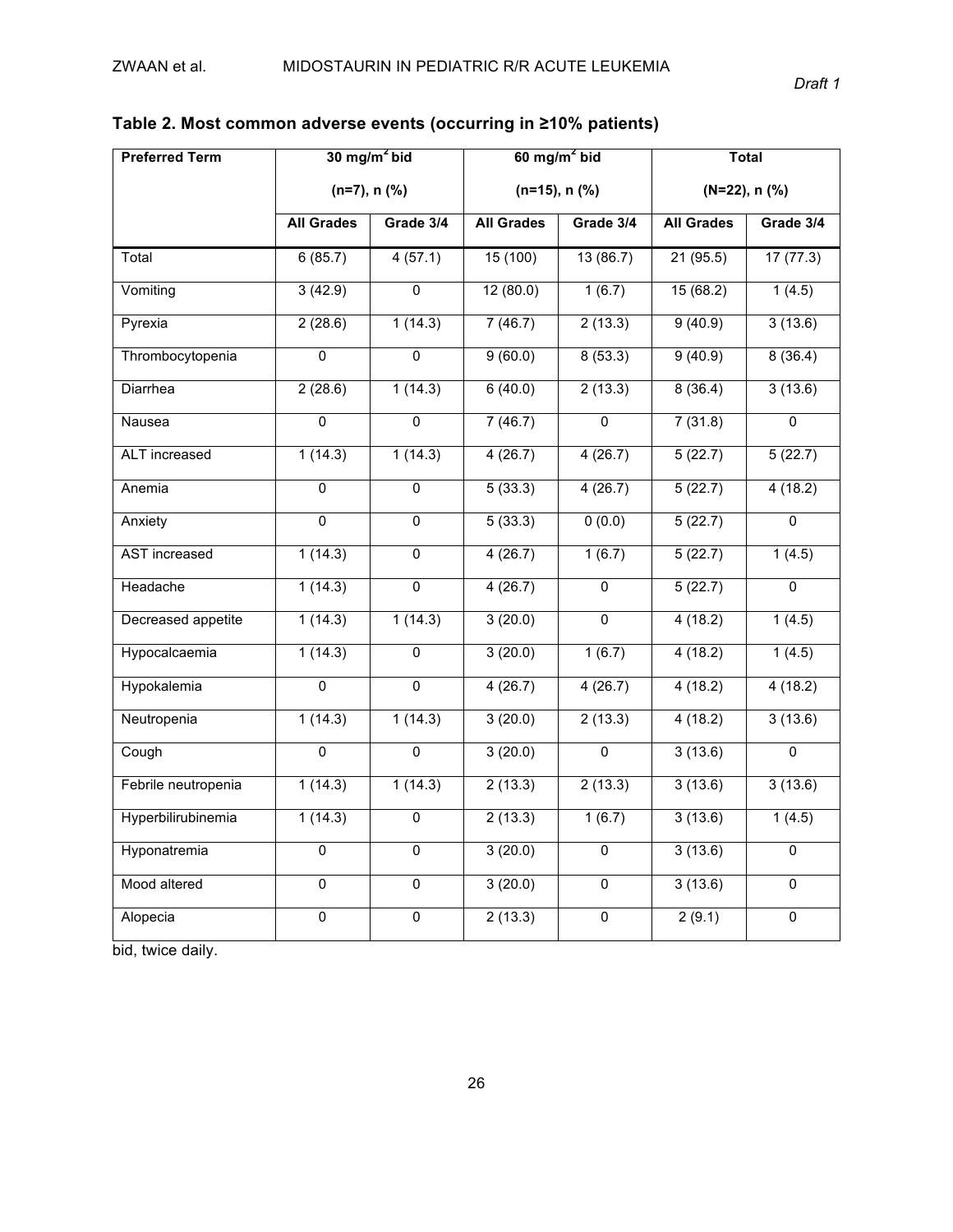### **Figure 1. Trial!design**



ALL, acute lymphoblastic leukemia; AML, acute myeloid leukemia; FLT3, Fms-like tyrosine kinase 3; ITD, internal

tandem duplication; MLLr, mixed lineage leukemia gene rearrangements; MTD, maximum tolerated dose.

<sup>a</sup> If an MTD could not be established within an age group because escalation to a dose >60 mg/m<sup>2</sup> was required, then

the MTD was not reached, and the recommended phase 2 dose was evaluated during dose expansion.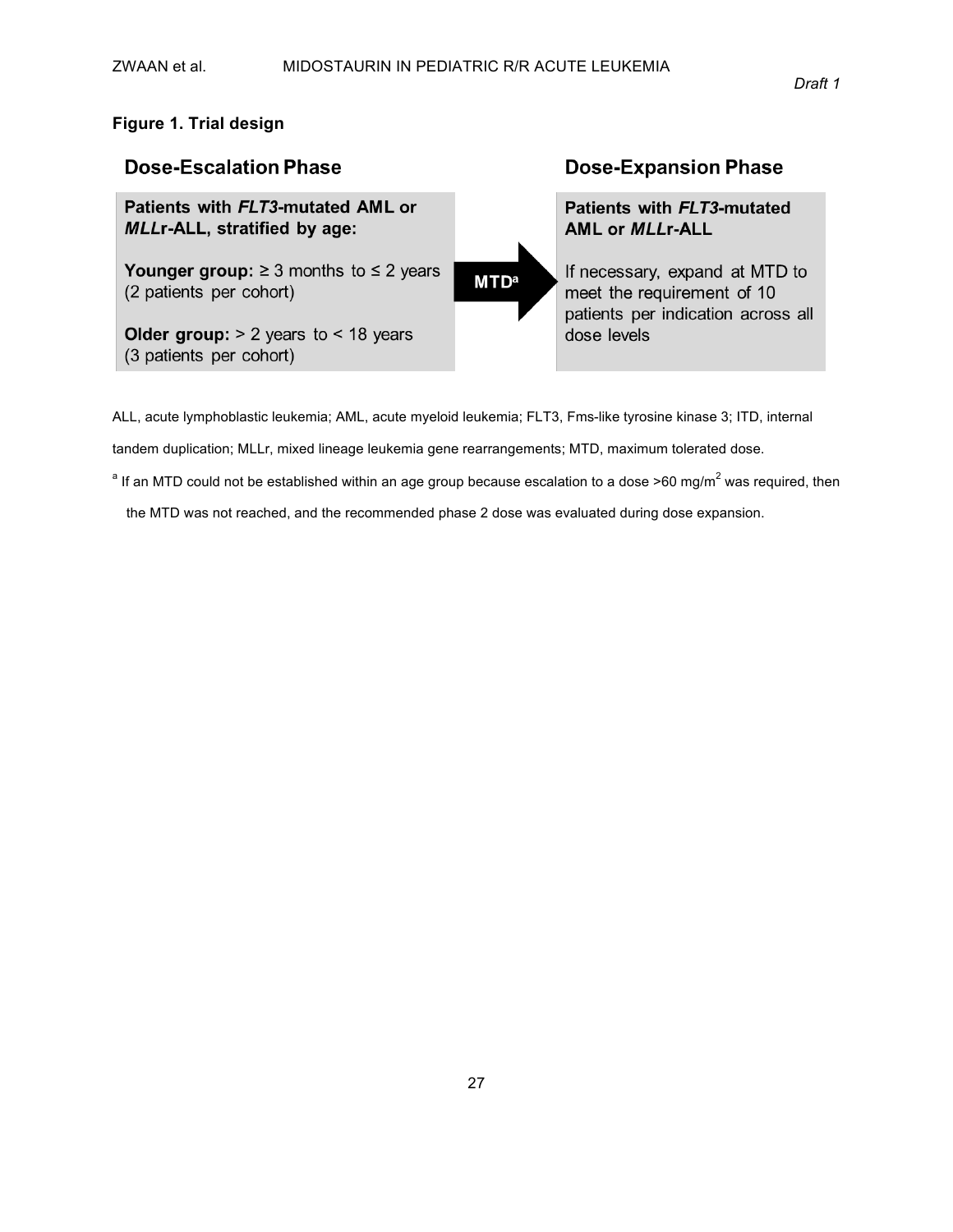### **Figure 2. Patient disposition**



ALL, acute lymphoblastic leukemia; AML, acute myeloid leukemia; bid, twice daily; FLT3, fms-like tyrosine kinase 3;

MLLr, mixed lineage leukemia rearranged.

<sup>a</sup> One patient in the *FLT3*-mutated AML 60 mg/m<sup>2</sup> bid cohort completed the follow-up phase per protocol. This 12-

year-old female patient discontinued midostaurin treatment for a new cancer therapy (stem cell transplant). All other patients died after discontinuing treatment.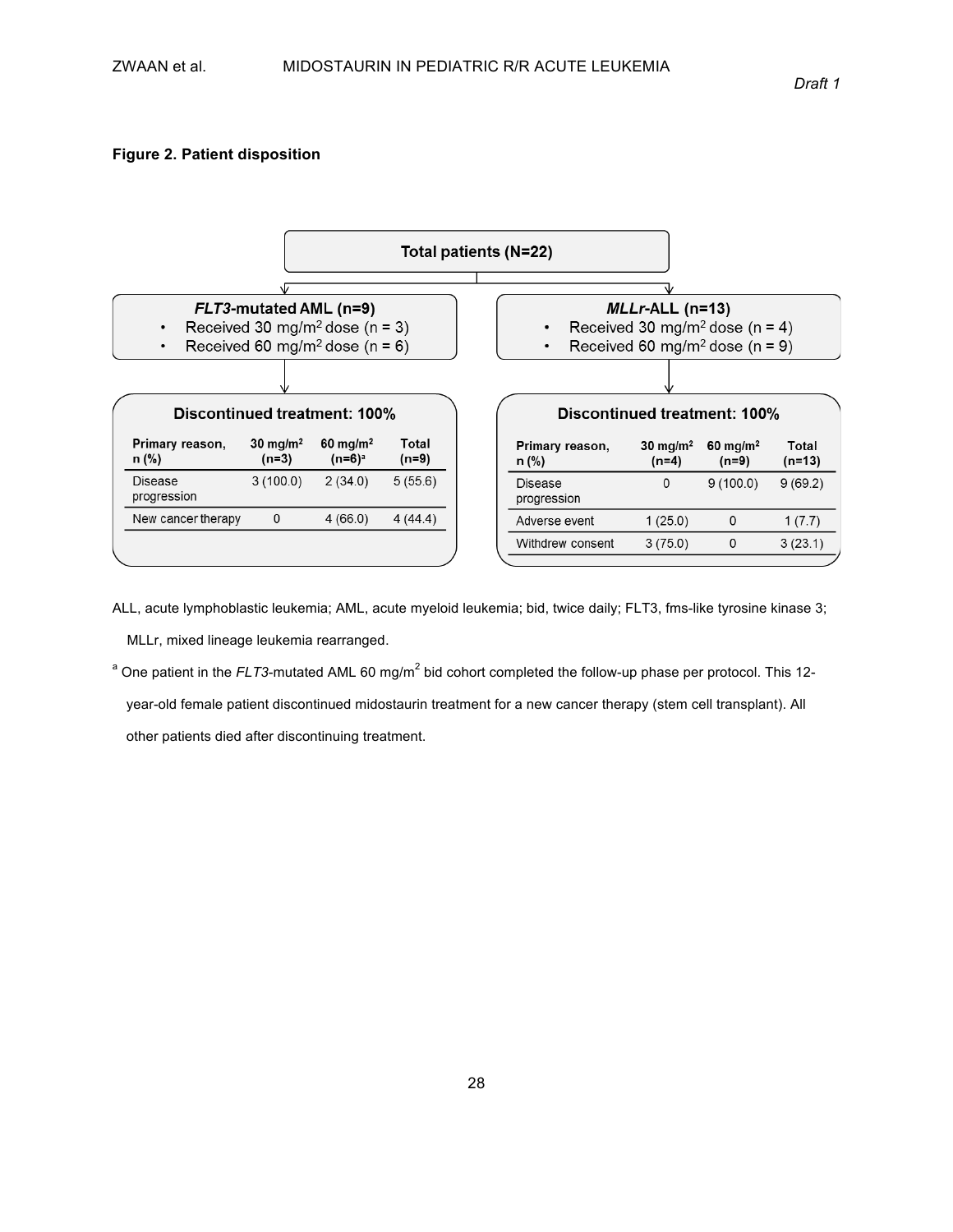#### **Figure 3. Best overall response in patients with** *FLT3***-mutated AML and** *MLL***r-ALL**



ALL, acute lymphoblastic leukemia; AML, acute myeloid leukemia; BR, bone marrow blast response; BRm, minor bone marrow blast response; BRmp, minor peripheral blood blast response; BRp, peripheral blood blast response; CR, complete remission; CRi, complete remission with incomplete count recovery; FLT3, Fms-like tyrosine kinase 3; ITD, internal tandem duplication; LFS, leukemia-free state; MLLr, mixed lineage leukemia gene rearrangements; PD, progressive disease; SD, stable disease.

<sup>a</sup> Best clinical response includes LFS, CR, CRi, PR, BR, BRm, BRp, and BRmp.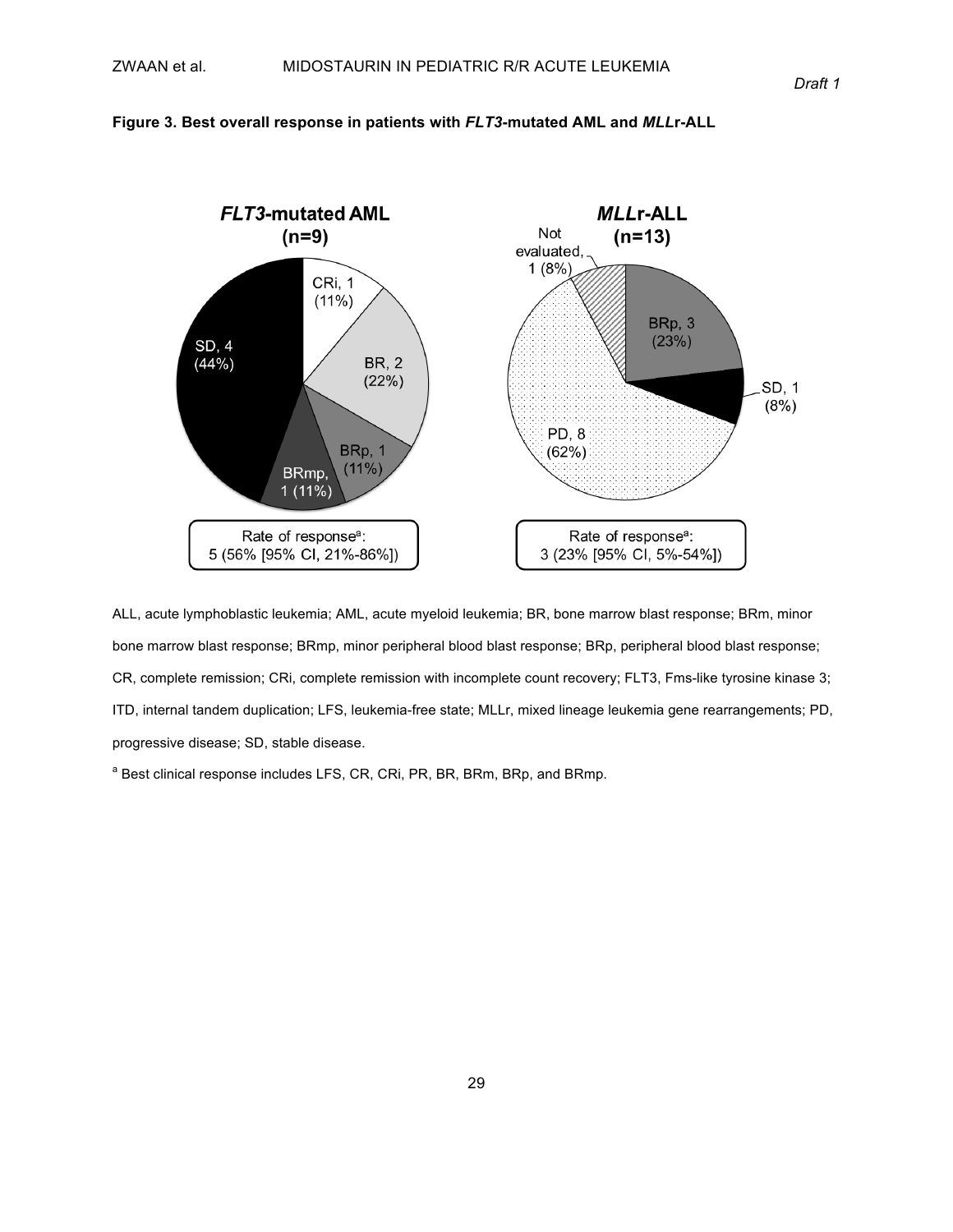Supplementary Appendix

#### **Supplemental!Bioequivalency!Methods!and!Results**

The relative bioavailability and safety of midostaurin given in 3 different formulations (clinical service formulation [CSF], final market imagine [FMI], and drink solution [DS]) was investigated in a phase 1, single-center, open-label, randomized study in healthy adult volunteers. Of the 54 healthy volunteers enrolled, 18 subjects were randomized to each formulation; the median age for the entire cohort was 34 years (range, 18-50 years). Pharmacokinetic parameters of midostaurin and its metabolites, CGP52421 and CGP62221, were assessed following a single oral dose of midostaurin 50 mg under fasting conditions. For the CSF and FMI formulations, subjects received two 25-mg capsules; for the DS, subjects received 2 mL of 25 mg/mL solution. Samples were collected pre-dose and at 0.5, 1, 1.5, 2, 3, 4, 6, 8, 12, 24, 36, 48, 72, 96, and 120 post-dose. Safety was evaluated for the 120-hour study time period and for 1 month therafter.

After a single oral dose of midostaurin 50 mg, on average, the bioavailability of midostaurin was ≈ 9% lower with the DS formulation than with the CSF formulation (as measured by the AUC<sub>0∞</sub> geometric mean; **Supplemental Table 1**), whereas the absoption of midostaurin was ≈ 6% higher with the DS formulation than with the CSF formulation (as measured by the  $C_{\text{max}}$  geometric mean). Similarly, the absorption of CGP52421 and CGP62221 were ≈ 14% and ≈ 12% higher, respectively, in the DS vs CSF formulation, but there was little change in the the AUC<sub>0</sub>∞ geometric mean (≈ 5% higher for CGP52421;  $\approx$  2% lower for CGP62221). Compared with the DS formulation, FMI capsules showed a higher AUC<sub>0-inf</sub> for midostaurin, CGP62221 and CGP52421 by 26%, 29% and 21%, respectively, and produced little change for  $C_{\text{max}}$ .

Comparing DS with CSF for midostaurin, CGP52421 and CGP62221 the mean ratios of AUC<sub>0-t</sub>, AUC<sub>0-∞</sub> and  $C_{\text{max}}$  varied from 0.91 to 1.14 and all of their 90% CIs are within or very close to the traditional bioequivalence boundary of 0.8 to 1.25. Comparing FMI with drinking solution the 90% CIs for C<sub>max</sub> of midostaurin, CGP52421 and CGP62221 are all within the traditional bioequivalence boundary of 0.8 to 1.25. For midostaurin, CGP52421 and CGP62221 the mean ratios of  $AUC_{0-t}$  and  $AUC_{0-\infty}$  varied from 1.05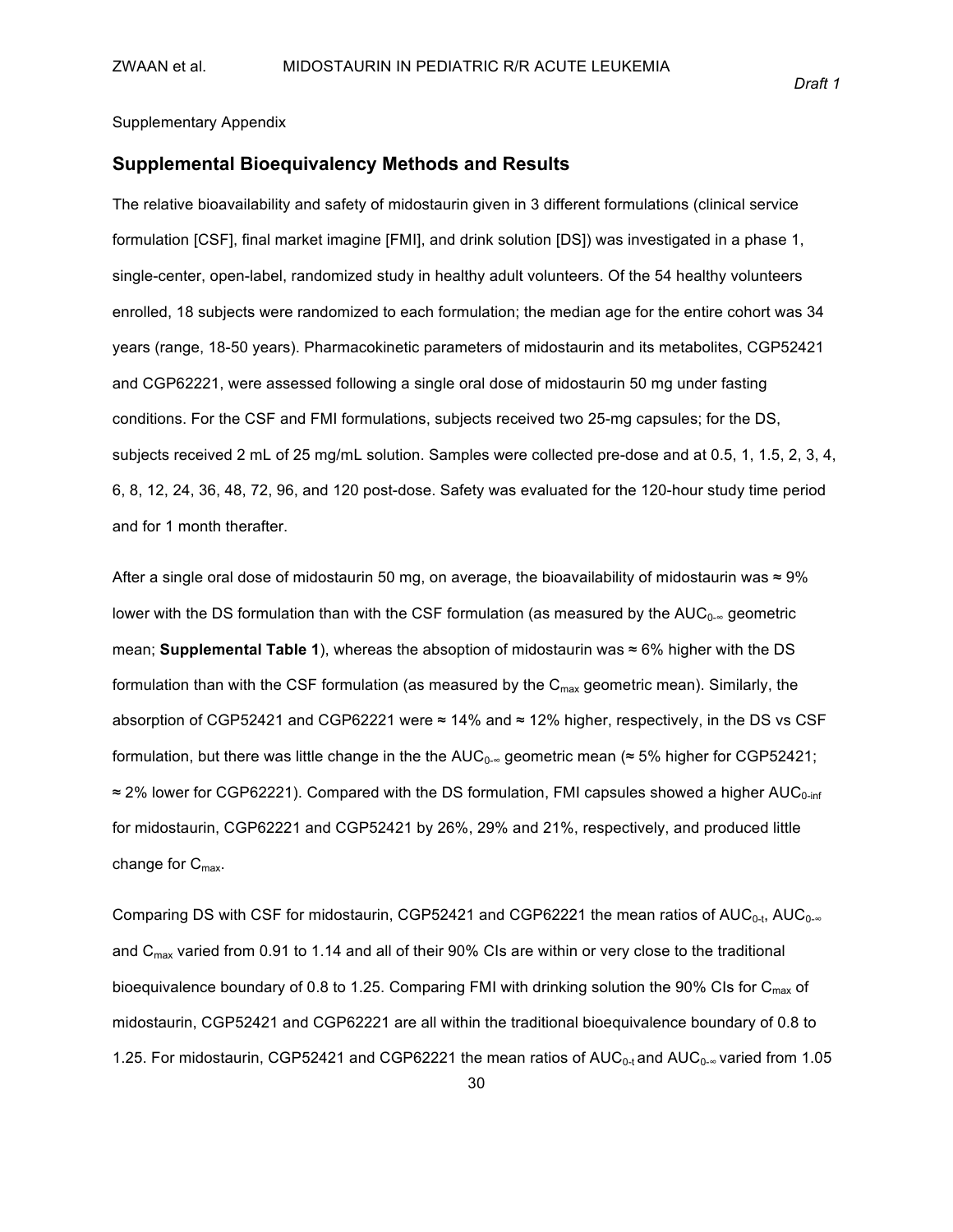to 1.29 with their 90% CI covered by the range of 0.90 to 1.65. Based on these observations, the FMI, drinking solution and CSF formulations were considered very similar from a pharmacological perspective.

Gastrointestinal adverse events (AEs) were the most frequently reported AEs overall. Of these, nausea was more common in subjects who received the DS formulation than the CSF formulation or the FMI formulation (38.9% vs 5.6% vs 22.2%). Diarrhea occurred in 16.7% of subjects treated with the DS and FMI formulations vs 0% in the CSF formulation group. Vomiting occurred in 11.1% of subjects in the FMI group and 5.6% of subjects in the DS and CSF formulation groups. No other AE occurred in more than 1 patient in any of the treatment groups. Considering the small number of volunteers with AEs, no clinically relevant differences between the 3 formulations can be derived.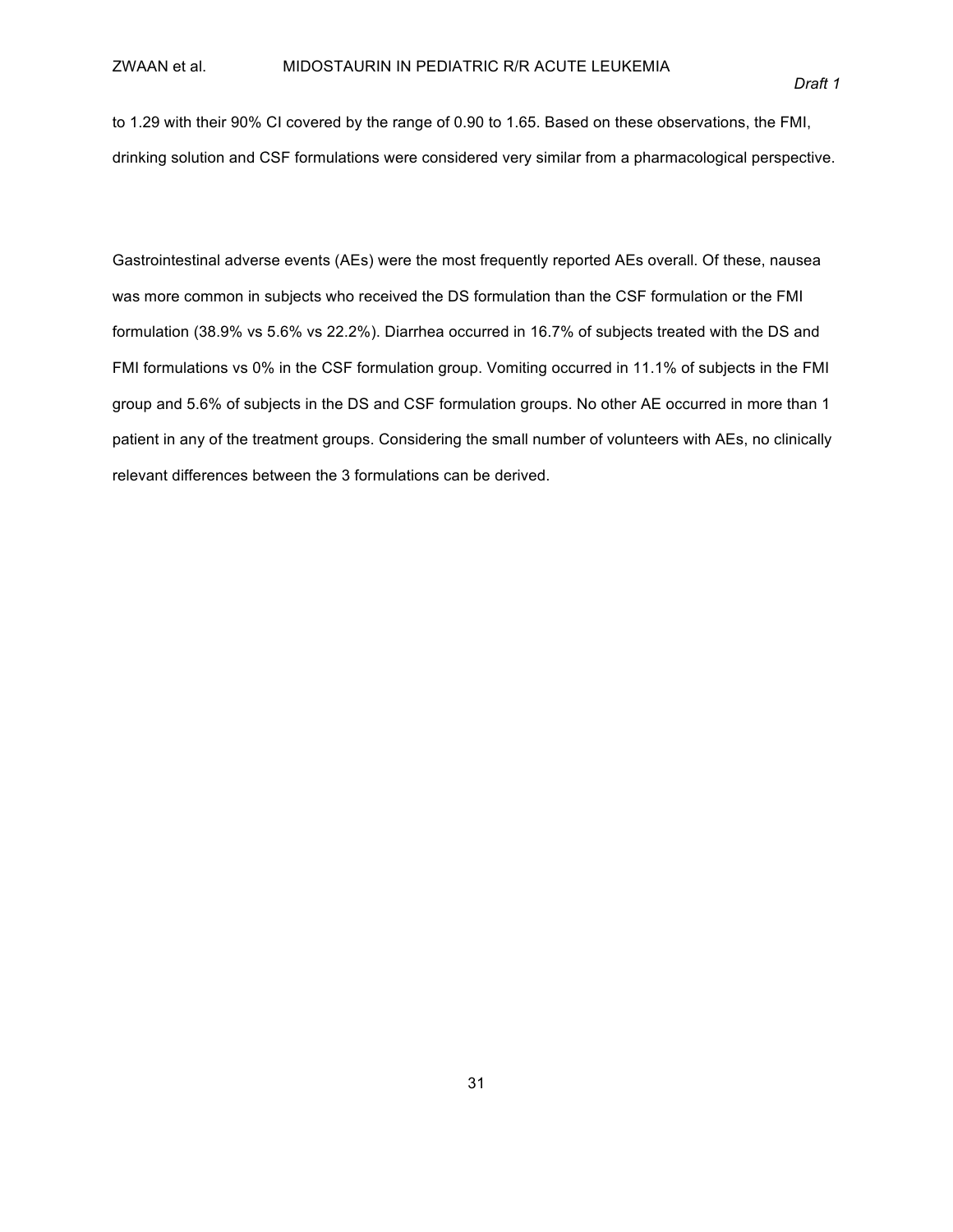Supplemental Table 1. Bioavailability and Safety of Midostaurin Oral Drink and Capsule Formulations in Healthy Volunteers in Study **A2108.\***

|                                         |                    | <b>Oral Midostaurin Formulation</b> |                       |                             |                             |  |  |  |
|-----------------------------------------|--------------------|-------------------------------------|-----------------------|-----------------------------|-----------------------------|--|--|--|
|                                         | Capsule/CSF        | <b>Capsule/FMI</b>                  | <b>Drink Solution</b> | <b>Geometric Mean</b>       | <b>Geometric Mean</b>       |  |  |  |
|                                         | $(n=18)^a$         | $(n=18)^{b}$                        | $(n=18)^c$            | Ratio $(90\% \text{ Cl})^d$ | Ratio (90% CI) <sup>e</sup> |  |  |  |
| Pharmacokinetic Parameters <sup>a</sup> |                    |                                     |                       |                             |                             |  |  |  |
| Midostaurin                             |                    |                                     |                       |                             |                             |  |  |  |
| Mean AUC <sub>0-®</sub> (CV%), h×ng/mL  | 14365.5 (60.9)     | 16463.2 (46.42)                     | 13016.7 (35.1)        | $0.91(0.70-1.17)$           | $1.26(0.98-1.63)$           |  |  |  |
| Mean AUC <sub>0-t</sub> (CV%), h×ng/mL  | 13630.6 (59.24)    | 15504.9 (40.80)                     | 12568.4 (35.28)       | $0.92(0.72 - 1.18)$         | $1.23(0.97 - 1.57)$         |  |  |  |
| Mean C <sub>max</sub> (CV%), ng/mL      | 1183.2 (27.2)      | 1296.2 (21.11)                      | 1258.0 (24.6)         | 1.06 (0.93-1.22)            | $1.03(0.90-1.18)$           |  |  |  |
| Median $T_{max}$ (range), hours         | $1.3(1.0-4.0)$     | $1.00(1.0-3.0)$                     | $1.0(0.5-2.0)$        | $0.00 (-3.5 - 1.0)$         | $0.00(-1.0-2.5)$            |  |  |  |
| Mean $t_{1/2}$ (CV%), hours             | 19.3 (53.21)       | 21.4 (62.68)                        | 13.3 (36.00)          | N/A                         | N/A                         |  |  |  |
| Mean Cl/F (CV%), L/hour                 | 3480.5 (60.89)     | 3037.0 (46.42)                      | 3841.2 (35.09)        | N/A                         | N/A                         |  |  |  |
| Mean Vz/F (CV%), L                      | 97047.0 (34.85)    | 93973.8 (34.18)                     | 74141.5 (33.08)       | N/A                         | N/A                         |  |  |  |
| Mean Lambda Z (CV%), /hour              | 0.035(53.2140)     | 0.032(62.6871)                      | 0.051(36.0066)        | N/A                         | N/A                         |  |  |  |
| CGP52421                                |                    |                                     |                       |                             |                             |  |  |  |
| Mean $AUC_{0-\infty}$ (CV%), h×ng/mL    | 36604.3 (26.1)     | 49308.1 (57.78)                     | 38291.9 (48.2)        | $1.05(0.82 - 1.34)$         | $1.29(1.01-1.65)$           |  |  |  |
| Mean AUC <sub>0-t</sub> (CV%), h×ng/mL  | 14948.0 (16.32)    | 17084.6 (11.46)                     | 16339.2 (21.87)       | $1.09(0.99-1.20)$           | $1.05(0.95-1.15)$           |  |  |  |
| Mean C <sub>max</sub> (CV%), ng/mL      | 217.9 (16.9)       | 258.9 (22.70)                       | 248.6 (20.0)          | $1.14(1.02 - 1.28)$         | $1.04(0.93 - 1.17)$         |  |  |  |
| Median $T_{max}$ (range), hours         | $4.0(2.0-8.0)$     | $4.0(3.0-8.0)$                      | $4.0(1.5-8.0)$        | $0.00 (-6.50 - 6.00)$       | $0.00 (-5.00 - 6.50)$       |  |  |  |
| Mean $t_{1/2}$ (CV%), hours             | 136.4 (30.52)      | 167.2 (79.26)                       | 129.8 (62.55)         | N/A                         | N/A                         |  |  |  |
| Mean Lambda Z (CV%), /hour              | 0.005(30.5285)     | 0.004(79.2596)                      | 0.005(62.5572)        | N/A                         | N/A                         |  |  |  |
| CGP62221                                |                    |                                     |                       |                             |                             |  |  |  |
| Mean $AUC_{0-\infty}$ (CV%), h×ng/mL    | 23904.4 (58.2)     | 28295.0 (42.63)                     | 23372.0 (30.0)        | $0.98(0.77-1.24)$           | $1.21(0.95-1.54)$           |  |  |  |
| Mean AUC <sub>0-t</sub> (CV%), hxng/mL  | 21034.7 (45.21)    | 24444.7 (28.91)                     | 22007.3 (28.00)       | $1.05(0.87 - 1.26)$         | $1.11(0.92 - 1.34)$         |  |  |  |
| Mean $C_{\text{max}}$ (CV%), ng/mL      | 531.7 (23.4)       | 616.6 (16.85)                       | 593.3 (16.5)          | $1.12(1.00-1.24)$           | $1.04(0.93-1.16)$           |  |  |  |
| Median $T_{\text{max}}$ (range), hours  | $3.0(2.0-6.0)$     | $4.0(2.0-6.0)$                      | $3.0(1.5-8.0)$        | $0.00(-4.50-6.00)$          | $0.00(-6.00-4.50)$          |  |  |  |
| Mean $t_{1/2}$ (CV%), hours             | 30.3 (59.15)       | 34.9 (53.24)                        | 25.7 (29.42)          | N/A                         | N/A                         |  |  |  |
| Mean Lambda Z (CV%), /hour              | 0.022(59.1524)     | 0.019(53.2468)                      | 0.026(29.4279)        | N/A                         | N/A                         |  |  |  |
| Adverse events, n (%)                   | <b>Capsule/CSF</b> | <b>Capsule/FMI</b>                  | <b>Drink Solution</b> | All                         |                             |  |  |  |
|                                         | $(n=18)^a$         | $(n=18)^{b}$                        | $(n=18)^c$            | $(n=54)$                    |                             |  |  |  |
| Nausea                                  | 1(5.6)             | 4(22.2)                             | 7(38.9)               | 12 (22.2)                   |                             |  |  |  |
| Diarrhea                                | 0                  | 3(16.7)                             | 3(16.7)               | 6(11.1)                     |                             |  |  |  |
| Vomiting                                | 1(5.6)             | 2(11.1)                             | 1(5.6)                | 4(7.4)                      |                             |  |  |  |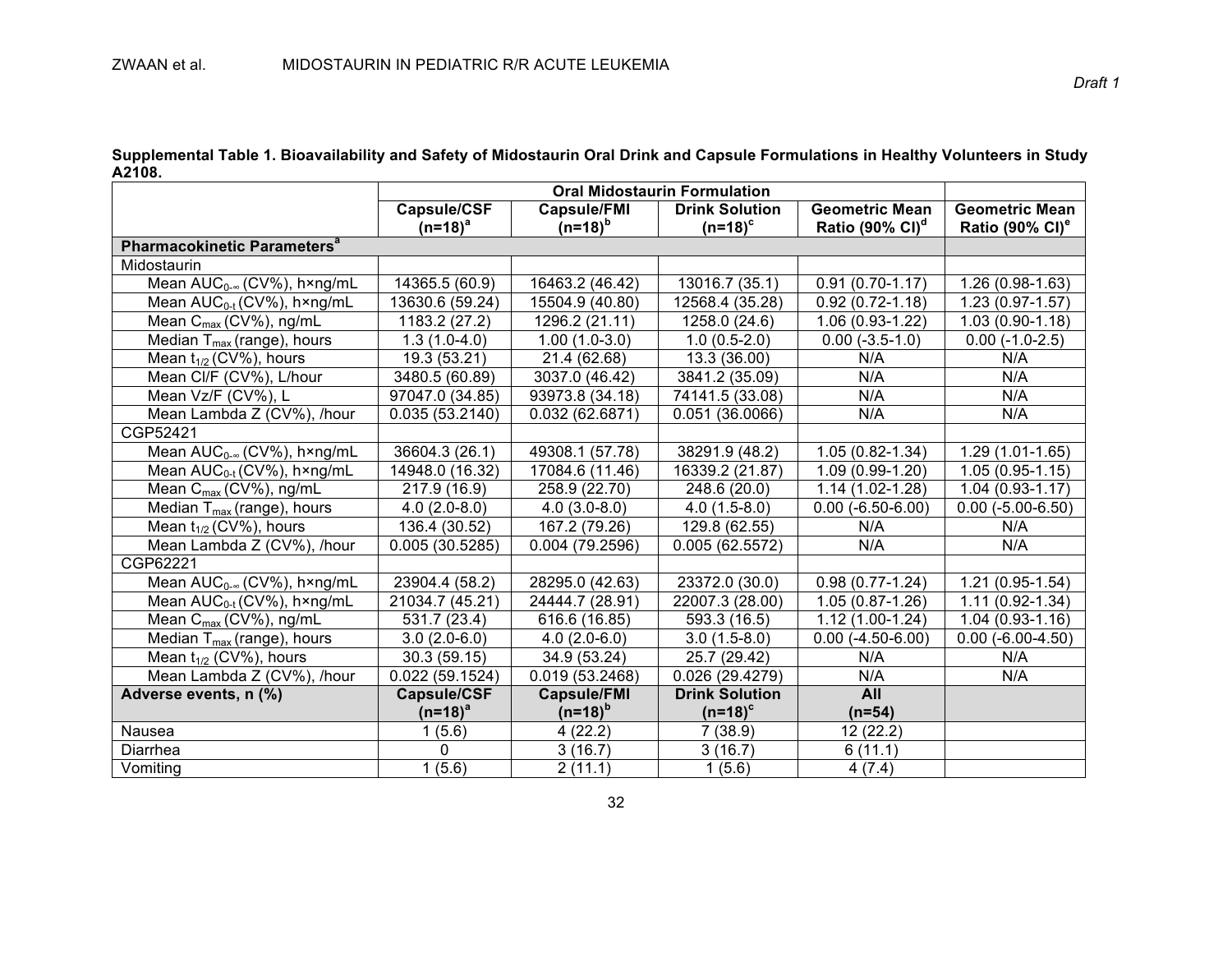| Headache                  |       | 1(5.6)  | 1(5.6) | 2(3.7) |  |
|---------------------------|-------|---------|--------|--------|--|
| Rash                      |       | 2(11.1) |        | 2(3.7) |  |
| Blood bilirubin increased |       | 1(5.6)  |        | 1(1.9) |  |
| Constiption               |       |         | 1(5.6) | 1(1.9) |  |
| <b>Dizziness</b>          |       | (5.6)   |        | (1.9)  |  |
| Dyspnea                   |       | 1(5.6)  |        | 1(1.9) |  |
| Flatulence                |       |         | 1(5.6) | 1(1.9) |  |
| Protozoal infection       | (5.6) |         |        | 1(1.9) |  |
| Oral herpes               |       |         | 1(5.6) | 1(1.9) |  |
| Viral infection           |       |         | 1(5.6) | 1(1.9) |  |

AUC $_0$ …, area under the curve from time 0 to infinity; C<sub>max</sub>, maximum (peak) observed plasma concentration; CSF, clinical service formulation; CV, coefficient of variation; FMI, final market image; NA, not applicable; t<sub>1/2</sub>, half life; T<sub>max</sub>, time to reach maximum (peak) plasma concentration.<br><sup>a</sup> Used in early phase clinical trials.<br><sup>b</sup> Used in phase 3 (RATIFY) trial.

 $\degree$  Used in the pediatric trial.

<sup>d</sup> Geometric mean ratio between the drinking solution and CSF.<br><sup>e</sup> Geometric mean ratio between the drinking solution and FMI.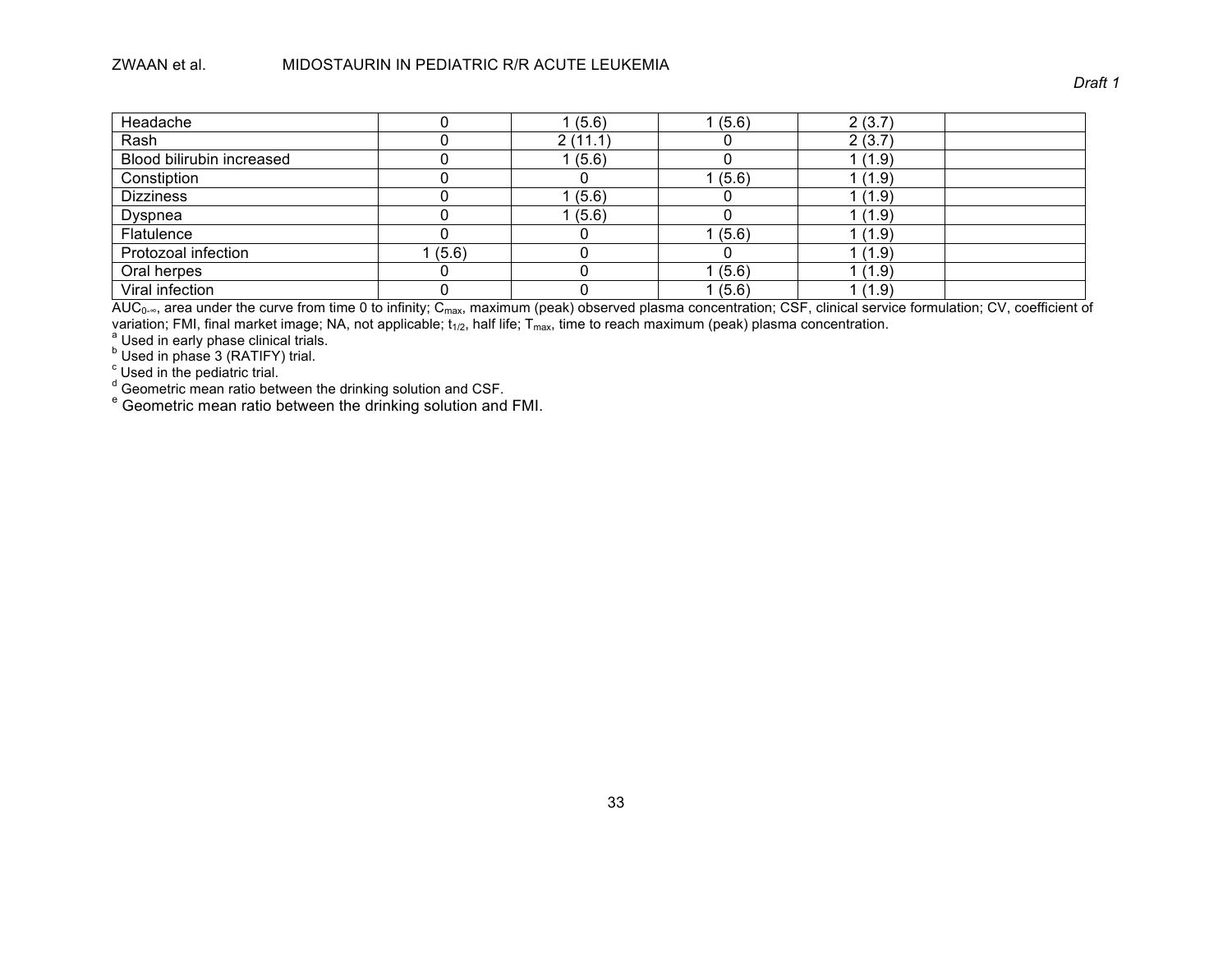|             |             | <b>Definition</b>                                                                                |  |  |  |  |  |  |  |  |
|-------------|-------------|--------------------------------------------------------------------------------------------------|--|--|--|--|--|--|--|--|
|             | <b>LFS</b>  | <5% BM blasts (minimum count 200 with marrow spicules), no Auer rods in patients                 |  |  |  |  |  |  |  |  |
|             |             | with AML, no persistent extramedullary disease, no circulating blasts in the PB                  |  |  |  |  |  |  |  |  |
|             | CR          | Met the definition of LFS, absolute neutrophil count $\geq 1000/\mu L$ , and platelets $\geq$    |  |  |  |  |  |  |  |  |
|             |             | 100,000/µL                                                                                       |  |  |  |  |  |  |  |  |
|             | CRi         | Met the definition of CR except for either residual neutropenia (<1000/µL) or                    |  |  |  |  |  |  |  |  |
| Response    |             | thrombocytopenia (<100,000/µL) and platelet transfusion independent                              |  |  |  |  |  |  |  |  |
|             | <b>PR</b>   | A decrease in BM blasts from $\geq 50\%$ to between 5% and 25%                                   |  |  |  |  |  |  |  |  |
|             | <b>BR</b>   | Absolute BM blast percentage $>25\%$ and $\geq 50\%$ decrease in BM blasts from baseline         |  |  |  |  |  |  |  |  |
|             | <b>BRm</b>  | $\geq$ 25% decrease in BM blasts from baseline                                                   |  |  |  |  |  |  |  |  |
|             | <b>BRp</b>  | $\geq$ 50 % decrease in PB blasts from baseline                                                  |  |  |  |  |  |  |  |  |
|             | <b>BRmp</b> | $\geq$ 25 % decrease in PB blasts from baseline                                                  |  |  |  |  |  |  |  |  |
|             | <b>SD</b>   | Failure to achieve any of the above responses without meeting the definition of PD               |  |  |  |  |  |  |  |  |
|             | <b>PD</b>   | • If <40% BM blasts at baseline, a ≥ 100% increase in BM blast percentage from                   |  |  |  |  |  |  |  |  |
|             |             | baseline                                                                                         |  |  |  |  |  |  |  |  |
| No response |             | • If >40% BM blasts at baseline, $a \ge 50\%$ increase in BM blast percentage from               |  |  |  |  |  |  |  |  |
|             |             | baseline                                                                                         |  |  |  |  |  |  |  |  |
|             |             | • If leukocyte count >20 $\times$ 106 at baseline, a PB blast count increase of $\geq$ 50%       |  |  |  |  |  |  |  |  |
|             |             | • If leukocyte count <20 $\times$ 106 at baseline, a PB blast count increase of $\ge$ 50% and an |  |  |  |  |  |  |  |  |
|             |             | absolute increase of ≥ 2000 PB blasts                                                            |  |  |  |  |  |  |  |  |

### **Supplemental\*Table\*2. Modified\*Cheson\*Criteria\*for\*Response**

BM, bone marrow; BR, bone marrow blast response; BRmp, minor peripheral blood blast response; BRp, peripheral blood blast response; CR, morphological complete remission; CRi, morphological complete remission with incomplete count recovery; LFS, morphological leukemia-free state; mBR, minor blast response; PB, peripheral blood; PD, progressive disease; PR, partial remission; SD, stable disease.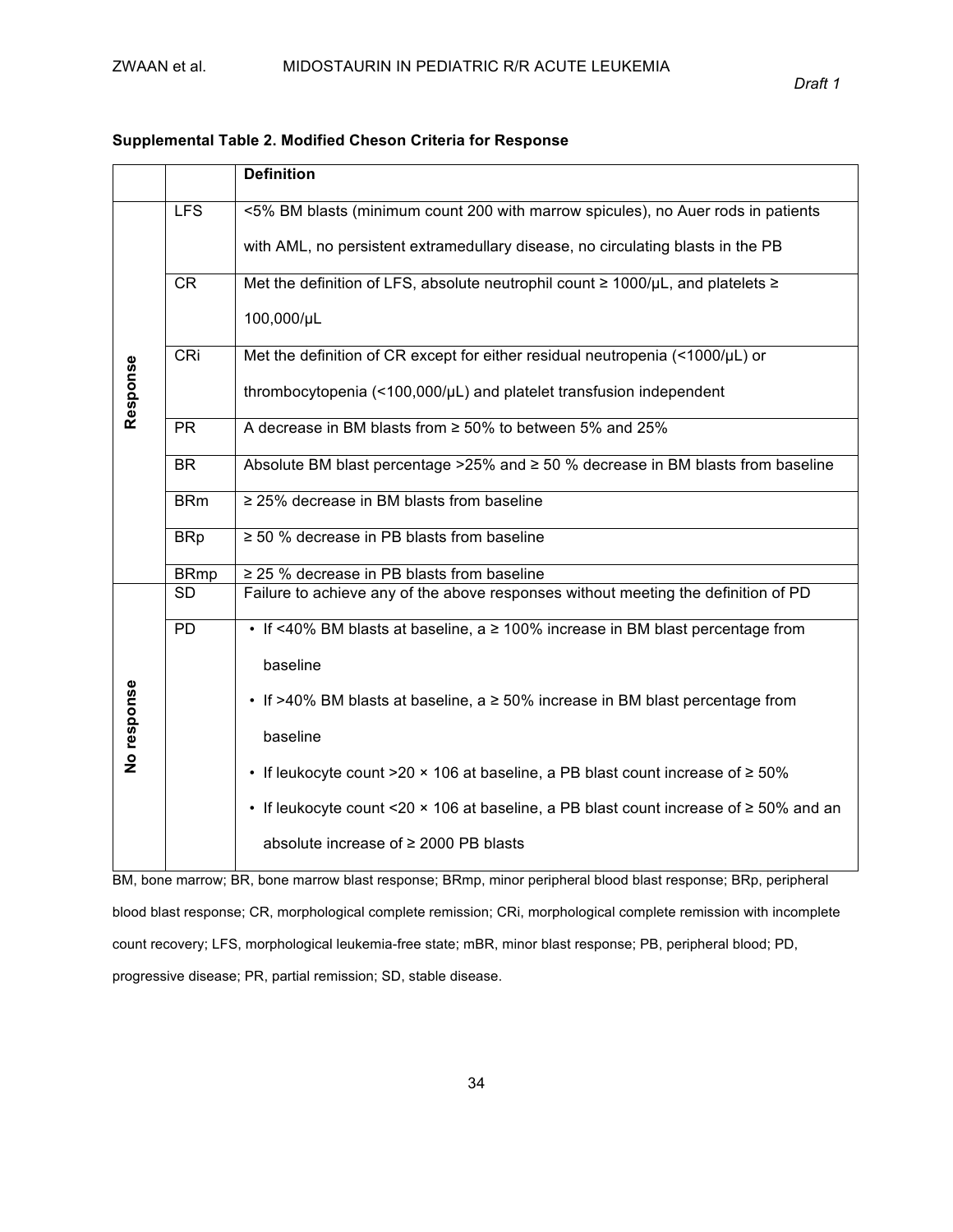|                                      | <b>Central Laboratory Assessment of FLT3 Mutation Status</b> |                                |                         |  |  |  |  |  |
|--------------------------------------|--------------------------------------------------------------|--------------------------------|-------------------------|--|--|--|--|--|
|                                      | <b>Baseline</b>                                              | <b>Post-Baseline</b>           | Overall                 |  |  |  |  |  |
| <b>FLT3 Mutation by Disease Type</b> | <b>Assessment<sup>a</sup></b>                                | <b>Assessment</b> <sup>b</sup> | <b>Assessment</b>       |  |  |  |  |  |
| Patients with AML, n %               | (n=9)                                                        | $(n=3)$                        | (n=9)                   |  |  |  |  |  |
| FLT3-ITD-positive                    | 5(56)                                                        | 1 (33)                         | 6(67)                   |  |  |  |  |  |
| FLT3-TKD-positive                    |                                                              |                                |                         |  |  |  |  |  |
| $FLT3$ -mutant-negative $c$          | 1 (11'                                                       | O                              | (11)                    |  |  |  |  |  |
| Missing                              | 3(33)                                                        | 2(67)                          | 2 (22)                  |  |  |  |  |  |
| Patients with MLLr-ALL, n %          | (n=13)                                                       | $(n=5)$                        | (n=13)                  |  |  |  |  |  |
| FLT3-ITD-positive                    | O                                                            | O                              |                         |  |  |  |  |  |
| FLT3-TKD-positive                    | (7)                                                          | O                              | (7)                     |  |  |  |  |  |
| $FLT3$ -mutant-negative $c$          | 7 (54)                                                       | 4 (80)                         | (84)<br>11 <sub>1</sub> |  |  |  |  |  |
| Missing                              | 5(39)                                                        | 1 (20)                         |                         |  |  |  |  |  |

### Supplemental Table 3. *FLT3* Mutation Status According to Central Laboratory Assessment

 $\frac{a}{b}$  FLT3 mutation status was evaluated using bone marrow aspirate samples in all patients, except in 1 patient with

AML for whom a peripheral blood sample was used (this patient was *FLT3*-mutant–negative).

<sup>b</sup> Peripheral blood samples were used in all post-baseline assessments of *FLT3* mutation status; post-baseline

assessment were done in a patients with missing baseline assessments.

<sup>c</sup> Patients negative for both *FLT3*-ITD and *FLT3*-TKD.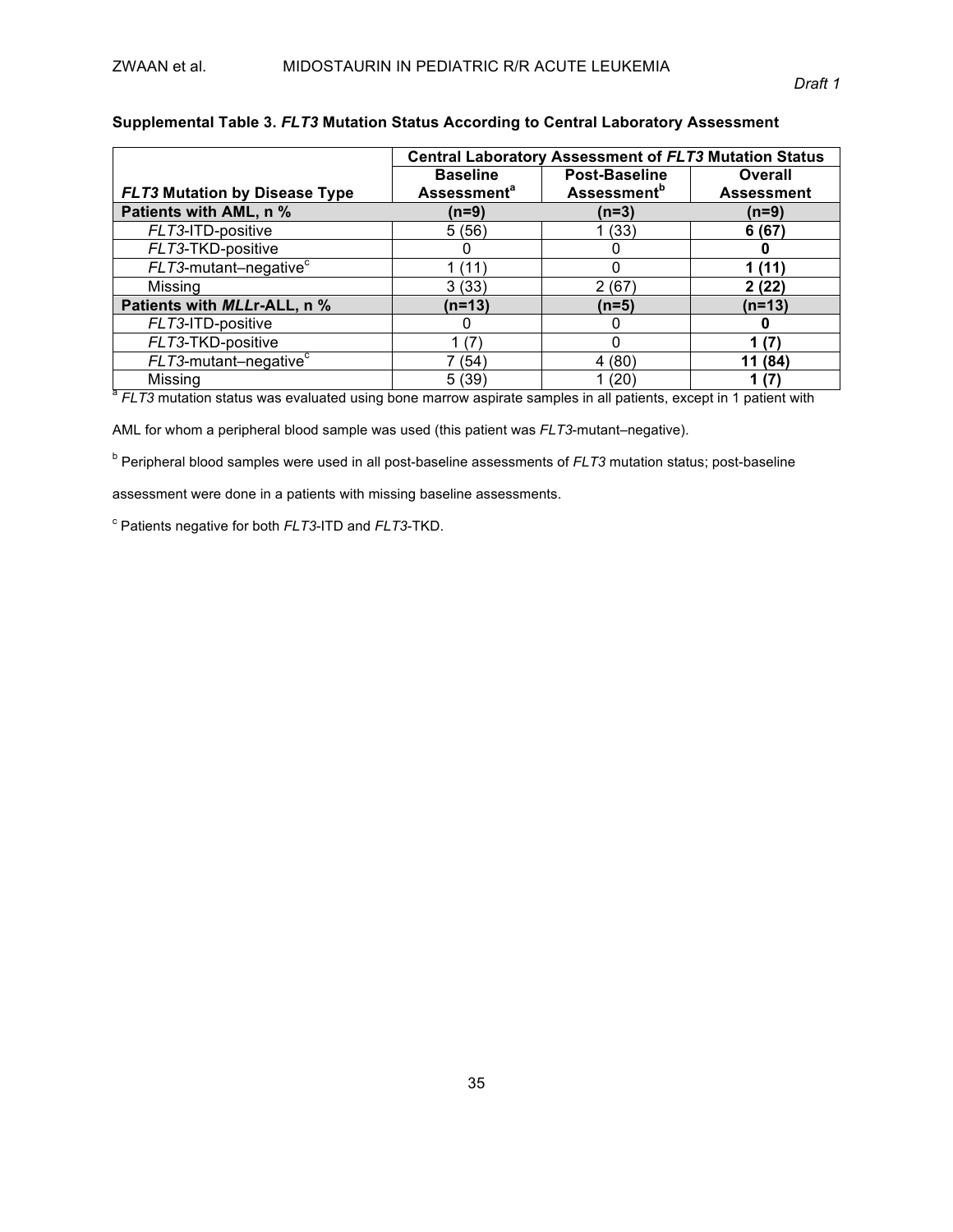|                 | Pt#             | FLT3                        | <b>FLT3 Expression at</b> |                   |                 | <b>FLT3 Expression at</b> |                 | <b>FLT3 Phosphorylation</b><br><b>FLT3 Phosphorylation at</b> |                 |                       |
|-----------------|-----------------|-----------------------------|---------------------------|-------------------|-----------------|---------------------------|-----------------|---------------------------------------------------------------|-----------------|-----------------------|
|                 |                 | <b>Mutation</b>             | <b>Baseline</b>           |                   |                 | <b>End of Treatment</b>   |                 | <b>Baseline</b>                                               |                 | <b>After Baseline</b> |
|                 |                 | <b>Status</b>               | <b>Bone</b>               | <b>Peripheral</b> | <b>Bone</b>     | Peripheral                | <b>Bone</b>     | <b>Peripheral</b>                                             | <b>Bone</b>     | <b>Peripheral</b>     |
|                 |                 |                             | <b>Marrow</b>             | <b>Blood</b>      | <b>Marrow</b>   | <b>Blood</b>              | <b>Marrow</b>   | <b>Blood</b>                                                  | <b>Marrow</b>   | <b>Blood</b>          |
| Patients        |                 | WT                          |                           |                   |                 |                           |                 |                                                               |                 | Very low/             |
| with            |                 |                             | Low                       | Intermediate      | <b>ND</b>       | High                      | <b>ND</b>       | <b>ND</b>                                                     | <b>ND</b>       | absent                |
| AML             | $\overline{2}$  | <b>ITD</b>                  | Intermediate              | High              | <b>ND</b>       | <b>ND</b>                 | Low             | $\overline{ND}$                                               | <b>ND</b>       | $\overline{ND}$       |
|                 | $\overline{3}$  | <b>ITD</b>                  | Intermediate              | Intermediate      | <b>ND</b>       | <b>ND</b>                 | Very low        | Very low                                                      | <b>ND</b>       | Very low              |
|                 | 4               | <b>ITD</b>                  | Low                       | Intermediate      | <b>ND</b>       | Int                       | Very low        | Low                                                           | <b>ND</b>       | Low                   |
|                 | $\overline{5}$  | <b>ITD</b>                  | Low                       | Intermediate      | <b>ND</b>       | High                      | Very low        | Very low                                                      | <b>ND</b>       | Low                   |
|                 | 6               | $\overline{\mathsf{ITD}}$   |                           |                   |                 |                           |                 |                                                               |                 | Very low/             |
|                 |                 |                             | Low                       | <b>ND</b>         | <b>ND</b>       | Low                       | <b>ND</b>       | <b>ND</b>                                                     | <b>ND</b>       | absent                |
|                 |                 | Missing                     | $\overline{ND}$           | $\overline{ND}$   | $\overline{ND}$ | $\overline{ND}$           | $\overline{ND}$ | $\overline{ND}$                                               | $\overline{ND}$ | High                  |
|                 | $\overline{8}$  | <b>Missing</b>              | <b>ND</b>                 | <b>ND</b>         | <b>ND</b>       | <b>ND</b>                 | <b>ND</b>       | <b>ND</b>                                                     | <b>ND</b>       | <b>ND</b>             |
|                 | 9               | <b>Missing</b>              | $\overline{ND}$           | <b>ND</b>         | <b>ND</b>       | <b>ND</b>                 | <b>ND</b>       | <b>ND</b>                                                     | $\overline{ND}$ | <b>ND</b>             |
| <b>Patients</b> | 10              |                             |                           |                   |                 |                           |                 |                                                               |                 | Very low/             |
| with ALL        |                 | <b>TKD</b>                  | Low                       | <b>ND</b>         | <b>ND</b>       | Low                       | Absent          | Absent                                                        | <b>ND</b>       | absent                |
|                 | $\overline{11}$ | <b>WT</b>                   | High                      | <b>High</b>       | <b>ND</b>       | <b>ND</b>                 | Average         | Low                                                           | <b>ND</b>       | High                  |
|                 | 12              | WT                          | High                      | <b>High</b>       | <b>ND</b>       | High                      | Absent          | Absent                                                        | $\overline{ND}$ | Average/high          |
|                 | 13              | <b>WT</b>                   | Intermediate              | <b>ND</b>         | <b>ND</b>       | <b>ND</b>                 | Low/average     | <b>ND</b>                                                     | <b>ND</b>       | <b>ND</b>             |
|                 | $\overline{14}$ | WT                          | Intermediate              | <b>ND</b>         | <b>ND</b>       | <b>ND</b>                 | <b>ND</b>       | <b>ND</b>                                                     | <b>ND</b>       | <b>ND</b>             |
|                 | 15              | <b>WT</b>                   | Low                       | <b>ND</b>         | <b>ND</b>       | <b>ND</b>                 | <b>ND</b>       | <b>ND</b>                                                     | <b>ND</b>       | <b>ND</b>             |
|                 | 16              | <b>WT</b>                   | <b>ND</b>                 | <b>ND</b>         | <b>ND</b>       | <b>ND</b>                 | Average         | <b>ND</b>                                                     | <b>ND</b>       | <b>ND</b>             |
|                 | 17              |                             | <b>Not</b>                |                   |                 |                           |                 |                                                               |                 |                       |
|                 |                 | WT                          | detected                  | <b>ND</b>         | <b>ND</b>       | Int                       | Very low        | <b>ND</b>                                                     | <b>ND</b>       | Average               |
|                 | $\overline{18}$ | Missing <sup>b</sup>        | <b>ND</b>                 | <b>ND</b>         | <b>ND</b>       | Int                       | <b>ND</b>       | <b>ND</b>                                                     | <b>ND</b>       | <b>ND</b>             |
|                 | 19              | <b>Missing</b> <sup>b</sup> | $\overline{ND}$           | <b>ND</b>         | <b>ND</b>       | <b>ND</b>                 | <b>ND</b>       | <b>ND</b>                                                     | <b>ND</b>       | <b>ND</b>             |
|                 | 20              | Missing <sup>b</sup>        | <b>ND</b>                 | <b>ND</b>         | <b>ND</b>       | <b>ND</b>                 | <b>ND</b>       | <b>ND</b>                                                     | <b>ND</b>       | <b>ND</b>             |
|                 | $\overline{21}$ | Missing <sup>b</sup>        | <b>ND</b>                 | <b>ND</b>         | <b>ND</b>       | High                      | Average         | <b>ND</b>                                                     | <b>ND</b>       | High                  |
|                 | 22              | Missing                     | <b>ND</b>                 | <b>ND</b>         | <b>ND</b>       | <b>ND</b>                 | <b>ND</b>       | <b>ND</b>                                                     | <b>ND</b>       | <b>ND</b>             |

### Supplemental Table 4. FLT3 Expression and Phosphorylation Analysis

ALL, acute lymphoblastic leukemia; AML, acute myeloid leukemia; FLT3, fms-like tyrosine kinase 3; ITD, internal tandem duplication; ND, not done; TKD, tyrosine kinase domain; WT, wildtype.

 $a$  Patient was later found to have FLT3-ITD.  $b$  Patient was later found to have FLT3-WT.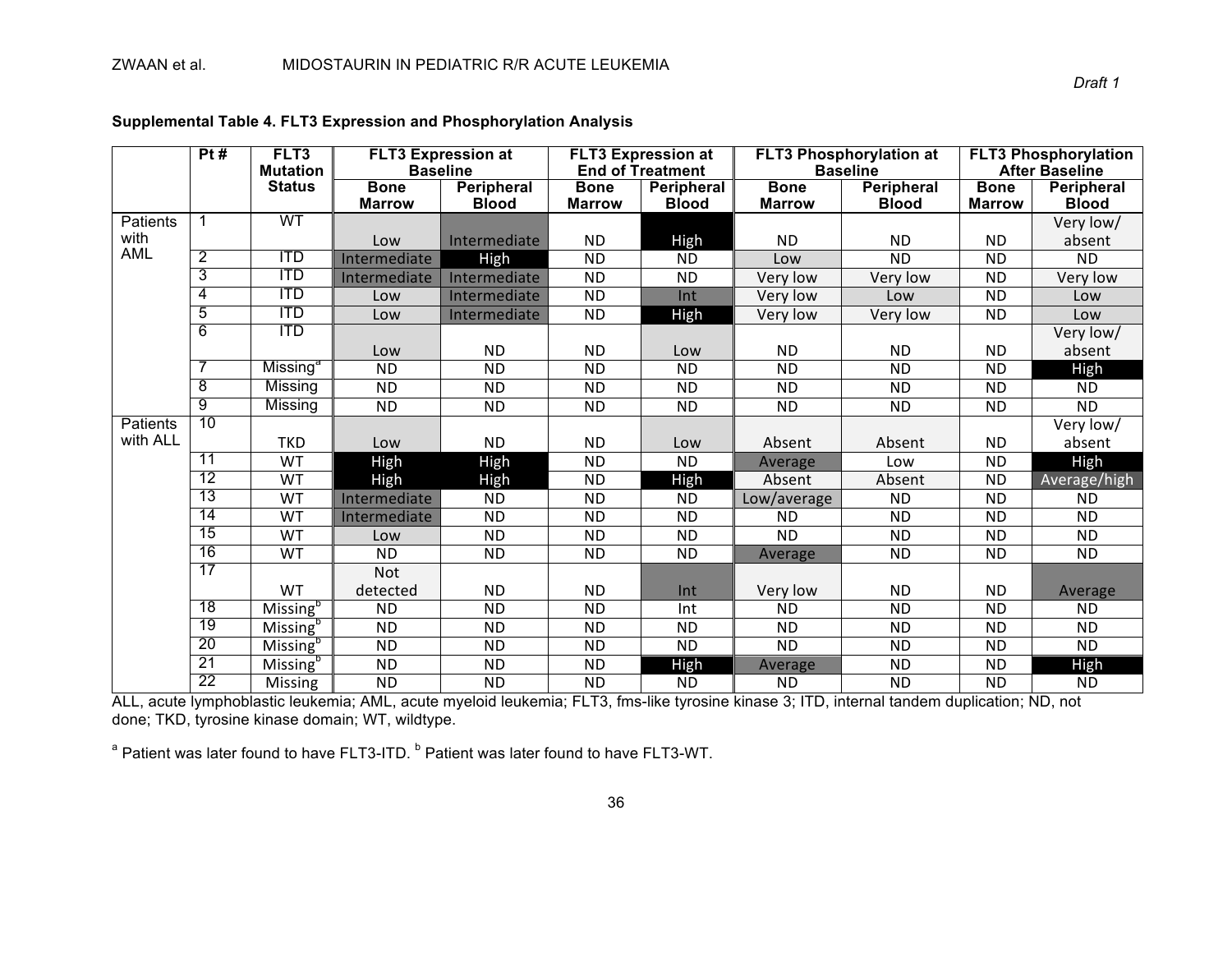### *Outline*

### Supplemental Table 5. Posterior Probabilities of Dose-Limiting Toxicity by Age Strata and Dose

|                                                 | <b>Younger Group</b><br>$(23$ months to $\leq$ years) |                                                     | <b>Older Group</b><br>$($ >2 to $\leq$ 18 years) |                            |
|-------------------------------------------------|-------------------------------------------------------|-----------------------------------------------------|--------------------------------------------------|----------------------------|
|                                                 |                                                       |                                                     |                                                  |                            |
|                                                 | 30 mg/m <sup>2</sup> bid                              | 30 mg/m <sup>2</sup> bid<br>$60 \text{ mg/m}^2$ bid |                                                  | $60$ mg/m <sup>2</sup> bid |
|                                                 | $(n=2)$                                               | $(n=5)$                                             | $(n=4)$                                          | $(n=6)$                    |
| Dose-Determining Set (n=17)                     |                                                       |                                                     |                                                  |                            |
| Posterior probability of dose-limiting toxicity |                                                       |                                                     |                                                  |                            |
| Underdosage: $0\%$ to $\leq 16\%$               | 0.973                                                 | 0.806                                               | 0.987                                            | 0.879                      |
| Targeted toxicity: 16% to <33%                  | 0.026                                                 | 0.171                                               | 0.012                                            | 0.115                      |
| Excessive toxicity: 33% to 100%                 | 0.002                                                 | 0.023                                               | 0.000                                            | 0.007                      |
| Mean (95% probability estimates), %             | $3(0-16)$                                             | $10(1-33)$                                          | $3(0-13)$                                        | $8(1-26)$                  |

bid, twice daily.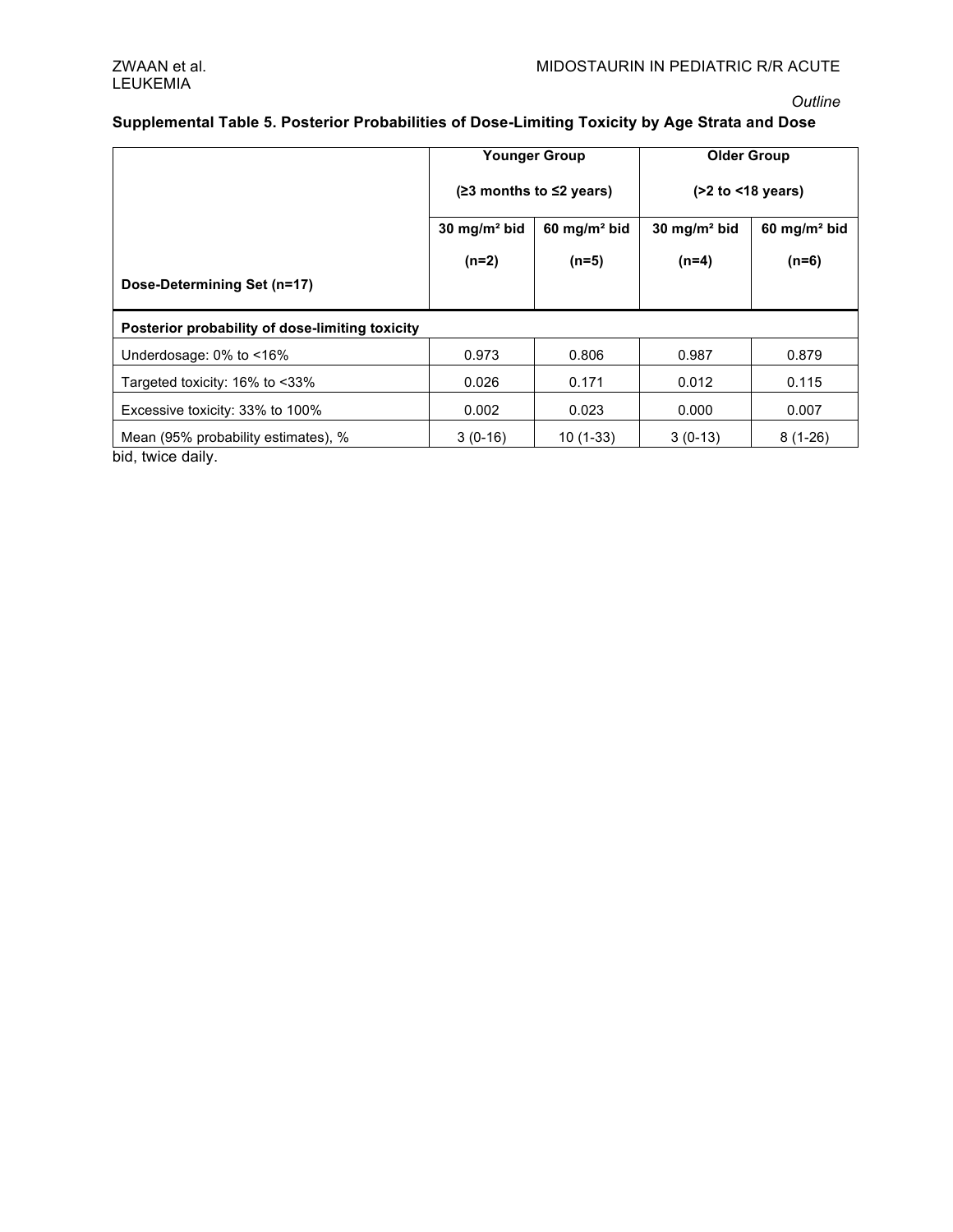### Supplemental Figure 1. Overall survival

*Outline*



ALL, acute lymphoblastic leukemia; AML, acute myeloid leukemia; FLT3, Fms-like tyrosine kinase 3; ITD, internal tandem duplication; MLLr, mixed lineage leukemia gene rearrangements; OS, overall survival.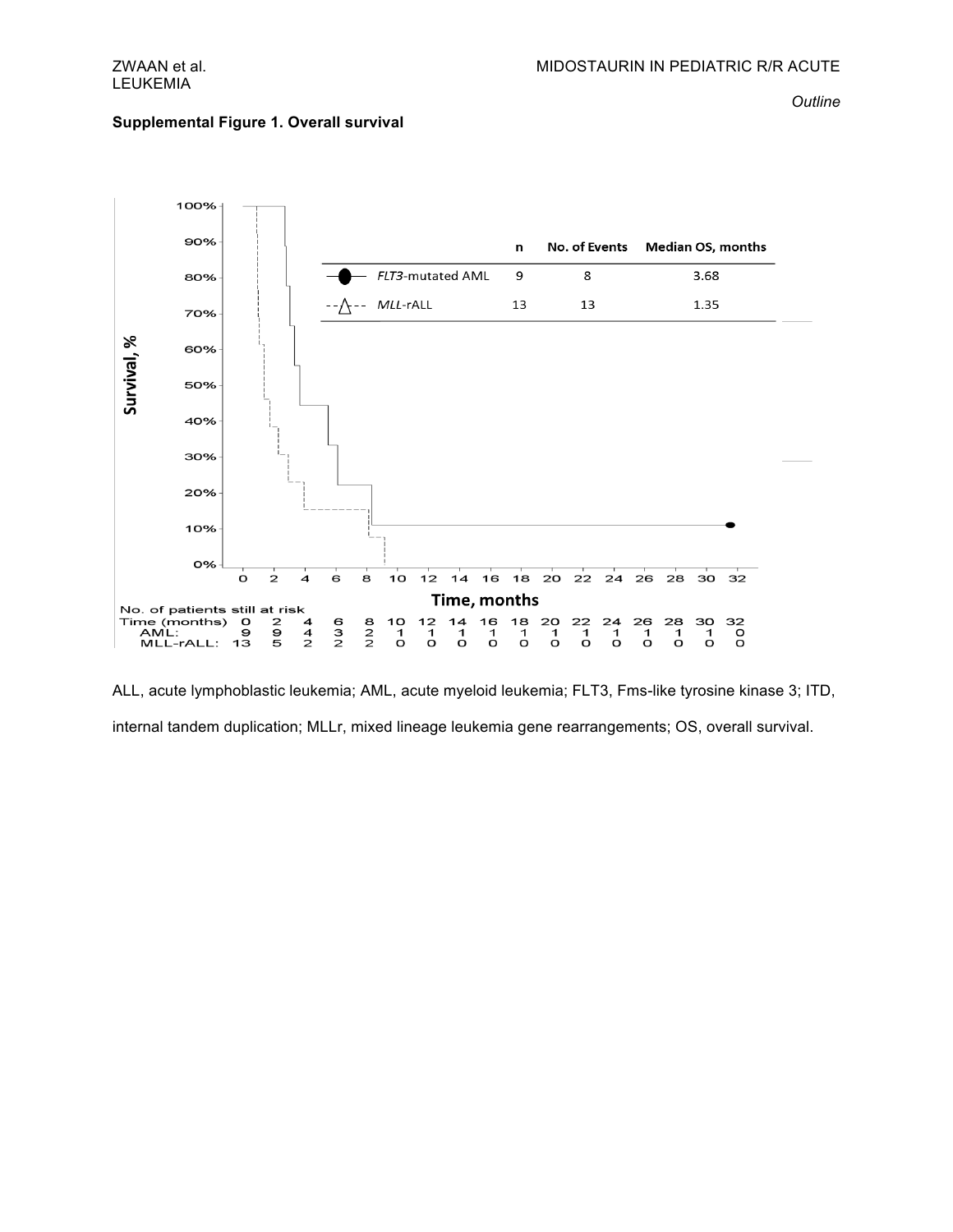Supplemental Figure 2. Pharmacokinetics of midostaurin (A) and its metabolites: CGP62221 (B) and CGP52421 (C)

**A**